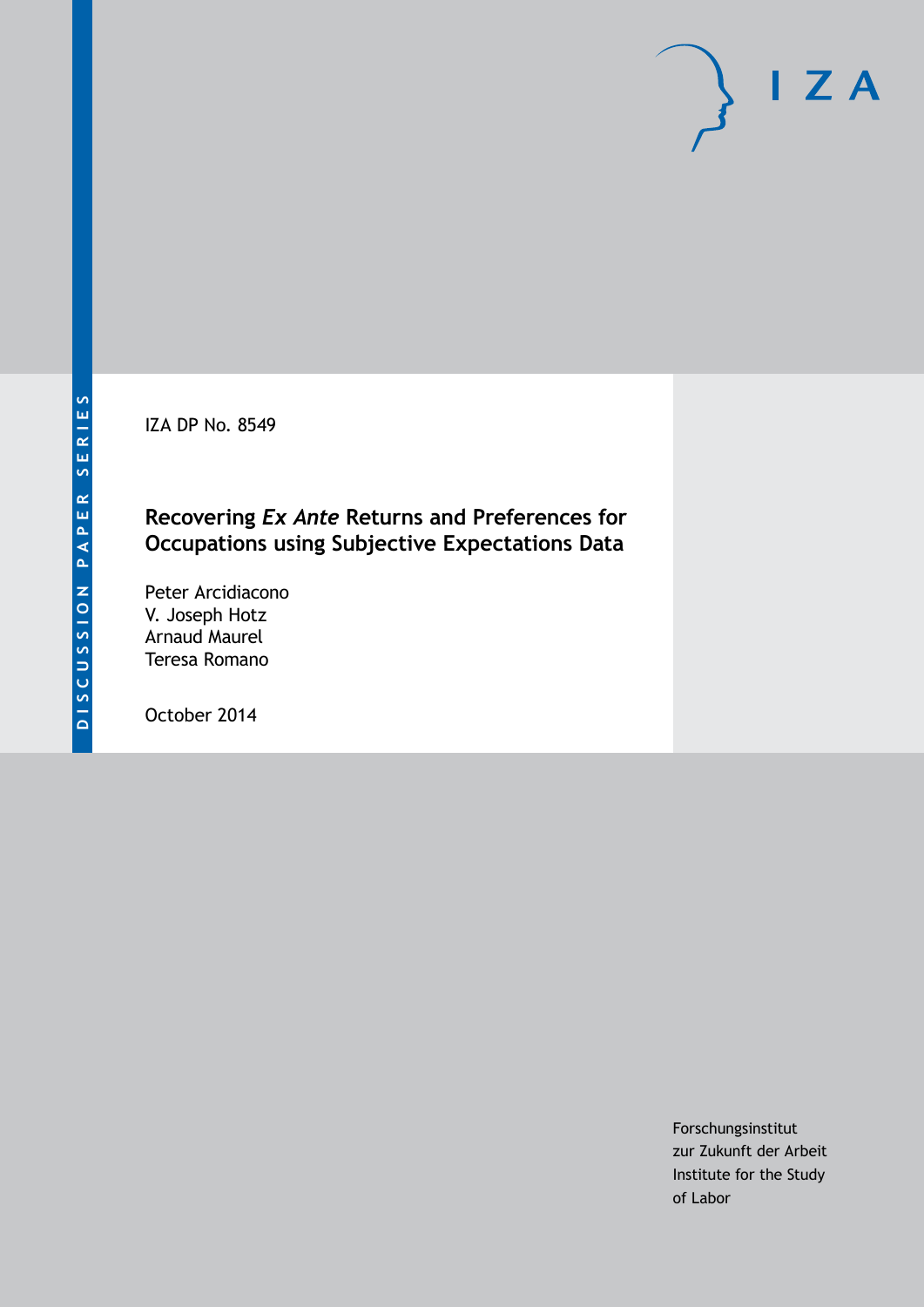# **Recovering** *Ex Ante* **Returns and Preferences for Occupations using Subjective Expectations Data**

## **Peter Arcidiacono**

*Duke University and NBER*

### **V. Joseph Hotz**

*Duke University, NBER and IZA*

## **Arnaud Maurel**

*Duke University, NBER and IZA*

## **Teresa Romano**

*Goucher College*

Discussion Paper No. 8549 October 2014

IZA

P.O. Box 7240 53072 Bonn **Germany** 

Phone: +49-228-3894-0 Fax: +49-228-3894-180 E-mail: [iza@iza.org](mailto:iza@iza.org)

Any opinions expressed here are those of the author(s) and not those of IZA. Research published in this series may include views on policy, but the institute itself takes no institutional policy positions. The IZA research network is committed to the IZA Guiding Principles of Research Integrity.

The Institute for the Study of Labor (IZA) in Bonn is a local and virtual international research center and a place of communication between science, politics and business. IZA is an independent nonprofit organization supported by Deutsche Post Foundation. The center is associated with the University of Bonn and offers a stimulating research environment through its international network, workshops and conferences, data service, project support, research visits and doctoral program. IZA engages in (i) original and internationally competitive research in all fields of labor economics, (ii) development of policy concepts, and (iii) dissemination of research results and concepts to the interested public.

<span id="page-1-0"></span>IZA Discussion Papers often represent preliminary work and are circulated to encourage discussion. Citation of such a paper should account for its provisional character. A revised version may be available directly from the author.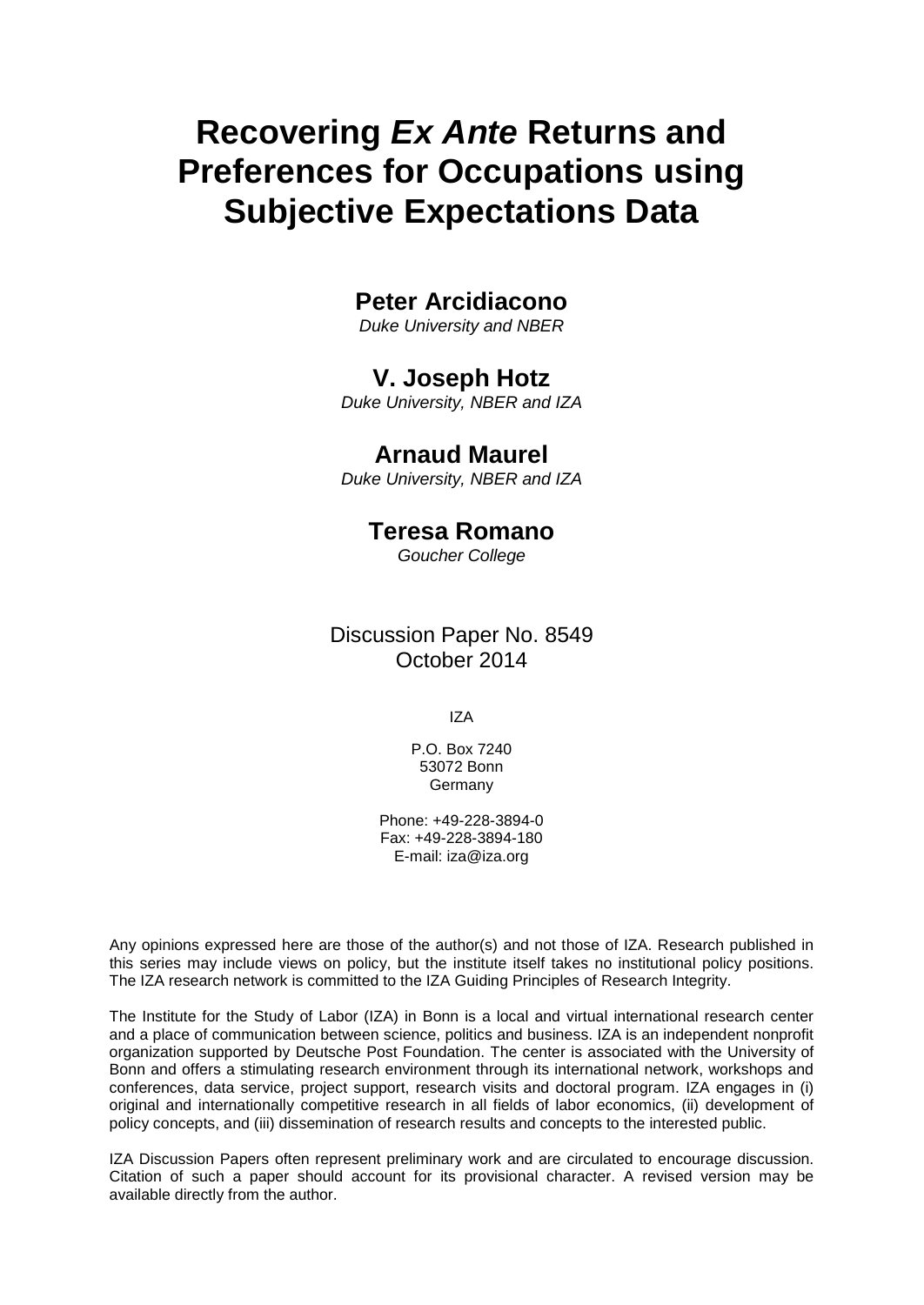IZA Discussion Paper No. 8549 October 2014

## **ABSTRACT**

## **Recovering** *Ex Ante* **Returns and Preferences for Occupations using Subjective Expectations Data[\\*](#page-1-0)**

We show that data on subjective expectations, especially on outcomes from counterfactual choices and choice probabilities, are a powerful tool in recovering *ex ante* treatment effects as well as preferences for different treatments. In this paper we focus on the choice of occupation, and use elicited beliefs from a sample of male undergraduates at Duke University. By asking individuals about potential earnings associated with counterfactual choices of college majors and occupations, we can recover the distribution of the *ex ante* monetary returns to particular occupations, and how these returns vary across majors. We then propose a model of occupational choice which allows us to link subjective data on earnings and choice probabilities with the non-pecuniary preferences for each occupation. We find large differences in expected earnings across occupations, and substantial heterogeneity across individuals in the corresponding *ex ante* returns. However, while sorting across occupations is partly driven by the *ex ante* monetary returns, non-monetary factors play a key role in this decision. Finally, our results point to the existence of sizable complementarities between college major and occupations, both in terms of earnings and non-monetary benefits.

JEL Classification: J24, I23, C31

Keywords: *ex ante* treatment effects, occupational choice, subjective expectations

Corresponding author:

Arnaud Maurel Duke University Department of Economics 213 Social Sciences Building, Box 90097 Durham, NC 27708-0097 USA E-mail: [apm16@duke.edu](mailto:apm16@duke.edu)

\* We thank seminar participants at the London School of Economics, Stanford University, University of Tennessee, and Washington University, as well as participants at the NBER Labor Studies 2014 Spring Meeting, the Workshop on Subjective Expectations and Probabilities in Economics and Psychology (Essex, March 2014), the 2014 European Meeting of the Econometric Society (Toulouse), and the 2014 Empirical Micro Jamboree (Duke) for helpful comments and suggestions. Luis Candelaria Barrera provided excellent research assistance.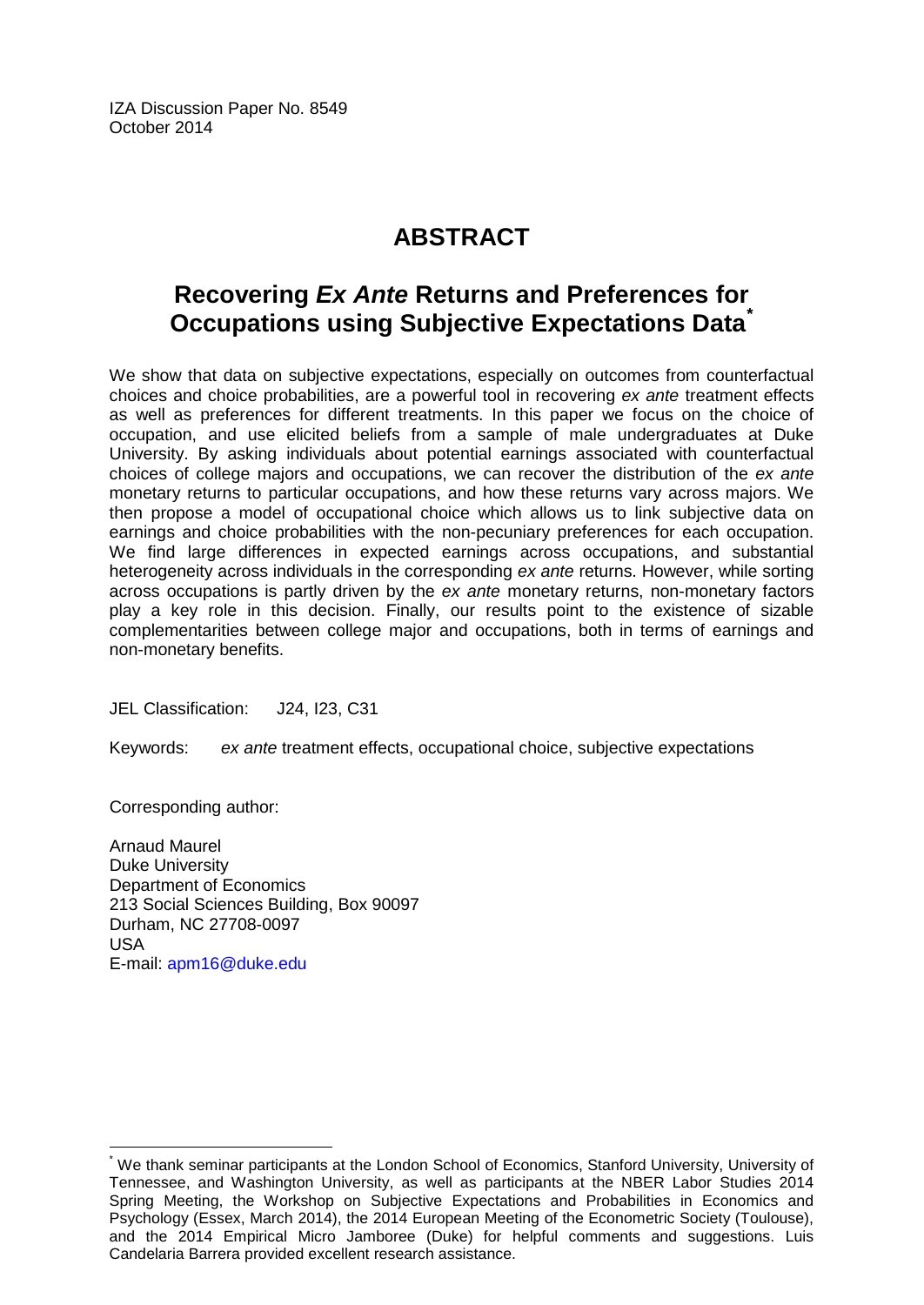## 1 Introduction

Subjective expectations data are increasingly being used in economic research. While early work focused on the accuracy of individual's forecasts over objective events [\(Manski,](#page-40-0) [1993,](#page-40-0) [2004;](#page-40-1) [Hurd and McGarry, 1995,](#page-39-0) [2002;](#page-39-1) [Dominitz and Manski, 1996,](#page-39-2) [1997\)](#page-39-3),<sup>[1](#page-3-0)</sup> more recent work has used such forecasts in the estimation of structural dynamic models [\(Delavande,](#page-39-4) [2008;](#page-39-4) [van der Klaauw and Wolpin, 2008;](#page-41-0) [van der Klaauw, 2012\)](#page-40-2). Using agents' subjective expectations requires fewer assumptions about how individuals form their beliefs about future outcomes than is typically required to estimate such forward-looking models.

Relatively new to the literature is the elicitation of: (i) probabilities of taking particular courses of actions in the future and (ii) expectations about potential future outcomes corresponding to counterfactual choices (or treatments) that are off the individual's actual choice path. We show that capturing future choice probabilities as well as expectations both on and off the individual's choice path can be a powerful tool in recovering treatments effects as well as the non-pecuniary benefits associated with different treatments.[2](#page-3-1)

While the proposed approach can be applied to a broad class of potential outcomes models, in this paper we consider the role played by the expected, or ex ante, monetary returns and non-pecuniary preferences in the choice of occupations for different college majors. As recently emphasized in a series of papers on schooling decisions in the presence of heterogeneity and uncertainty (see, e.g., [Carneiro et al., 2003;](#page-38-0) [Cunha et al., 2005;](#page-38-1) [Cunha and](#page-38-2) [Heckman, 2007;](#page-38-2) and [Cunha and Heckman, 2008\)](#page-38-3), agents' decisions are based on ex ante monetary returns, as opposed to ex post ones. Complementing this literature, we use data that directly elicits agents' ex ante returns, thus allowing us to remain agnostic about how agents form their information sets. By using subjective expectations data on occupations for all counterfactual majors, we are able to identify the separate influence of monetary returns vs. non-pecuniary factors in the absence of exclusion restrictions.[3](#page-3-2)

There is substantial heterogeneity in earnings across majors and occupations. For instance, data from the American Community Survey (2009-2010) reveal that those who ma-

<span id="page-3-0"></span><sup>1</sup>See [Manski](#page-40-1) [\(2004\)](#page-40-1) and [Hurd](#page-39-5) [\(2009\)](#page-39-5) for surveys of measuring and using subjective expectations in economics.

<span id="page-3-1"></span><sup>2</sup>Related papers by [Blass et al.](#page-38-4) [\(2010\)](#page-38-4), [Reuben et al.](#page-40-3) [\(2013\)](#page-40-3), and [Delavande and Zafar](#page-39-6) [\(2014\)](#page-39-6) employ elicited data on choice probabilities and expectations about counterfactual choices to estimate dynamic structural models. [Pantano and Zheng](#page-40-4) [\(2013\)](#page-40-4) show how subjective expectations data about agents' future choices can be used to recover unobserved heterogeneity in dynamic structural models.

<span id="page-3-2"></span> $3D'$ Haultfoeuille and Maurel [\(2013\)](#page-39-7) investigate the relative importance of ex ante monetary returns versus non-pecuniary factors in the decision to attend college. Their approach, which can be used in the absence of subjective expectations data, does not require exclusion restrictions but does require imposing stronger assumptions on the non-pecuniary factors. See also [Eisenhauer et al.](#page-39-8) [\(2014\)](#page-39-8), who use exclusion restrictions between monetary returns and non-pecuniary factors to separately identify these two components.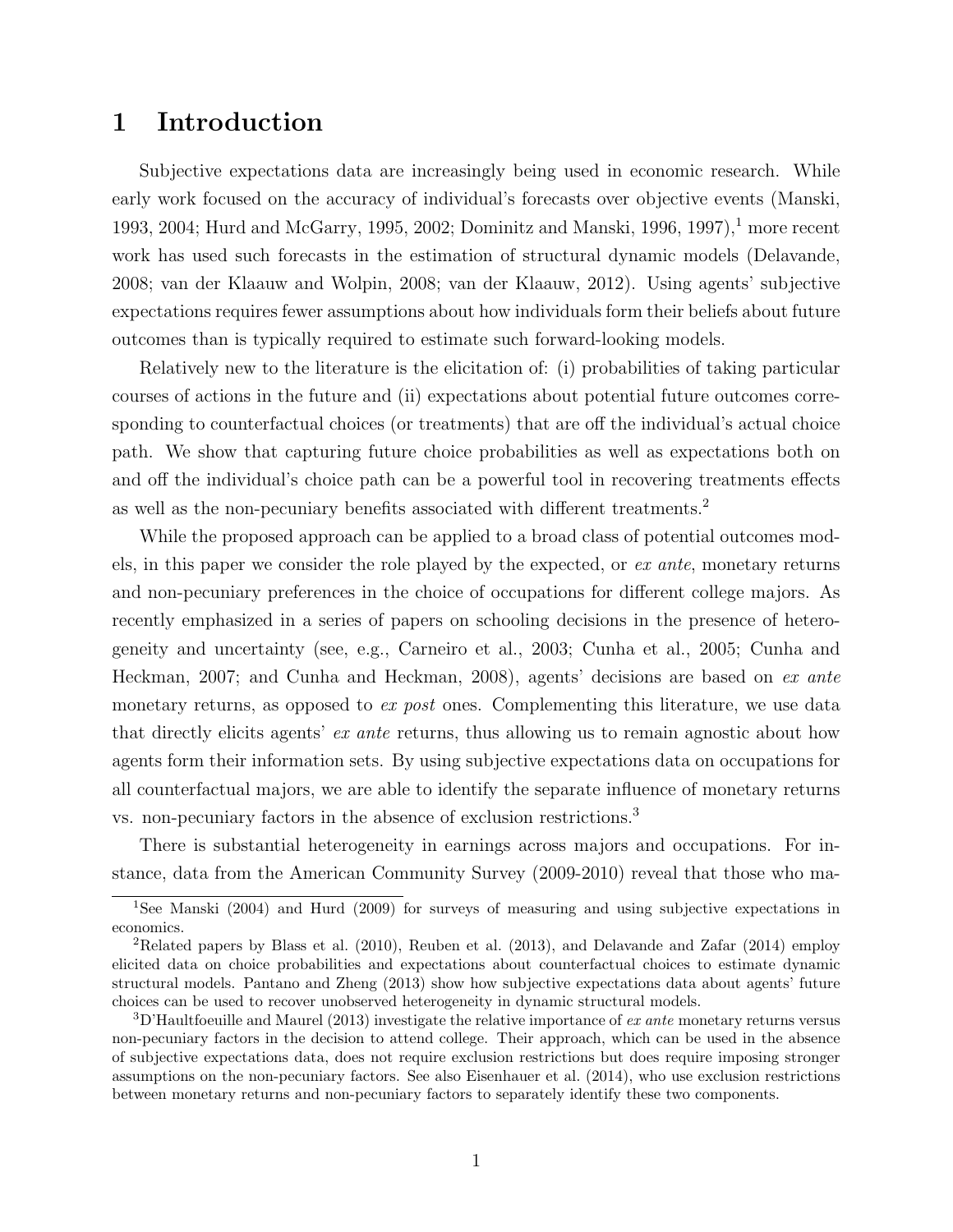jored in engineering earn as much as 77% more than those who majored in the humanities. To the extent that a sizable fraction of college graduates work in an occupation which does not match their major, those earnings differentials across majors mask the existence of substantial within-major dispersion.[4](#page-4-0) For instance, [Kinsler and Pavan \(2014\)](#page-39-9) estimate that there is a 30% premium for STEM college graduates who work in an occupation related to their major. While these earnings differentials are based on individuals who chose particular majors and occupations and, as such, are not causal, they clearly suggest that occupational choice is a key economic decision, even after conditioning on college major. Occupations also differ in a number of other, non-wage, dimensions. Preferences for these non-wage characteristics are likely to be heterogeneous, in particular with respect to the chosen college major.

We use elicited beliefs from male undergraduates at Duke University to recover the distribution of ex ante monetary returns to different occupations and to quantify the importance of sorting across occupations on ex ante monetary returns versus preferences. This unique dataset contains student expectations regarding the probability of working in different occupations as well as their expected income in each of the occupations where the period of reference is ten years after they graduate.<sup>[5](#page-4-1)</sup> Importantly, these occupation probabilities and expected incomes were asked not only for the major the individual chose but also for counterfactual majors, making it possible to disentangle both the monetary returns from different majors in different occupations as well as how attractive working in particular occupations is with different majors. By doing so, we add to a growing set of papers using subjective expectations data to distinguish between the role played by monetary returns versus nonpecuniary preferences in individual decisions. While several papers have recently addressed this question in the related context of college major and university choices (see, e.g., [Zafar,](#page-41-1) [2011,](#page-41-1) [2013;](#page-41-2) [Arcidiacono et al., 2012;](#page-38-5) [Delavande and Zafar, 2014;](#page-39-6) [Long et al., 2014;](#page-40-5) [Stine](#page-40-6)[brickner and Stinebrickner, 2014;](#page-40-6) and [Wiswall and Zafar, 2014\)](#page-41-3), our paper is, to the best of our knowledge, the first to do so in the context of occupational choices.<sup>[6](#page-4-2)</sup>

The data allow us to identify both the *ex ante* treatment effects of particular occupations (relative to a reference occupation) on earnings, for any given college major, as well as the

<span id="page-4-1"></span><span id="page-4-0"></span><sup>&</sup>lt;sup>4</sup>See [Altonji et al.](#page-38-6) [\(2012\)](#page-38-6) for a recent review of the literature on college major and occupational choices.

<sup>5</sup>This dataset was previously used to examine the determinants of college major choice by [Arcidiacono](#page-38-5) [et al.](#page-38-5) [\(2012\)](#page-38-5). Their paper treated occupations as lotteries, where the lotteries were affected by the choice of major. In this paper, we follow a more conventional route and treat occupations as choices, consistent with, e.g., [Miller](#page-40-7) [\(1984\)](#page-40-7), [Siow](#page-40-8) [\(1984\)](#page-40-8), [Keane and Wolpin](#page-39-10) [\(1997\)](#page-39-10), [Antonovics and Golan](#page-38-7) [\(2012\)](#page-38-7) and [van der](#page-40-2) [Klaauw](#page-40-2) [\(2012\)](#page-40-2).

<span id="page-4-2"></span><sup>6</sup>Related work by [Osman](#page-40-9) [\(2014\)](#page-40-9) uses subjective expectations data to investigate the determinants of the decision to become self-employed, to engage in wage work, or to stay out of the labor force in a population of Egyptian students graduating from a vocational high school.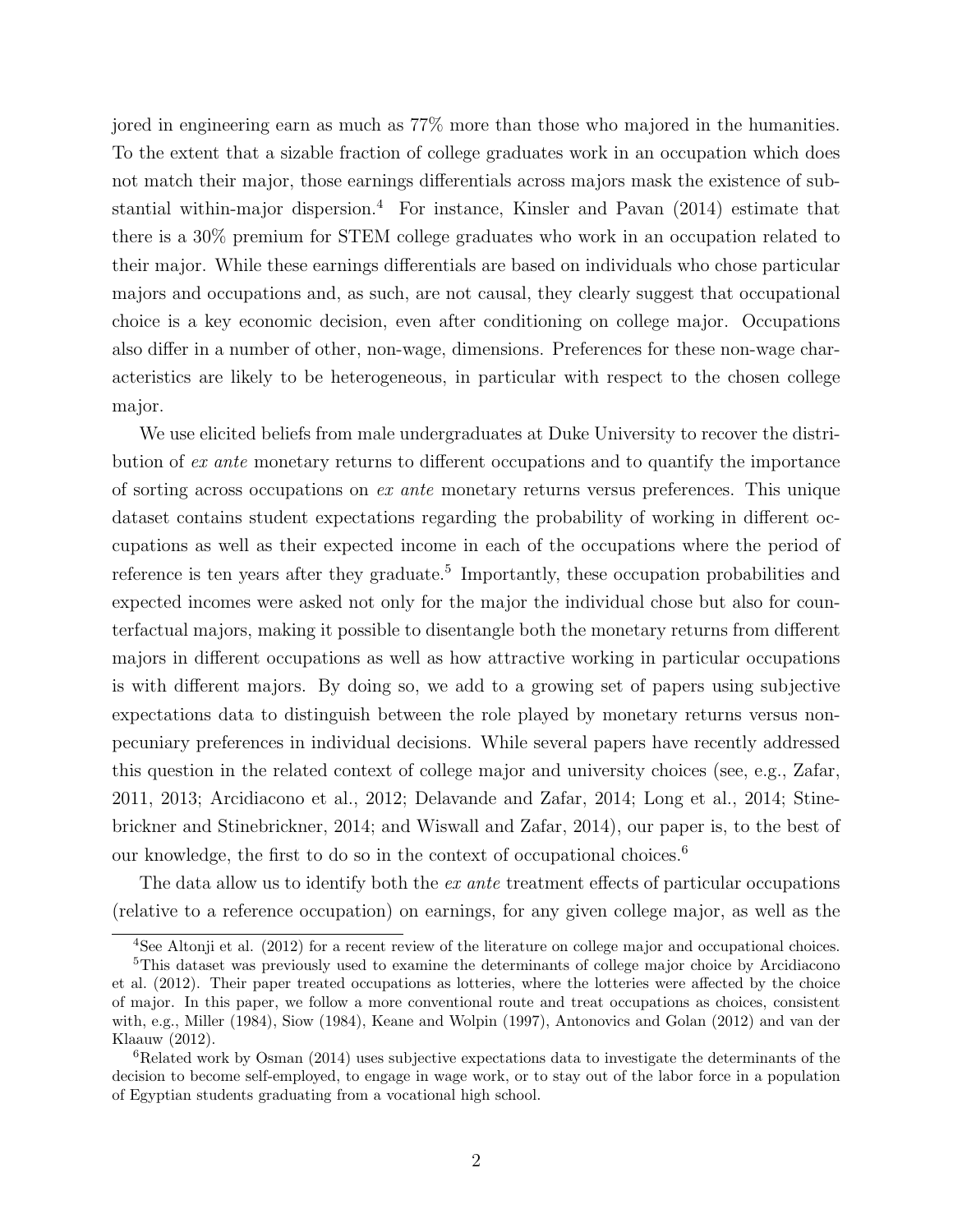ex ante treatment effects of particular majors on the probabilities of working in any given occupation. Even though we do not observe the actual occupations chosen by the individuals, we show that data on occupational choice subjective probabilities can be used to recover the ex ante treatment effects of a given occupation for the subpopulation of individuals who will end up working in that occupation (*ex ante* treatment effect on the treated). Taking the initial major as given, the ex ante treatment effect on the treated for a given occupation  $k$ is estimated by weighting the reported earnings differences between occupation  $k$  and the reference occupation by the probability the individual reports that he will work in occupation  $k$  (over the average declared probability of working in that occupation). Ex ante treatment effect on the untreated are obtained similarly, by using instead the declared probability that the individual will not work in occupation  $k$ . Importantly, our data allows us to go beyond these average effects and investigate the heterogeneity across individuals by estimating the full distributions of the  $ex$  ante treatment effects of working in any given occupation  $k$  relative to education. Data on occupational choice probabilities further allows us to recover the distribution of the *ex ante* treatment effects within the treated and untreated subpopulations.

The results reveal substantial differences in expected earnings across occupations. Treating the education occupation as the baseline, the average ex ante return range from  $31\%$ higher earnings (science) to as much as  $124\%$  higher earnings (business) ten years after graduation. The *ex ante* returns are higher for the treated than for the untreated, suggesting positive selection into occupations based on the monetary returns. We also document the existence of a large degree of heterogeneity in the ex ante returns for each occupation across college majors, consistent with the accumulation of occupation-specific human capital within each major. For example, natural sciences majors anticipate a premium for a health career (relative to education) that is more than five times larger than the premium that public policy majors anticipate for the same occupation.

We next propose a model of occupational choice where individuals are uncertain over their preferences for particular occupations in the future. This simple framework allows us to link the subjective data on expected earnings and choice probabilities with the non-pecuniary preferences for each occupation. Under standard assumptions, unobserved preferences will have continuous support over the real line, implying that perceived occupation probabilities should be bounded away from zero and one. However, in our sample, a sizable fraction of individuals do report zero probabilities of pursuing a particular occupation, conditional on a particular major. To reconcile our conceptual framework with the elicited choice probabilities, we assume that the resolution of preference uncertainty is costly to agents. That is, we suppose that individuals must bear a cost to acquire additional information about a given occupation, and that they will only do so if the expected benefits of doing so are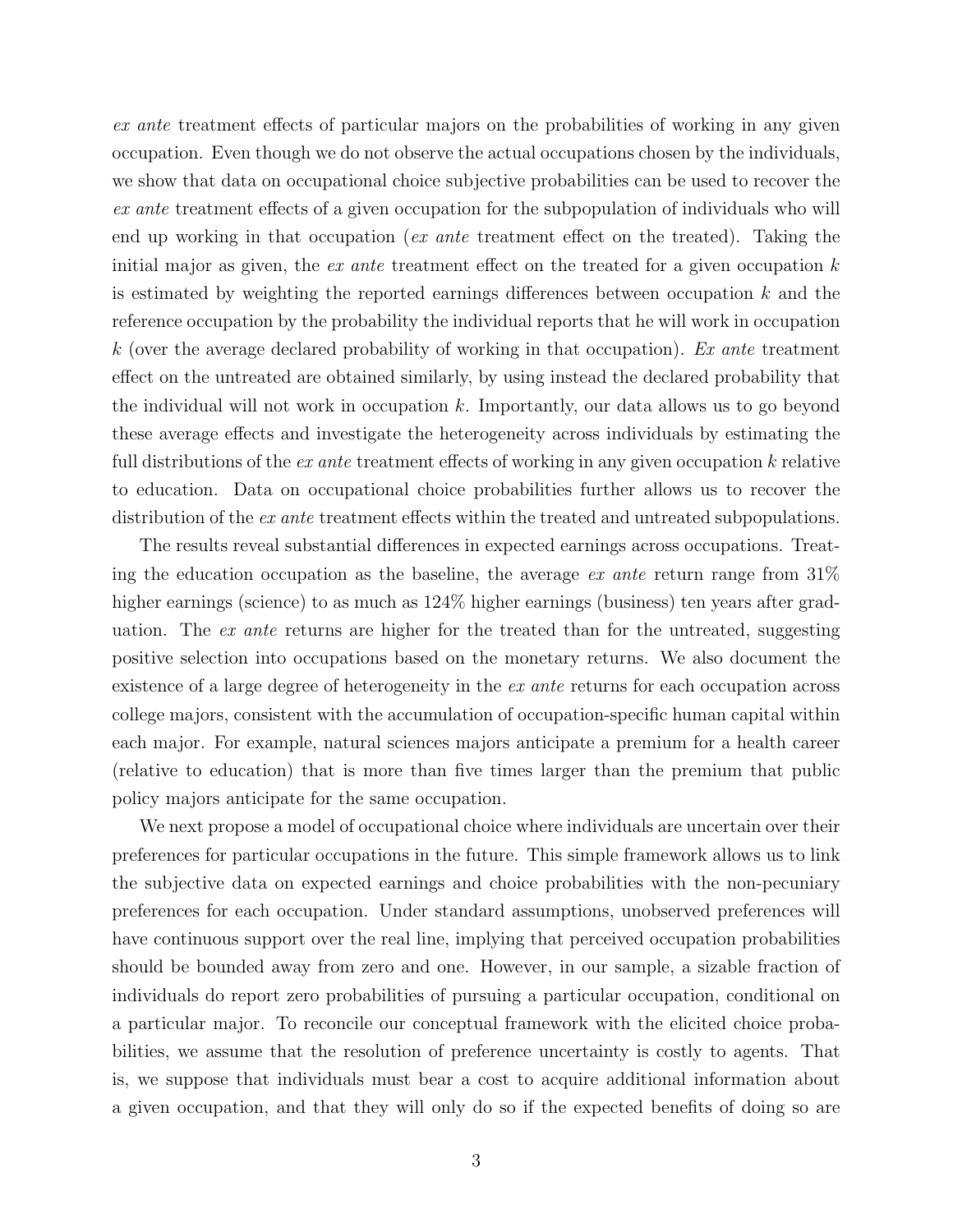sufficiently high. In estimation, we follow [Hotz and Miller \(1993\)](#page-39-11) and [Berry \(1994\)](#page-38-8) and invert the perceived choice probabilities, taking into account the selection introduced by costly information acquisition, to recover labor supply elasticities for each occupation and preferences over occupation-major combinations.

Our empirical model of agents' valuations of occupations – which depend, in part, on the expected incomes elicited for each occupation – allows us to estimate the labor supply elasticities for each occupation, along with the aggregate preferences over the different occupation-major combinations and the heterogeneity in preferences for each occupation. While we find significant and sizable earnings elasticities of occupational choice, our estimates reveal that non-wage factors play a key role in the choice of occupation. In particular, our results are consistent with the existence of large willingnesses-to-pay for non-wage characteristics of the occupation-major combinations. For instance, an economics major would need to make more than three times as much in education to be indifferent between education and business.[7](#page-6-0)

The rest of the paper proceeds as follows. In Section [2,](#page-6-1) we discuss the survey data used in the paper. Section [3](#page-13-0) shows how to obtain  $ex$  ante treatment effects given the data, and then discuss the estimated treatment effects. We then link the subjective occupational choice probabilities and expected incomes with a model of occupational choice in Section [4.](#page-21-0) In Section [5,](#page-29-0) we discuss the estimation results of the occupational choice model and the possible role that factors like differences in occupation-specific job offer arrival rates by college majors might play in accounting for the large willingnesses-to-pay for the non-wage components. Finally, we offer some concluding comments in Section [6.](#page-36-0)

### <span id="page-6-1"></span>2 Data

We use data from the Duke College Major and Expectations Survey (DuCMES) that was collected on a sample of male undergraduate students at Duke University between February and April 2009.<sup>[8](#page-6-2)</sup> Gender was the only restriction on sample recruitment; male students from any major, class, or race were eligible to participate in the survey. Sample members were recruited by posting flyers around the Duke campus. Surveys were administered on computers in a designated room in Duke's Student Union. All 173 students who completed

<span id="page-6-0"></span><sup>7</sup>As we discuss in Section [5,](#page-29-0) the large differences in willingness-to-pay for non-wage features of occupations could also arise from differences in job arrival rates among the different major-occupation combinations. Regardless of the mechanism, our results provide clear evidence that majors have a substantial influence on occupations well beyond their impact on earnings.

<span id="page-6-2"></span><sup>8</sup> [Arcidiacono et al.](#page-38-5) [\(2012\)](#page-38-5) also use the DuCMES data employed in this paper. We refer the reader to that paper for a more comprehensive overview of the data.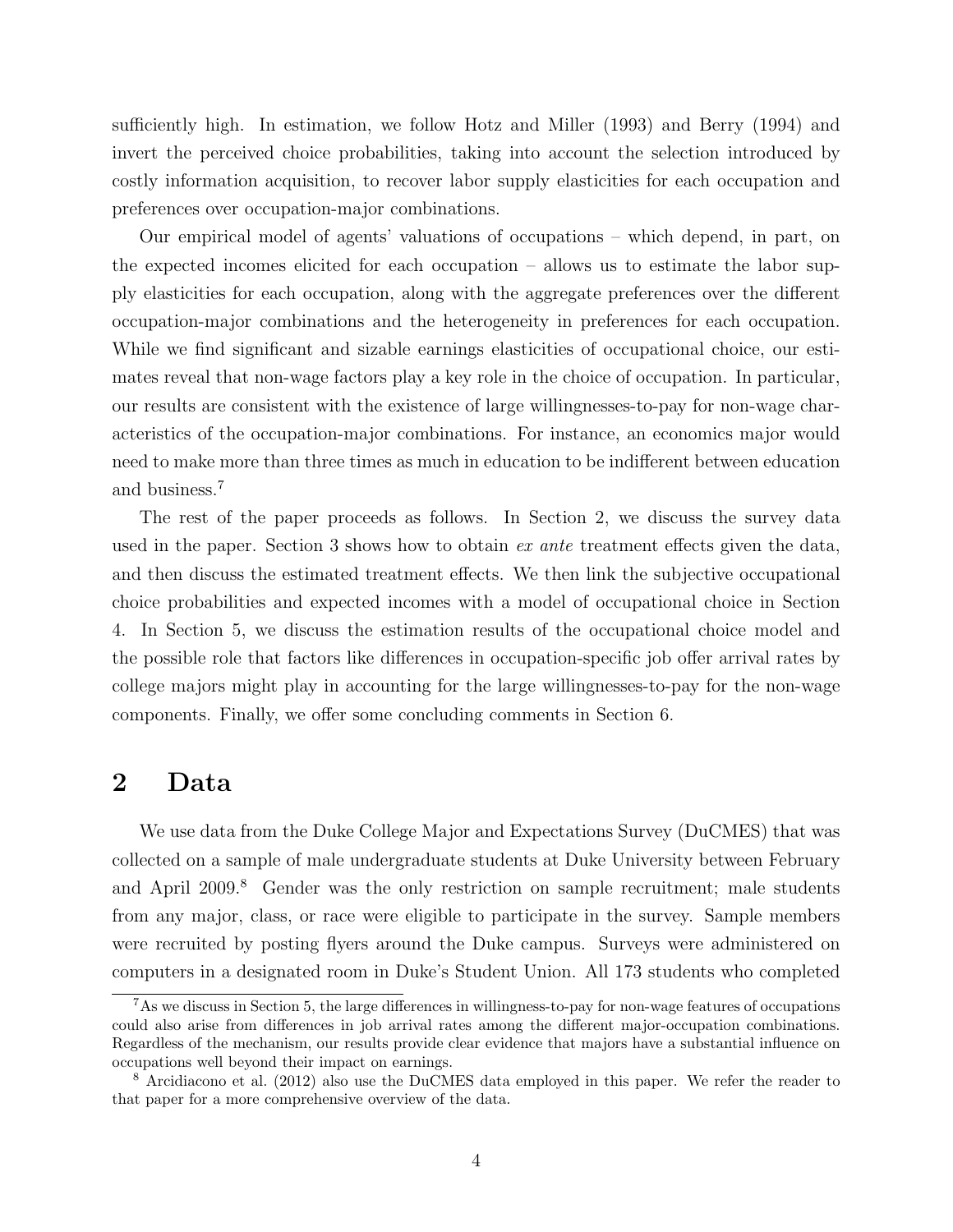the survey were paid \$20.<sup>[9](#page-7-0)</sup>

The DuCMES collected information on students' background characteristics and their current or intended major.[10](#page-7-1) Table [1](#page-8-0) presents a descriptive overview of our sample. The composition of our sample corresponds fairly closely to the Duke male undergraduate student body. The sample includes slightly more Asians and fewer Latinos and Blacks than in the Duke male student body, and it overrepresents students in natural science majors while underrepresenting students in public policy.<sup>[11](#page-7-2)</sup> It also appears that a higher percentage of the sample receives some financial aid than is the case in the Duke student body, although the 22.0% figure for the student body is based on aid provided by Duke, whereas the higher percentage of students receiving financial aid (40.5%) is likely due in part to the fact that our survey asked about receipt of financial aid, regardless of source. Finally, we note that the sample is slightly tilted towards upper-classmen.

The DuCMES elicited from the students their expectations about their likelihood of choosing future careers and how much they expected to earn in them. Specifically, for each of the six majors groups displayed in the Table [1,](#page-8-0) we asked students the probability that they would enter a particular career and the earnings they would expect to receive in that career 10 years after graduation. We used the following six broad career groups to characterize possible careers: Science/Technology, Health, Business, Government/Non-Profit, Education and Law. It is important to note that for all students in the sample, those probabilities and expected earnings are elicited for all possible occupation-major combinations, i.e. both for the chosen (or intended) majors and the counterfactual majors.

Table [2](#page-9-0) reports the mean expected incomes for the various major-occupation combinations.[12](#page-7-3) Expected incomes exhibit sizable variation both across majors and occupations. For instance, majoring in the natural sciences or engineering is perceived to lead to higher earnings in science and health careers, while expected earnings in business are on average higher

<span id="page-7-0"></span><sup>9</sup>We drop from our analysis five individuals who reported that they would choose one occupation with certainty for each major, resulting in a final sample of 168 students.

<span id="page-7-1"></span> $10$ In most of the paper we refer for simplicity to the current or intended major as the chosen major. A copy of the questionnaire used in the survey can be found at [www.econ.duke.edu/](http://www.econ.duke.edu/~vjh3/working_papers/college_major_questionnaire.pdf)∼vjh3/working papers/college major questionnaire.pdf and is discussed further in [Kang](#page-39-12) [\(2009\)](#page-39-12).

<span id="page-7-2"></span><sup>&</sup>lt;sup>11</sup> The mapping of students' actual college majors into the major groups displayed in Table [1](#page-8-0) are found in the Appendix to [Arcidiacono et al.](#page-38-5) [\(2012\)](#page-38-5).

<span id="page-7-3"></span> $12$ In our sample, only 1.6% of the expected earnings are missing. For these cases, expected earnings, for each major and occupation, are set equal to the predicted earnings computed from a linear regression of log-earnings on major and occupation indicators, interaction between major and occupation, individualspecific average log-earnings across all occupations and majors and an indicator for whether the subjective probability of working in this occupation is equal to zero. One individual in our sample declared that he expected to earn \$1,000 for some occupation-major combinations. We assume that this individual declared monthly rather than yearly incomes, and rescale his expected income accordingly.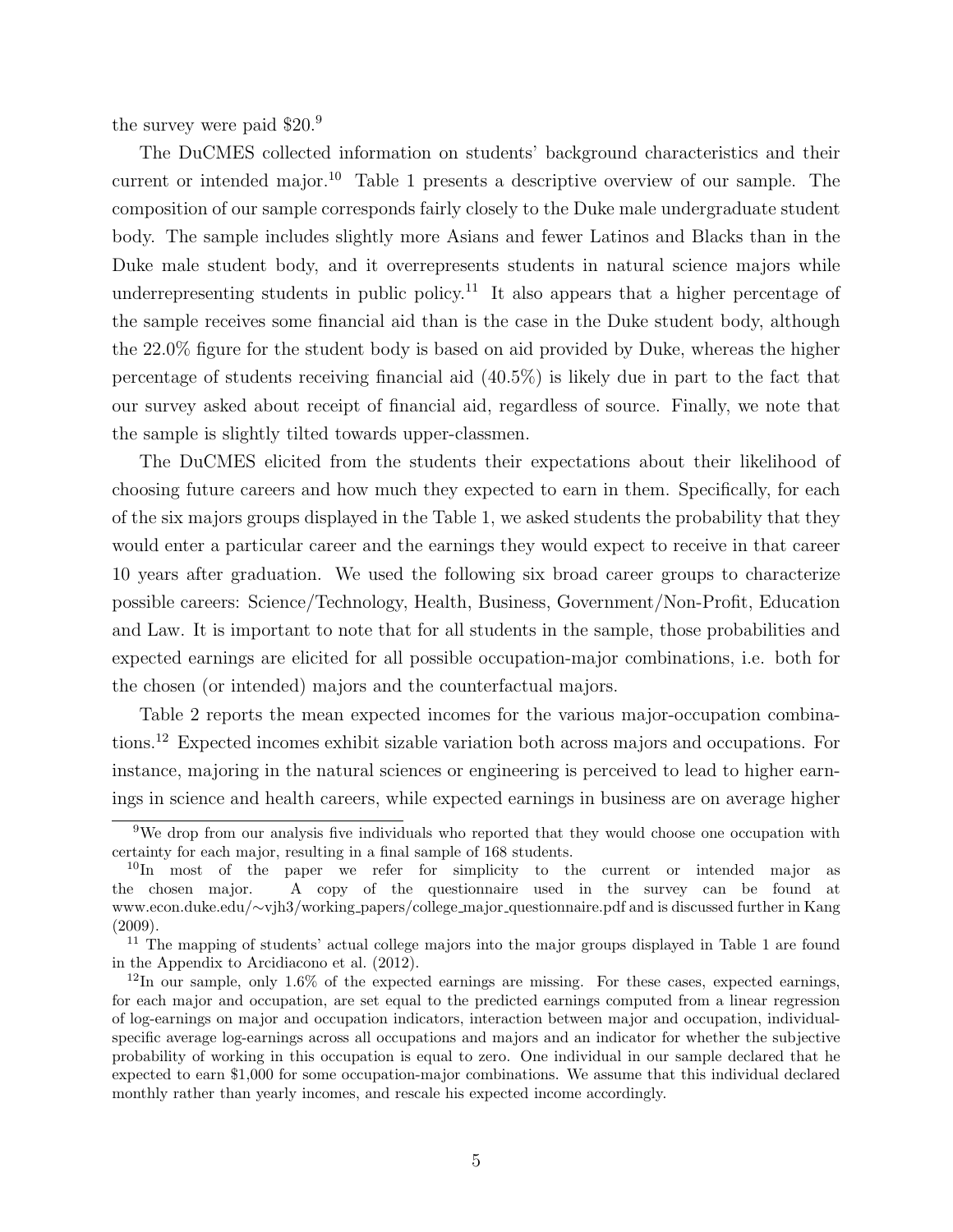|                                     |          | Duke Male    |
|-------------------------------------|----------|--------------|
|                                     | Sample   | Student Body |
| Current/Intended Major:             |          |              |
| Natural Sciences                    | $18.5\%$ | 14.8%        |
| Humanities                          | 9.5%     | 9.4%         |
| Engineering                         | 19.1%    | 20.7%        |
| Social Sciences                     | 18.5%    | 18.8%        |
| Economics                           | 20.2%    | 18.0%        |
| Public Policy                       | 14.3%    | 18.0%        |
| Class/Year at Duke:                 |          |              |
| Freshman                            | 20.2%    |              |
| Sophomore                           | 20.2%    |              |
| Junior                              | 27.4%    |              |
| Senior                              | 32.1%    |              |
| <i>Characteristics of Students:</i> |          |              |
| White                               | 66.7%    | 66.0%        |
| Asian                               | 19.6%    | $16.6\%$     |
| Latino                              | 4.8%     | $8.3\%$      |
| <b>Black</b>                        | $4.2\%$  | $5.9\%$      |
| Other                               | 4.8%     | $3.0\%$      |
| U.S. Citizen                        | 95.2%    | 94.1%        |
| Receives Financial Aid              | $40.5\%$ | 22.0%        |
| Sample Size                         | 168      |              |
|                                     |          |              |

<span id="page-8-0"></span>Table 1: Sample Descriptive Statistics

Data Sources: DuCMES for the Sample characteristics and Campus Life and Learning (CLL) Project at Duke University for Duke Male Student Body. See [Arcidiacono et al.](#page-38-9) [\(2011\)](#page-38-9) for a detailed description of the CLL dataset.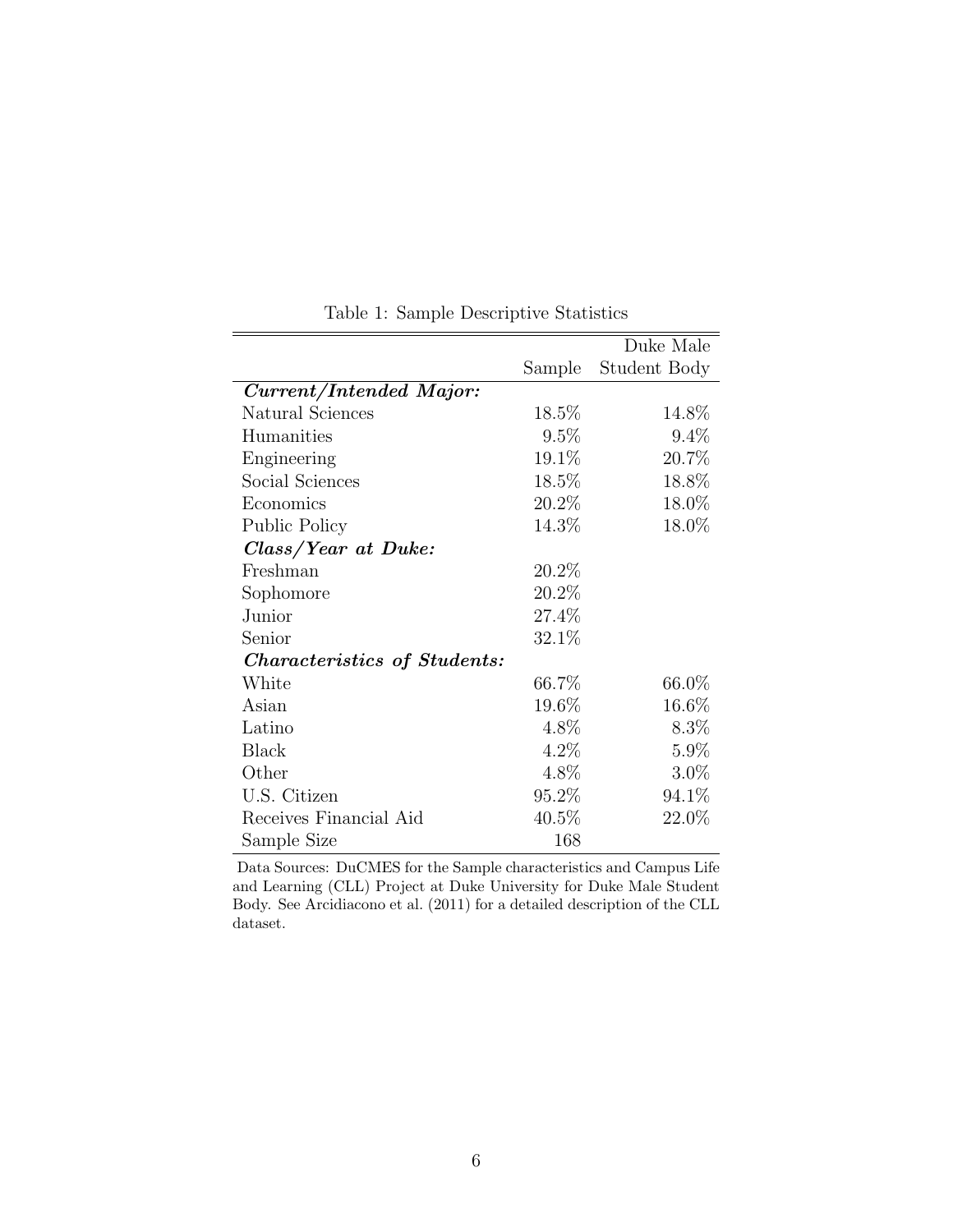|                  |         | Occupation: |                 |            |           |         |  |  |  |
|------------------|---------|-------------|-----------------|------------|-----------|---------|--|--|--|
| Major:           | Science | Health      | <b>Business</b> | Government | Education | Law     |  |  |  |
| Natural Sciences | 109,170 | 164,020     | 139,760         | 95,130     | 72,850    | 146,230 |  |  |  |
| Humanities       | 81,820  | 127,040     | 131,410         | 91,510     | 71,120    | 149,580 |  |  |  |
| Engineering      | 119,500 | 155,080     | 155,040         | 98,360     | 75,530    | 168,860 |  |  |  |
| Social Sciences  | 85,750  | 126,840     | 146,510         | 96,260     | 71,200    | 152,030 |  |  |  |
| Economics        | 90,400  | 132,130     | 200,230         | 102,880    | 78,720    | 161,400 |  |  |  |
| Public Policy    | 89,490  | 126,780     | 158,070         | 110,500    | 72,160    | 166,880 |  |  |  |

<span id="page-9-0"></span>Table 2: Mean expected incomes for different major/occupation combinations (Annual Incomes, in dollars)

Note: Major can either be the chosen major or a counterfactual major so each cell contains the average of 168 observations.

for economics majors. Differences across occupations are even starker. In particular, average expected incomes are lowest for a career in education and generally highest for a career in law, with the exception of natural sciences and economics majors for which expected incomes are highest for health and business occupations, respectively.

Table [3](#page-10-0) presents the average subjective probabilities of working in each occupation that were elicited from students who were asked to condition on having majored in each of the various subject areas. The subjective probabilities of entering each occupation vary substantially across majors. It is worth noting that none of the majors are concentrated into one, or even two, occupations. For any given major, the average subjective probabilities are larger than 10% for at least three occupations. Even for majors which appear to be more tied to a specific occupation, such as business for economics majors, the corresponding subjective probabilities exhibit a fairly large dispersion across individuals (see Figure 1). Overall, the likelihood of working in the various occupations appear to be selectively different across individuals, even after conditioning on a college major.<sup>[13](#page-9-1)</sup>

Table [4](#page-11-0) reports the prevalence of zero probability reported by students, for each majoroccupation combination.[14](#page-9-2) While some combinations display a large share of zero subjective probabilities, the shares stay well away from one, suggesting that particular majors do not rule out certain occupations for all individuals.

<span id="page-9-1"></span><sup>&</sup>lt;sup>13</sup>Results for other combinations of occupations and majors are not reported here to save space, but are available from the authors upon request.

<span id="page-9-2"></span> $14$ The survey design was such that the default values of the subjective probabilities were set equal to zero for all occupation-major combinations. As a result, it might be that some of the zero probabilities observed in the data reflect missing probabilities rather than true zeros. However, in the former case, it seems likely that the latent (unobserved) probabilities are typically close to zero, so that aggregating these two types of zero probabilities should not be too much of a concern.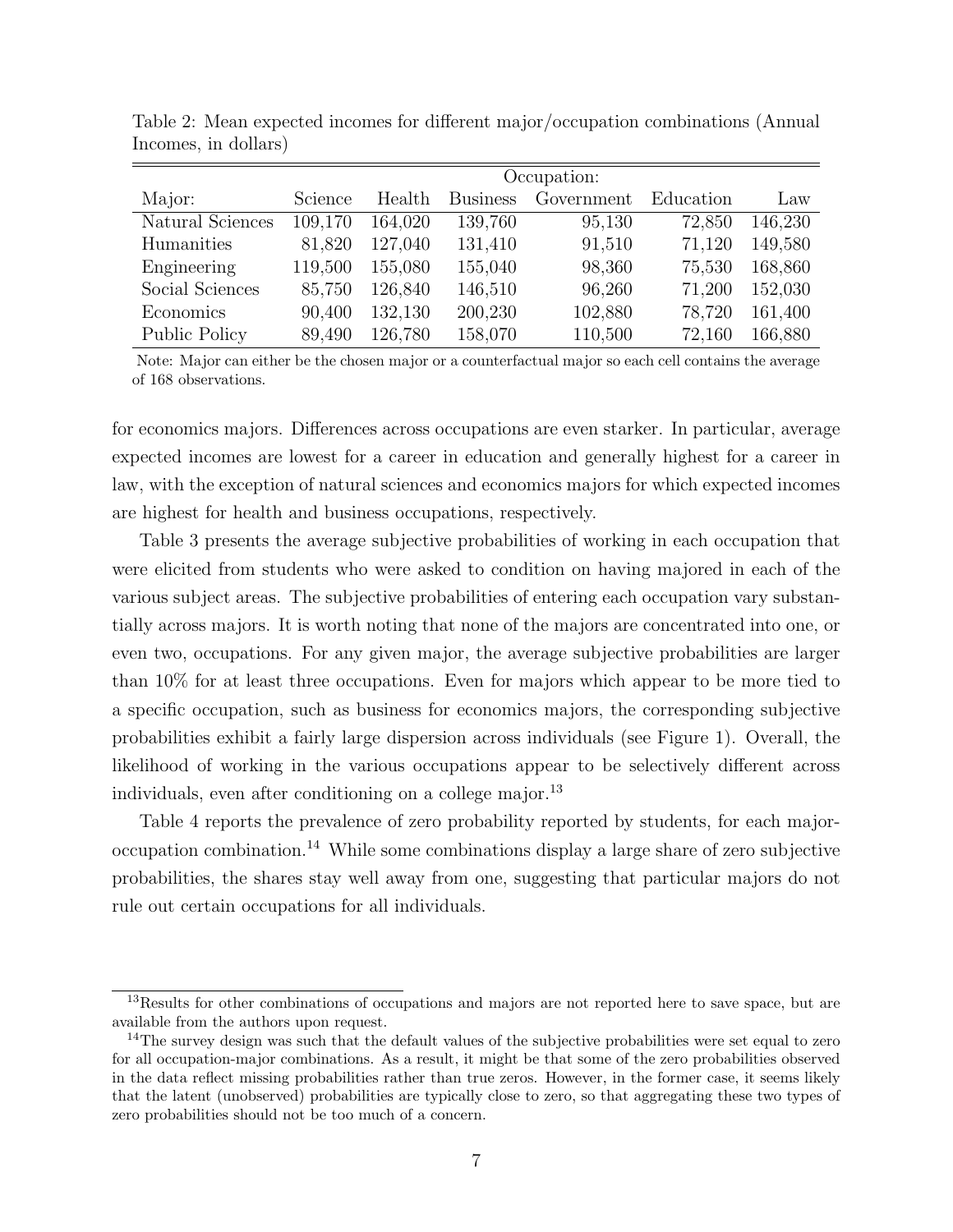|                  | Occupation: |        |                 |            |           |       |  |  |
|------------------|-------------|--------|-----------------|------------|-----------|-------|--|--|
| Major:           | Science     | Health | <b>Business</b> | Government | Education | Law   |  |  |
| Natural Sciences | 0.345       | 0.323  | 0.124           | 0.072      | 0.071     | 0.066 |  |  |
| Humanities       | 0.076       | 0.121  | 0.230           | 0.149      | 0.231     | 0.194 |  |  |
| Engineering      | 0.399       | 0.200  | 0.191           | 0.076      | 0.069     | 0.065 |  |  |
| Social Sciences  | 0.095       | 0.145  | 0.246           | 0.192      | 0.131     | 0.191 |  |  |
| Economics        | 0.058       | 0.078  | 0.512           | 0.159      | 0.064     | 0.129 |  |  |
| Public Policy    | 0.055       | 0.116  | 0.229           | 0.320      |           | 0.203 |  |  |

<span id="page-10-0"></span>Table 3: Mean elicited probabilities of choosing alternative occupations, conditional on majoring in alternative fields

Note: Major can either be the chosen major or a counterfactual major so each cell contains the average of 168 observations.



Figure 1: Frequency distribution of subjective probabilities (economics major, business occupation)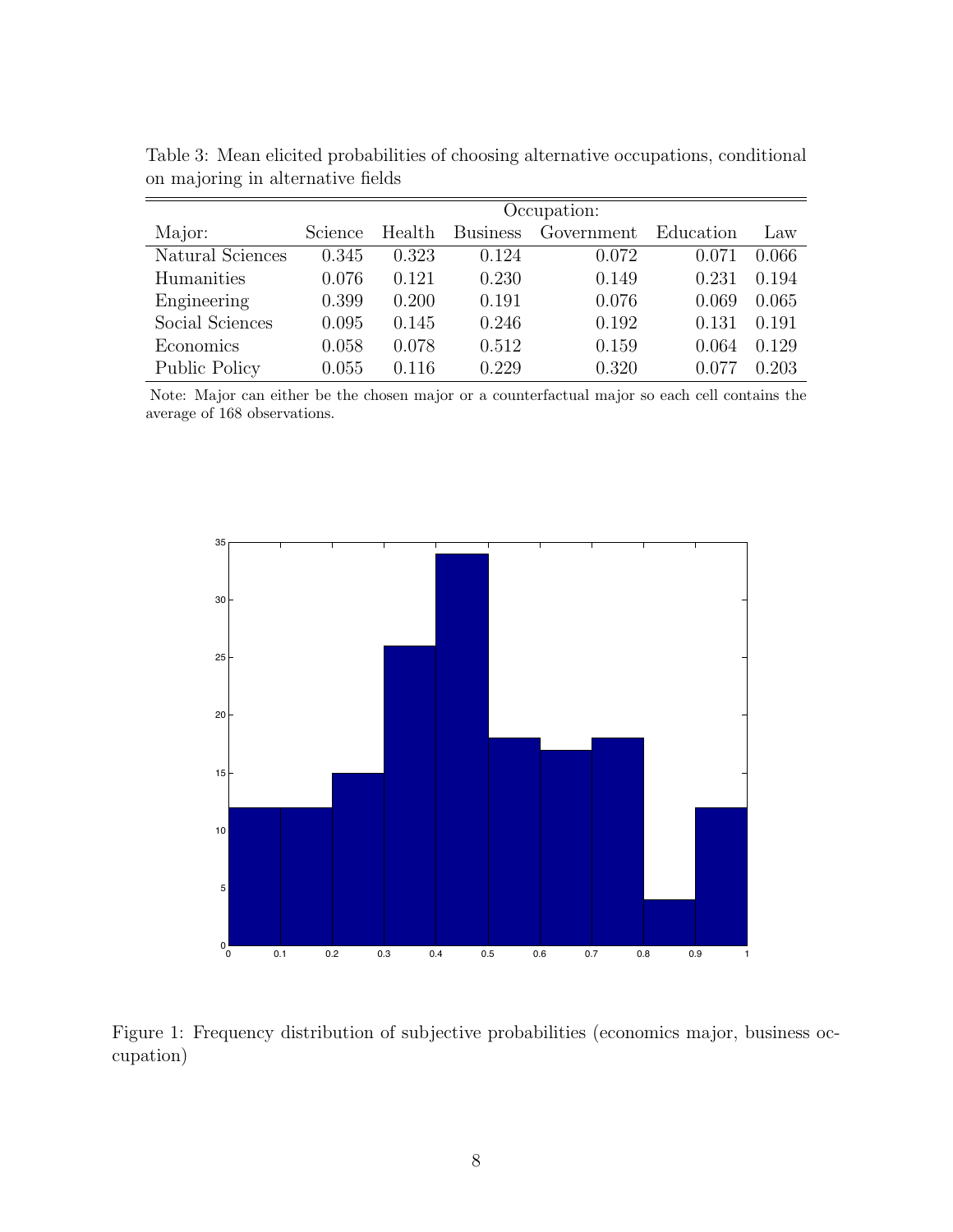|                  |          | Occupation: |                 |            |           |           |  |  |  |
|------------------|----------|-------------|-----------------|------------|-----------|-----------|--|--|--|
| Major:           | Science  | Health      | <b>Business</b> | Government | Education | Law       |  |  |  |
| Natural Sciences | $3.57\%$ | 7.14\%      | 27.98%          | 35.50\%    | 39.29%    | 43.45\%   |  |  |  |
| Humanities       | 48.81\%  | 34.52%      | 13.69%          | 18.45%     | 17.26\%   | 16.67\%   |  |  |  |
| Engineering      | $7.14\%$ | 22.02\%     | 20.83%          | 45.24\%    | 47.02\%   | $50.60\%$ |  |  |  |
| Social Sciences  | 45.24\%  | $30.95\%$   | 10.12\%         | 13.10%     | 25.00%    | 17.86%    |  |  |  |
| Economics        | 53.57%   | 49.40\%     | 2.38\%          | 17.26%     | 45.24\%   | 28.57%    |  |  |  |
| Public Policy    | 55.36\%  | $36.31\%$   | 13.10\%         | 3.57%      | 38.69%    | 11.90%    |  |  |  |

<span id="page-11-0"></span>Table 4: Incidence of elicited zero probabilities of choosing occupations, conditional on majoring in alternative fields

Note: Major can either be the chosen major or a counterfactual major so each cell contains the average of 168 observations.

Since it is important for the rest of our analysis that the elicited expectations, in particular over future incomes, reflect actual beliefs, we attempt to assess how reasonable they are by comparing them with data form the American Community Survey (ACS). From this set of comparisons, we can see where Duke students believe they rank relative to the population of college graduates who actually chose particular major-occupation combinations. We utilize data on wages, college major, and current occupation from the 2009-2011 ACS. We limit the ACS sample to males between the ages of 29 and 35, with a reported major field for their college degree.[15](#page-11-1) Majors in the ACS were categorized similarly to the Duke data. Several majors in the ACS are not offered at Duke; to the extent they clearly fell into one of the six major categories, they were included in that category.<sup>[16](#page-11-2)</sup> Occupations were constructed by matching the occupations categories in the ACS with the occupation groupings in the Duke  $data.<sup>17</sup>$  $data.<sup>17</sup>$  $data.<sup>17</sup>$ 

To compare the ACS earnings to the expected earnings from the DuCMES data, we estimated the following regression using the ACS sample:

$$
\ln(w_{ijk}) = \alpha_{jk} + \beta_k a g e_i + \nu_{ijk},\tag{2.1}
$$

where  $w_{ijk}$  is the annual earnings of person i with major j and occupation k and  $v_{ijk}$  is an unobserved idiosyncratic shock,  $\alpha_{ik}$  is a vector of dummy variables for each major joccupation k pair and age effects  $(\beta_k)$  are allowed to differ across occupations. The results of this regression were then used to estimate the distributions of log-earnings at age 32 for

<span id="page-11-2"></span><span id="page-11-1"></span><sup>&</sup>lt;sup>15</sup>The Duke respondents, on average, would be of age 32 ten years after graduation.

 $16$ Most of the excluded majors were health services majors and vocational majors such as construction services.

<span id="page-11-3"></span><sup>&</sup>lt;sup>17</sup>Science, computing, and engineering occupations were coded as science and technology careers; medicine was coded as a health career; business and finance were coded as business careers; legal was coded as a law career; nonprofit occupations as well as local, state or federal occupations were coded as government/nonprofit.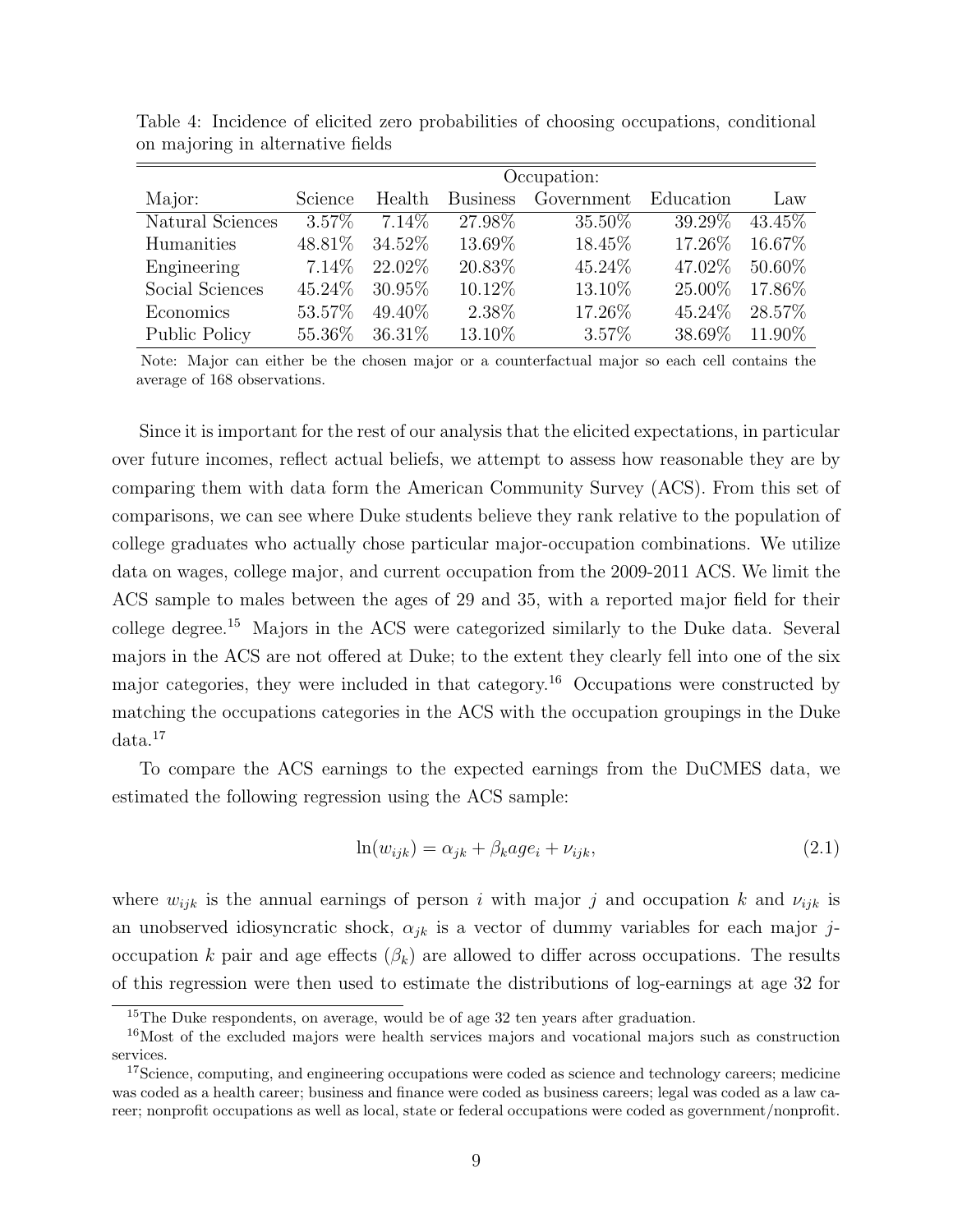|                  | Occupation:    |           |                 |            |           |         |  |  |  |
|------------------|----------------|-----------|-----------------|------------|-----------|---------|--|--|--|
| Major:           | <b>Science</b> | Health    | <b>Business</b> | Government | Education | Law     |  |  |  |
| Natural Sciences | 87.61\%        | $91.33\%$ | 93.33\%         | $90.06\%$  | 87.07\%   | 79.26\% |  |  |  |
| Humanities       | 80.06\%        | $90.31\%$ | 82.44\%         | 83.58%     | 78.79%    | 68.25\% |  |  |  |
| Engineering      | 58.08%         | 91.82\%   | 68.29%          | 69.01\%    | 76.03%    | 55.76%  |  |  |  |
| Social Sciences  | 91.24\%        | 94.82\%   | 98.37%          | 86.68%     | 78.79%    | 56.29%  |  |  |  |
| Economics        | 72.45\%        | 93.68%    | 73.33%          | 70.23%     | 52.05%    | 79.46%  |  |  |  |
| Public Policy    | 73.86\%        | 85.52\%   | 87.01\%         | 70.58%     | 73.94%    | 78.40%  |  |  |  |

<span id="page-12-0"></span>Table 5: Percentile of distribution of earnings from the American Community Survey (ACS) where median of Duke students' elicited expected earnings falls, conditional on chosen major

each occupation-major combination, enabling the comparison of the ACS labor earnings with the distributions of expected earnings of the Duke students in our sample.

In Table [5,](#page-12-0) we present the percentile of the distribution of predicted ACS earnings at which the median Duke student who chose major  $j$  would fall based on their elicited expected earnings in each occupation. The percentiles are all above 50% but generally below 90%, with most entries in the seventies and eighties. These numbers seem reasonable given that Duke is a highly selective institution, generally ranked in the top 10 according to U.S. News & World Report.

Finally, we provide some preliminary evidence about the role played by expected earnings in the choice of occupation by presenting students' expected earnings associated with each of the possible majors under two different scenarios about occupations in Table [6.](#page-13-1) In the first ("Reported Probabilities"), expected earnings are based on the weighted average of elicited earnings for the different occupations, where the weights are the individual subjective probabilities of working in each occupation that were elicited from students. In the second ("Random Assignment"), we weight instead by the average subjective probability of choosing each occupation conditional on major.

Comparing the first two columns (see column labeled "Difference"), we find that students' expected earnings are higher using their reported probabilities of sorting into occupations relative to the case where the weights are the average probabilities of each occupation conditional on major. This pattern provides evidence of sizable monetary gains to sorting, consistent with the individuals pursuing their comparative advantage when choosing an occupation.[18](#page-12-1)

<span id="page-12-1"></span><sup>&</sup>lt;sup>18</sup>Since we are using subjective data, one might be concerned that these gains to sorting are partly driven by ex post rationalization. However, our respondents are college students and we suspect most of them had not chosen an occupation at the time of our survey. This is confirmed by the fact that the share of subjective probabilities larger than 80% is less than 5% for 90% of the respondents, suggesting that the vast majority of these students were not yet committed to a particular occupation.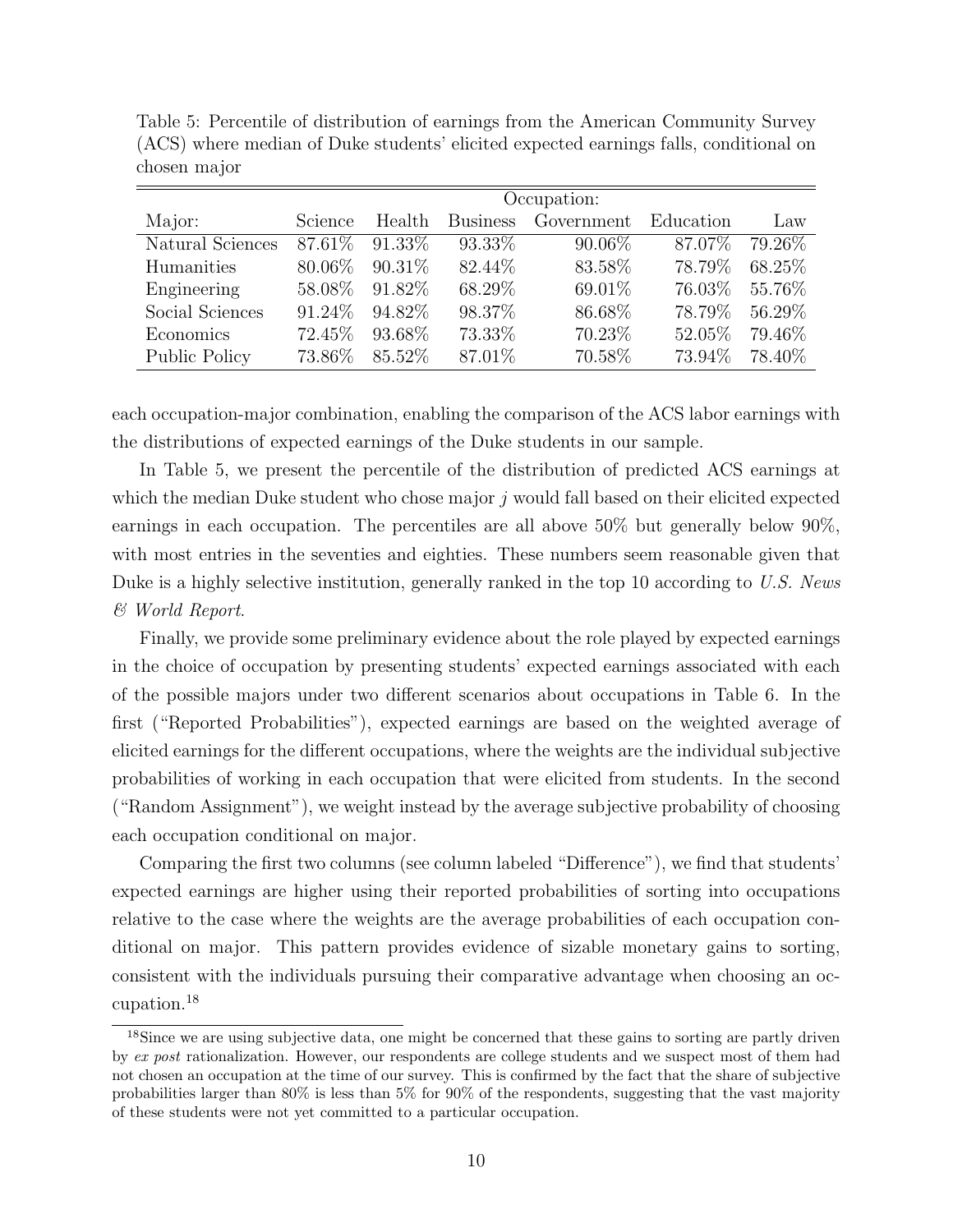| Calculated using:    |               |            |            |  |  |  |  |  |  |
|----------------------|---------------|------------|------------|--|--|--|--|--|--|
|                      | Reported      | Random     |            |  |  |  |  |  |  |
| Major                | Probabilities | Assignment | Difference |  |  |  |  |  |  |
| Natural Sciences     | 169,385       | 144,710    | 24,675     |  |  |  |  |  |  |
| Humanities           | 115,786       | 108,928    | 6,858      |  |  |  |  |  |  |
| Engineering          | 123,898       | 117,056    | 6,842      |  |  |  |  |  |  |
| Social Sciences      | 136,223       | 118,098    | 18,125     |  |  |  |  |  |  |
| Economics            | 160,488       | 134,941    | 25,547     |  |  |  |  |  |  |
| <b>Public Policy</b> | 184,992       | 156,058    | 28,934     |  |  |  |  |  |  |

<span id="page-13-1"></span>Table 6: Expected Earnings (Annual Earnings, in dollars)

Note: Major can either be the chosen major or a counterfactual major so each cell contains the average of 168 observations. Weights in column 2 are taken from the student's subjective reports for each occupation conditional on the major in column 1. Weights in column 3 are taken from the average subjective reports for the occupation, again conditional on the major in column 1.

### <span id="page-13-0"></span>3 Ex ante treatment effects

In this section we outline the different types of *ex ante* treatment effects we are interested in can be measured and show the corresponding effects in our data. We begin by considering standard treatment effect measures such as the average treatment effect, the average treatment on the treated, and the average treatment on the untreated. We then show how to calculate the full distribution of the various treatment effects and report examples from certain occupations. Finally, we consider treatment effects conditional on different choices of major.

### 3.1 Average treatment effects

We define the  $ex$  ante treatment effects of working in particular occupations on earnings relative to pursuing a career in education, which serves as our baseline occupation and is labeled as occupation  $k = 1^{19}$  $k = 1^{19}$  $k = 1^{19}$  For any given individual i, the ex ante treatment effect of occupation  $k \in \{2, 3, 4, 5, 6\}$ , conditional on majoring (or intending to major) in field j, is simply given by  $w_{ijk} - w_{ij1}$  where  $w_{ijk}$  is individual i's expected earnings in occupation k given major j. These  $ex$  ante treatment effects are directly observed in our data. The

<span id="page-13-2"></span><sup>&</sup>lt;sup>19</sup>We choose to use education as a baseline because the earnings in this occupation do not vary much across college majors (see Table [2\)](#page-9-0), thus making it easier to interpret the heterogeneity across majors in the ex ante treatment effects.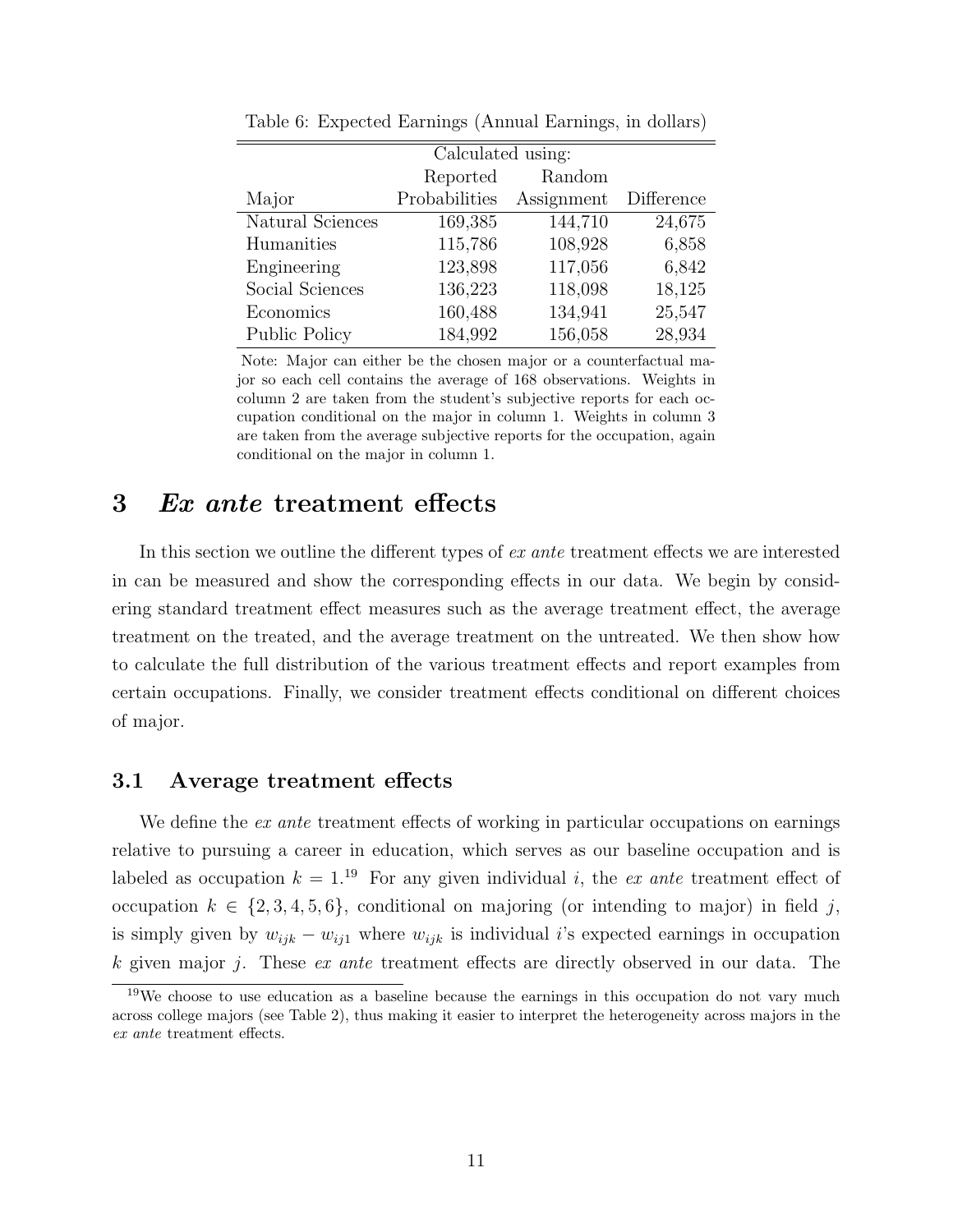average ex ante treatment effect of occupation k, denoted by  $ATE(k)$ , is then defined by:

$$
ATE(k) := E\left(\sum_{j} I(d_i = j) \left[w_{ijk} - w_{ij1}\right]\right)
$$
\n(3.1)

where  $I(d_i = j)$  is an indicator for whether i chose (or intends to choose) major j. This population parameter is estimated using its sample analog:

<span id="page-14-0"></span>
$$
\widehat{ATE(k)} := \frac{\sum_{i} \sum_{j} I(d_i = j) [w_{ijk} - w_{ij1}]}{N}, \tag{3.2}
$$

where  $N$  is the sample size.

Similarly, we estimate the *ex ante* treatment effect of occupation  $k$  on the treated by weighting the differences in the reported earnings between occupation  $k$  and the baseline occupation by the probability the individual reports that he will work in occupation  $k$  10 years after graduation (over the sum of declared probabilities of working in occupation  $k$ ). That is:

<span id="page-14-1"></span>
$$
\widehat{TT(k)} := \frac{\sum_{i} \sum_{j} I(d_i = j) p_{ijk} [w_{ijk} - w_{ij1}]}{\sum_{i} \sum_{j} I(d_i = j) p_{ijk}},
$$
\n(3.3)

where  $p_{ijk}$  is the elicited probability from individual i that he would choose occupation k given major j.

Finally, the *ex ante* treatment effect of occupation  $k$  on the untreated is estimated by:

<span id="page-14-2"></span>
$$
\widehat{TUT(k)} := \frac{\sum_{i} \sum_{j} I(d_i = j)(1 - p_{ijk}) [w_{ijk} - w_{ij1}]}{\sum_{i} \sum_{j} I(d_i = j)(1 - p_{ijk})}.
$$
\n(3.4)

The estimated effects,  $\widehat{ATE(k)}$ ,  $\widehat{TT(\hat{k})}$  and  $\widehat{TUT(\hat{k})}$ , defined in [\(3.2\)](#page-14-0), [\(3.3\)](#page-14-1), and [\(3.4\)](#page-14-2), respectively, are not based on actual occupational choices, since these students have not yet chosen an occupation. Rather, we use students' elicited probabilities of choosing the various occupations to characterize these choices.

Table [7](#page-15-0) presents estimates of the three *ex ante* treatment effects of working in particular occupations on earnings 10 years after graduation which correspond to the estimators defined earlier in  $(3.2)-(3.4)$ . Relative to education, the average ex ante treatment effects range from \$22,541 for science (30.6% of the mean expected earnings in education) to as much as \$91,181 in business (123.9% of the mean expected earnings in education). Health, business and law careers all have very large earnings premia of over 94%, while those working in a science or government occupation expect a much smaller premium of 30.6% to 35.7% ten years after graduation. Consistent with positive sorting across occupations, our estimates show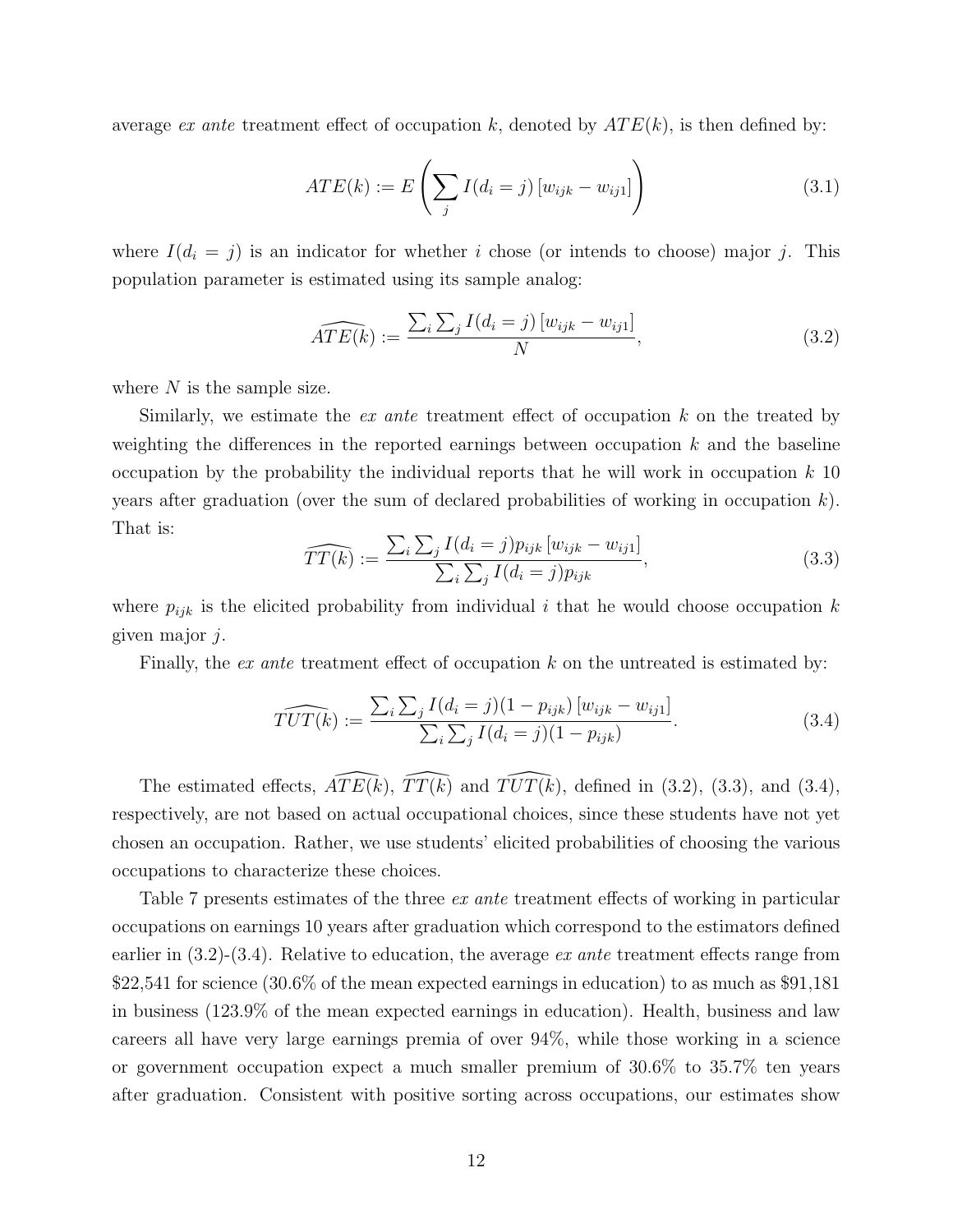|                 |           |          |          | ATE: share of      |
|-----------------|-----------|----------|----------|--------------------|
| Occupation      | TT        | TUT      | ATE      | Education earnings |
| Science         | 30,040    | 20,901   | 22,541   | $30.6\%$           |
|                 | (4, 446)  | (3,017)  | (2,952)  |                    |
| Health          | 117,770   | 59,239   | 69,555   | 94.5%              |
|                 | (14, 647) | (5, 498) | (6,217)  |                    |
| <b>Business</b> | 106,600   | 85,530   | 91,181   | 123.9%             |
|                 | (10, 494) | (8,550)  | (8,261)  |                    |
| Government      | 26,740    | 26,214   | 26,281   | 35.7%              |
|                 | (6,025)   | (4,668)  | (4,583)  |                    |
| Law             | 116,590   | 85,159   | 90,066   | 122.4%             |
|                 | (21, 422) | (8, 499) | (10.015) |                    |

<span id="page-15-0"></span>Table 7: Ex Ante Treatment Effects of Occupations (Annual Earnings, in dollars)

Note: Standard errors are reported in parentheses.

that, for each occupation, the untreated anticipate lower premia than the treated. The difference is particularly large for health occupations, where the expected premium is almost two times smaller for the untreated. These sorting effects turn out to be much weaker for science careers, where the untreated anticipate to earn 70% as much as the treated, and are negligible for government careers.

### 3.2 Full distribution of treatment effects

Importantly, our data allows us to generate not only average effects, but also estimate the distributions of the *ex ante* treatment effects of working in any given occupation  $k$ , relative to the baseline occupation. We estimate the distributions of the ex ante treatment effects, conditional on students' initial college major choice, for three different subgroups of interest, namely (i) the overall population, (ii) the treated subpopulation, and (iii) the untreated subpopulation. We briefly sketch below the steps involved in their estimation.

First, the density of the distribution of the *ex ante* treatment effects on the overall population can be simply estimated with a kernel density estimator, using the fact that we have direct measures of the *ex ante* treatment effects for each occupation  $k, k = 2, ..., 6$ , for each student in our sample. We denote the resulting density by  $f_{TE,k}(\cdot)$  and its estimator by  $f_{TE,k}(\cdot)$ .

Second, it follows from Bayes' rule that we can estimate the density of the distribution of the ex ante treatment effects on the treated subpopulation, denoted by  $f_{TE,k}^{Treated}(\cdot)$ , as follows,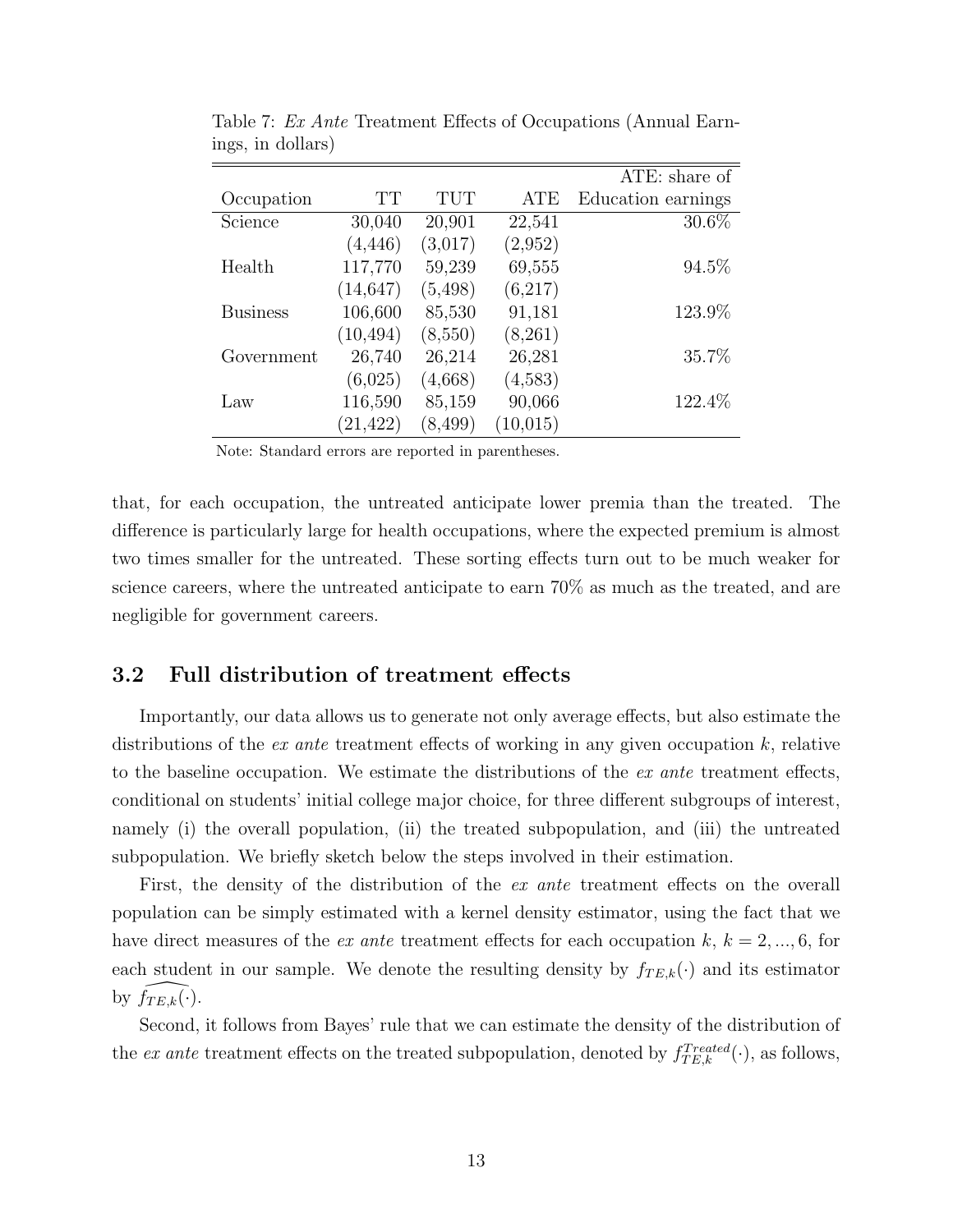for any scalar  $u$ :

<span id="page-16-0"></span>
$$
\widehat{f_{TE,k}^{read}}(u) := \widehat{f_{TE,k}(u) \times \widehat{g}(u)} \tag{3.5}
$$
\n
$$
\widehat{f_{TE,k}(u) \times \sum_{i} \sum_{j} I(d_i = j) p_{ijk}}.
$$

where  $g(u) := E(\sum_j I(d_i = j)p_{ijk}|w_{ijk} - w_{ij1} = u)$  and  $\hat{g}(u)$  denotes a consistent estimator of  $g(u)$  (e.g. Nadaraya-Watson estimator).

Finally, we note that the distribution of the *ex ante* treatment effects on the untreated can be estimated by replacing  $p_{ijk}$  with  $(1 - p_{ijk})$  in  $(3.5)$ .

Figures [2,](#page-17-0) [3,](#page-18-0) and [4](#page-19-0) plot the densities of the ex ante treatment on the treated and treatment on the untreated for government, health, and business occupations, respectively.[20](#page-16-1) Each of the figures shows a different pattern of selection. For government, the distributions for the treated and the untreated are essentially the same: there is little role for selection into government jobs, at least relative to education. For health, the treated distribution is to the right of the untreated distribution, suggesting substantial positive selection. For business careers, while there appears to be significant selection at the bottom end of the distribution, the discrepancy between the two distributions is attenuated in the top end. This latter pattern suggests that there is a significant group of individuals who would do quite well in business—essentially as well as the highest returns individuals from the treated group but whose preferences, or expected earnings in other occupations, lead them away from business. Overall, these results suggest that there is much more to the distributions of ex ante treatment effects than just their means.

### 3.3 Average treatment effects conditional on major

While  $\widehat{TT(k)}$ ,  $\widehat{TUT(k)}$  and  $\widehat{ATE(k)}$  are obtained by averaging over different choices of college major, we also can estimate the ex ante treatment effects of occupations conditional on each of the particular majors. Namely, we estimate the average  $ex$  ante treatment effect, ex ante treatment on the treated and treatment on the untreated for each chosen major j by:

$$
\widehat{ATE(k|j)} := \frac{\sum_{i} I(d_i = j) [w_{ijk} - w_{ij1}]}{\sum_{i} I(d_i = j)}.
$$
\n(3.6)

$$
\widehat{TT(k|j)} := \frac{\sum_{i} I(d_i = j) p_{ijk} [w_{ijk} - w_{ij1}]}{\sum_{i} I(d_i = j) p_{ijk}},
$$
\n(3.7)

<span id="page-16-1"></span> $^{20}$ All densities were estimated using 100 grid points over the support, and a Gaussian kernel with optimal default bandwidth returned by the procedure ksdensity in Matlab.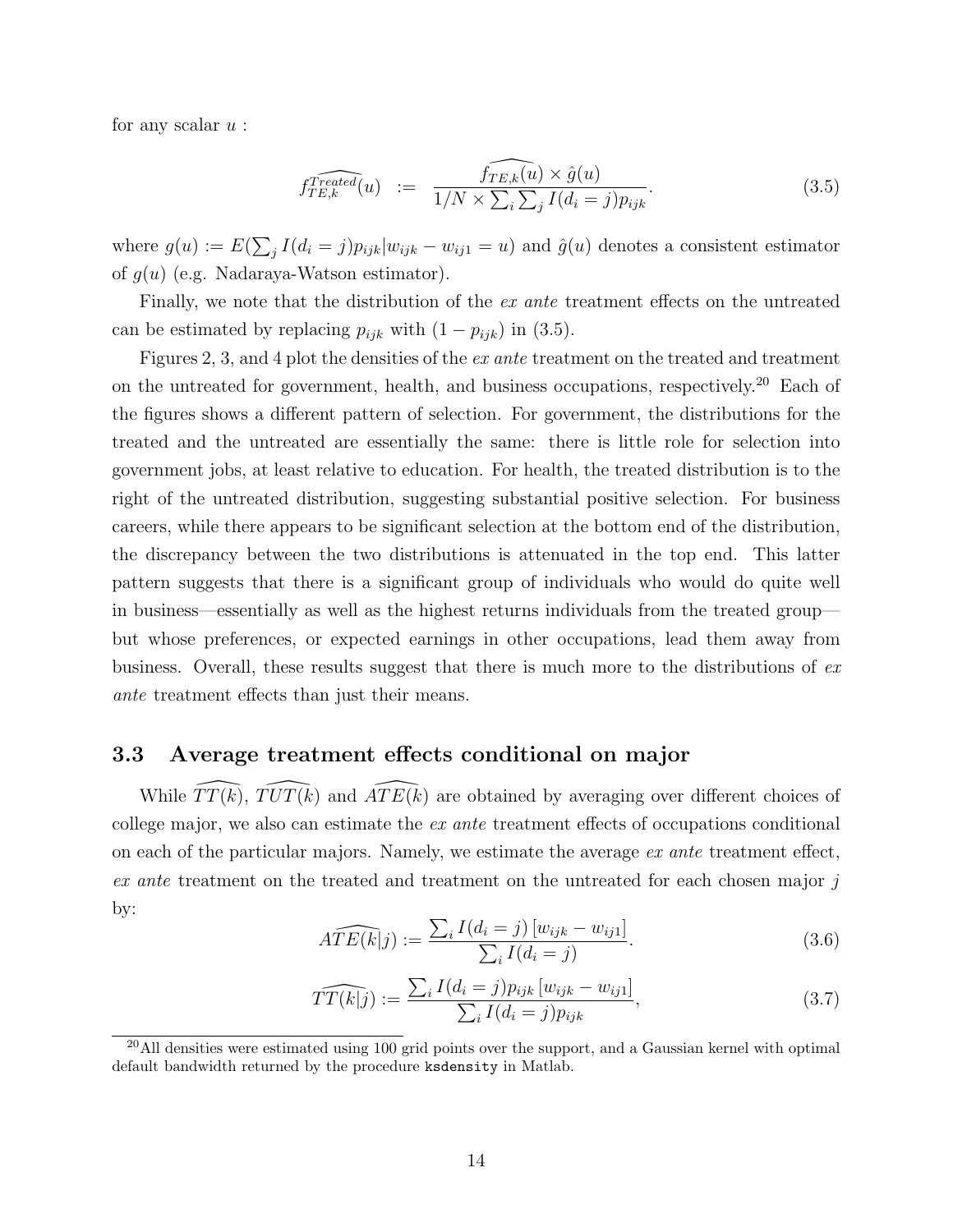

<span id="page-17-0"></span>Figure 2: Densities of Ex Ante Treatment Effects: Government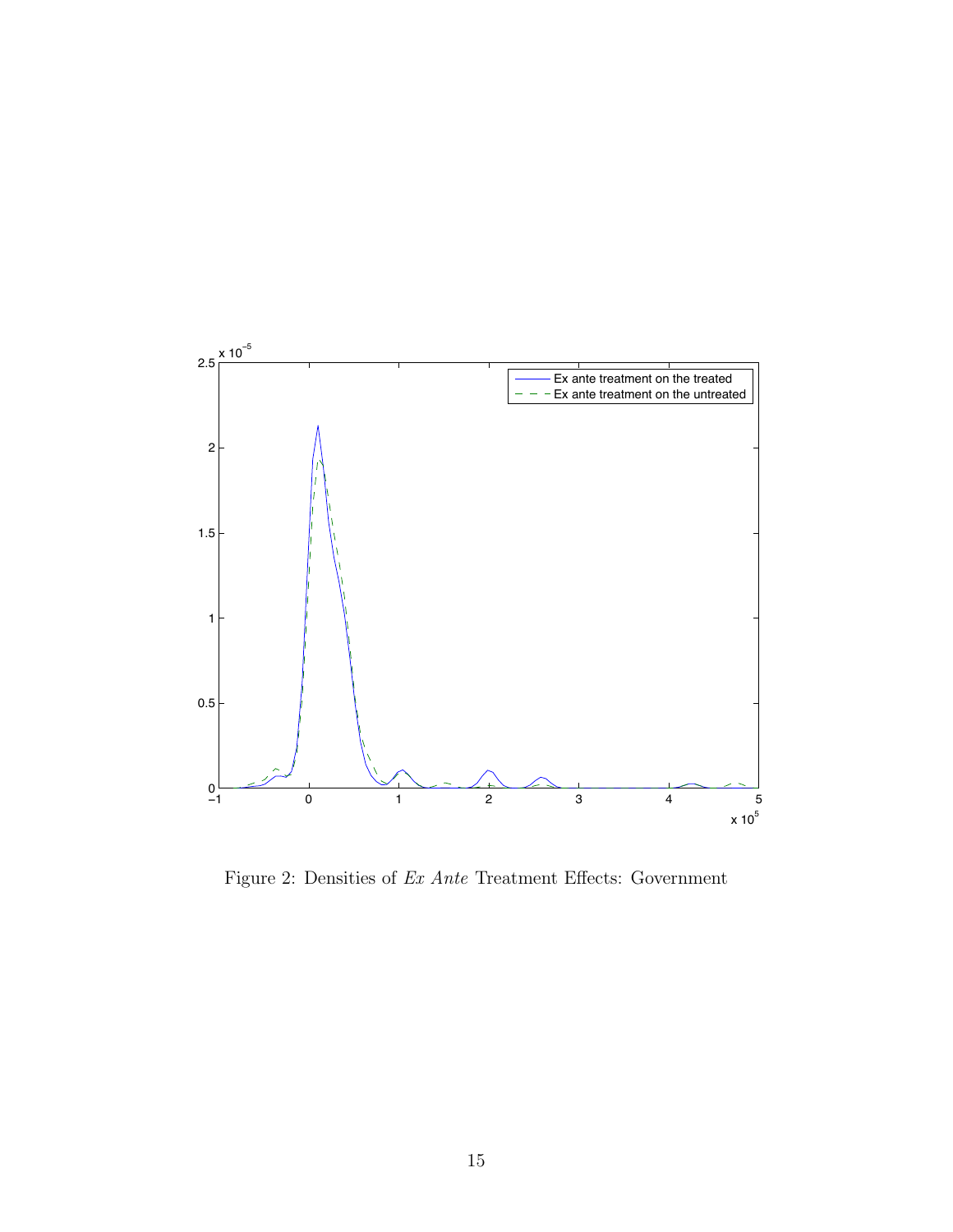

<span id="page-18-0"></span>Figure 3: Densities of Ex Ante Treatment Effects: Health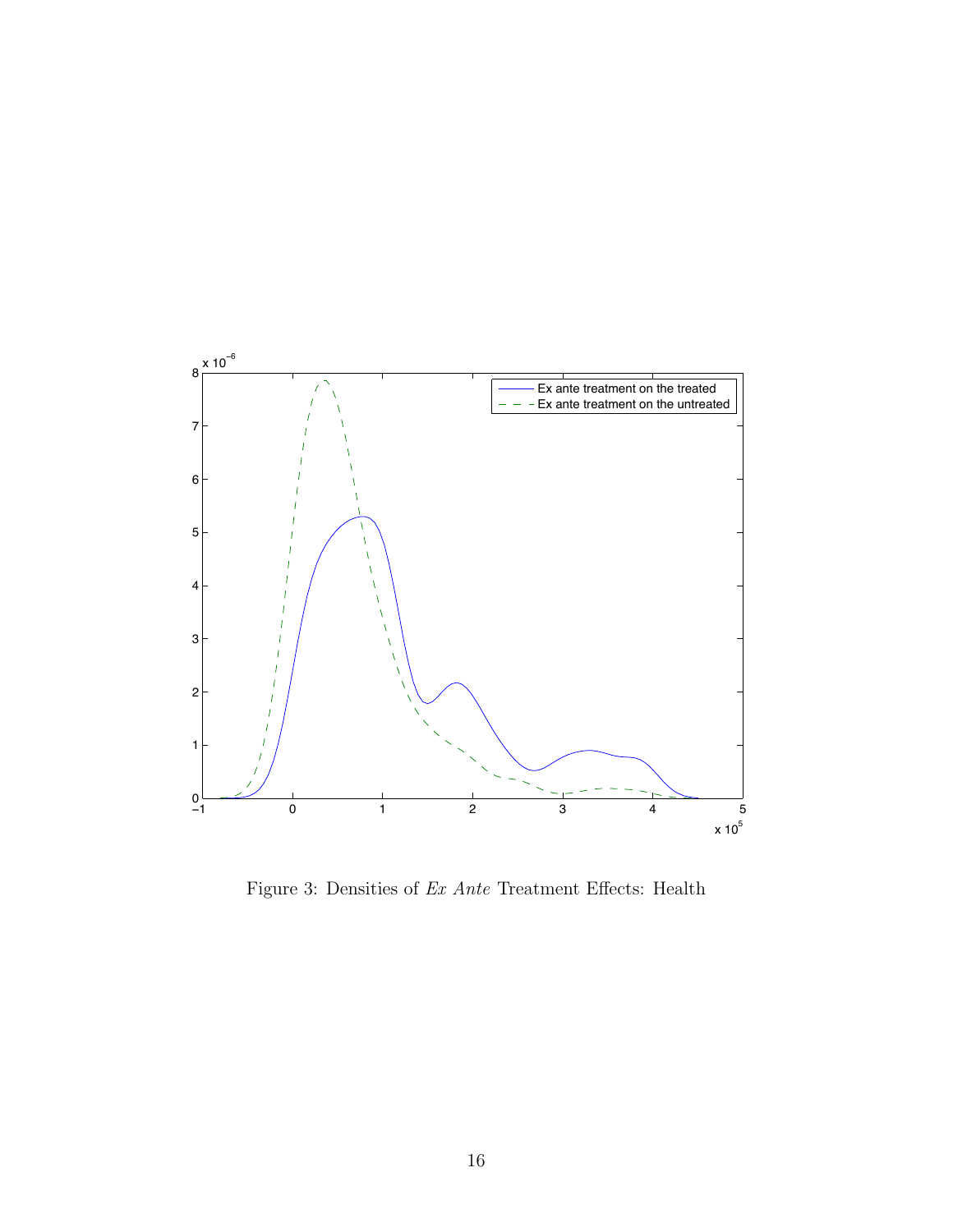

<span id="page-19-0"></span>Figure 4: Densities of Ex Ante Treatment Effects: Business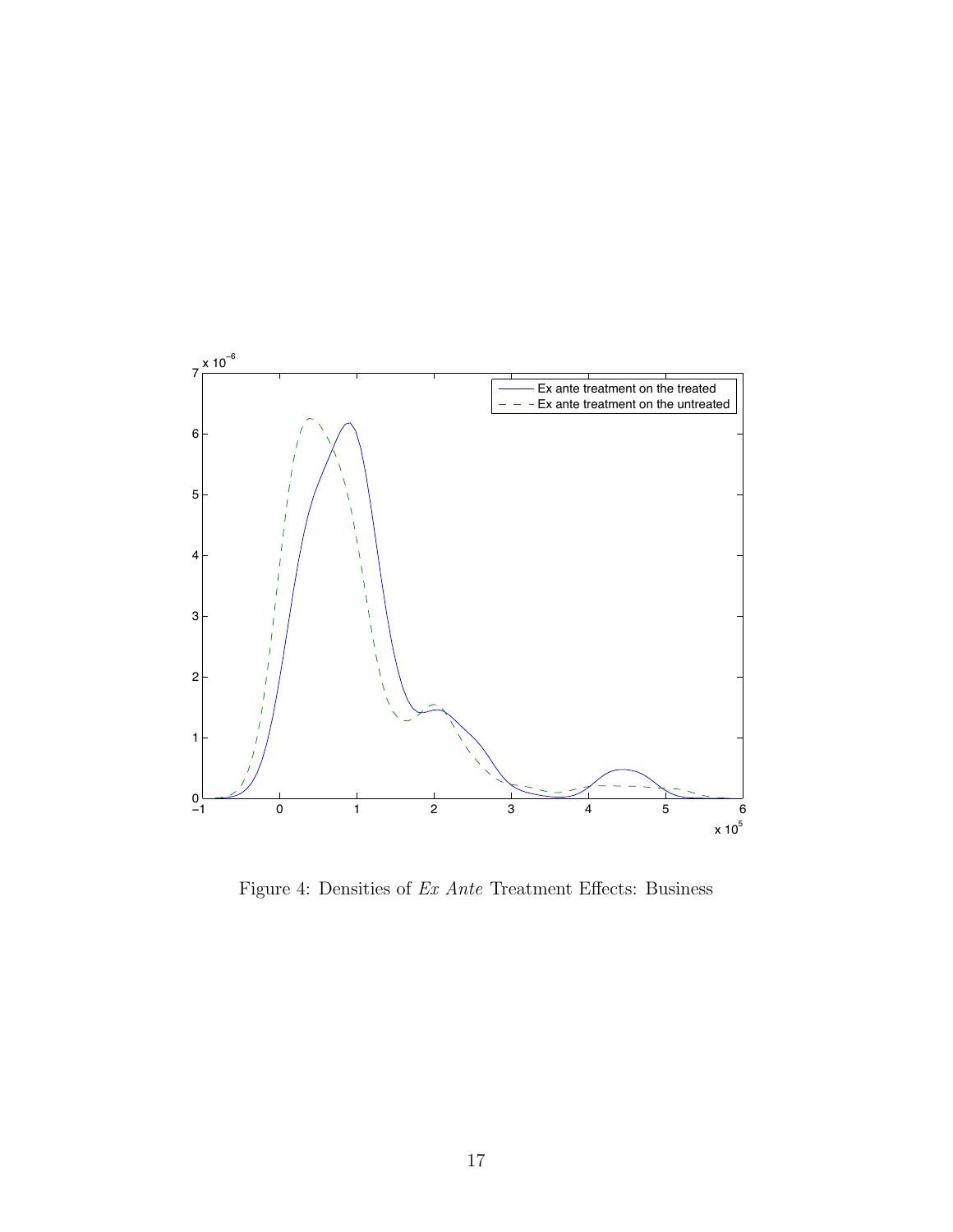$$
\widehat{TUT(k|j)} := \frac{\sum_{i} I(d_i = j)(1 - p_{ijk}) [w_{ijk} - w_{ij1}]}{\sum_{i} I(d_i = j)(1 - p_{ijk})},\tag{3.8}
$$

Given that we also elicit the subjective expectations for counterfactual majors, we can estimate the *ex ante* treatment effects for those who did *not* choose major  $j$  by replacing  $I(d_i = j)$  with  $I(d_i \neq j)$ .

In Table [8,](#page-22-0) we present the treatment effect parameters conditional on students' chosen majors. There is a substantial amount of heterogeneity in the expected earnings premium for a given occupation across majors. Notably, natural science majors expect on average a \$136,450 premium for a health career relative to education, which is more than five times larger than the \$24,660 premium expected by public policy majors who anticipate to enter this type of occupation. Examining some of the other average ex ante returns, economics majors have the highest premium for business occupations, while engineering and natural science majors have the highest premia for science careers. Overall, these patterns provide evidence of complementarities between majors and occupations. In particular, the majoroccupation pairs that are typically thought of as being closely related to one another – such as economics and business, natural science and health, as well as engineering or natural science and science occupations – do have the highest premia. While these results are consistent with the accumulation of occupation-specific human capital within each major, they are also consistent with a form of selectivity in choice of major, whereby individuals who expect to be more productive in health are more likely to choose a natural science major.

As can be seen in Table [8,](#page-22-0) ex ante treatment effects on the untreated by student's major generally are lower than the treatment effects on the treated, similar to the results obtained without conditioning on the major (Table [7\)](#page-15-0). There are, however, a couple of exceptions. For instance, ex ante returns to science careers are higher for the untreated in social science majors, while ex ante returns to government careers are higher for the untreated in the humanities and social sciences. The differences between the *ex ante* treatment effects on the treated and the ex ante treatment effects on the untreated effects provide, for each major, a measure of the importance of selection on the expected returns to each occupation. For a majority of occupation-major pairs, this difference is positive, consistent with positive sorting on expected earnings in different occupations, but the differences tend to be quantitatively small. Notable exceptions include legal careers for social sciences majors, where selection explains more than 40% of the expected premium among the treated, as well as government careers for science majors, where selection accounts for around half of the expected premium.

Finally, Table [9](#page-23-0) provides estimates of the three *ex ante* treatment effects by counterfactual major. The treatment effects on the treated are again generally larger than the treatment effects on the untreated. It is worth noting that these  $ex$  ante treatment effects also exhibit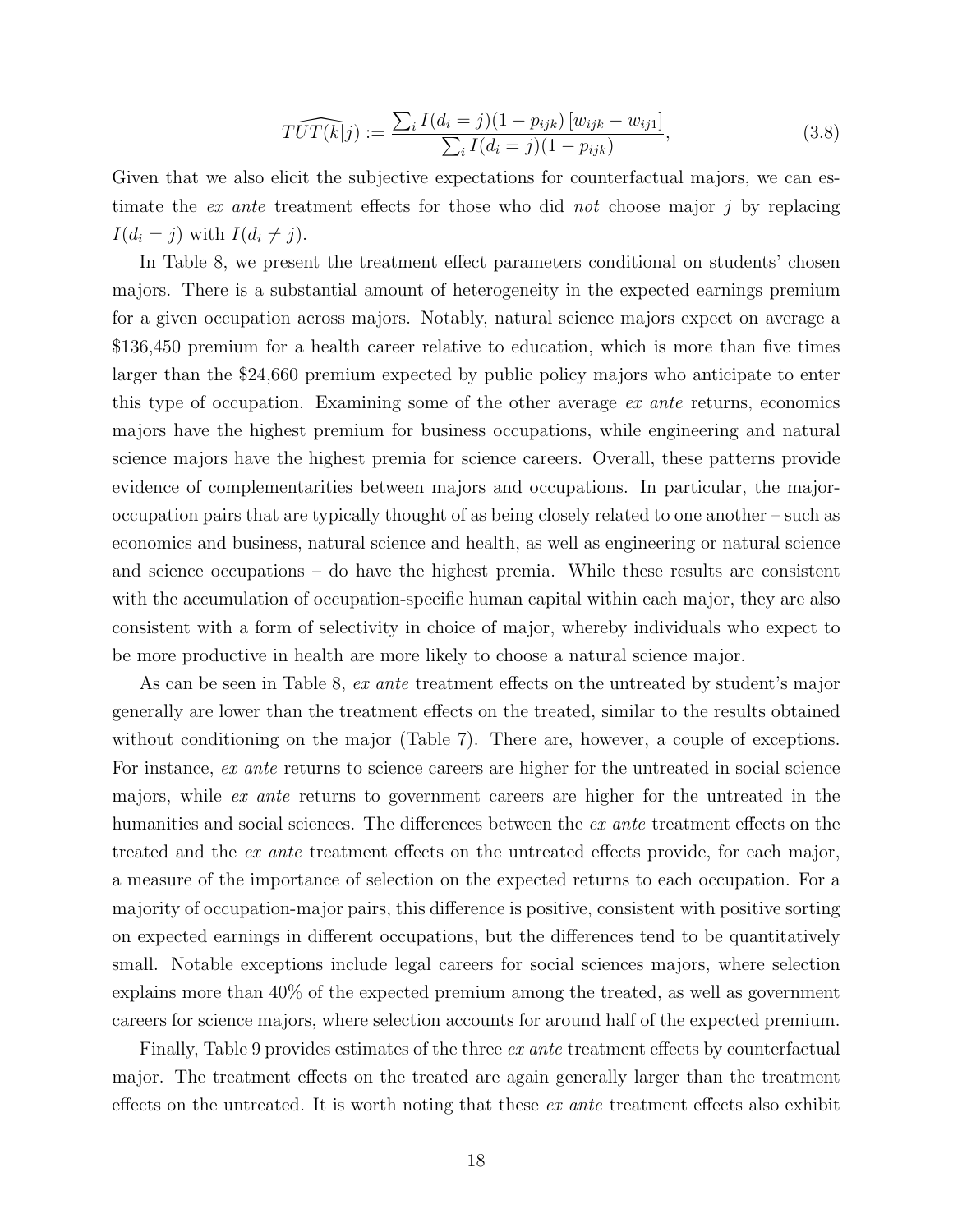a substantial degree of heterogeneity across majors. Notably, expected premia for business careers are higher for economics majors, while returns to science careers are higher for engineering and natural science majors. The fact that these types of complementarities between majors and occupations still hold when focusing on the majors which were not chosen by the individuals points to the accumulation of occupation-specific human capital within majors. $^{21}$  $^{21}$  $^{21}$ 

## <span id="page-21-0"></span>4 An estimable occupational choice model using subjective expectations data

In this section we layout a model of occupational choice that can be estimated with elicited data on expected earnings in each occupation and expected probabilities of choosing alternative occupations. The key purpose of this framework is to provide a link between subjective expectations and preferences for occupations, which will allow us to estimate the labor supply elasticities for particular occupations along with the preferences over the different occupation-major combinations. In this model, the choice of an occupation is characterized in three stages. First, an individual enrolls in a given college major. Second, upon completing one's major, the individual decides whether or not to acquire more information about the value of a set of particular occupations. Finally, after receiving this information about selected occupations, the individual makes a one-time decision regarding his occupation.

### 4.1 Choice of occupations

We begin by examining the last decision, namely the choice of occupation conditional on graduating from college in a given major and having paid the information cost for a subset of the occupations. This information cost can be thought of as the cost of applying or qualifying for an occupation, such as the costs of taking the bar exam or acquiring certification for a medical occupation. Let  $v_{ijk}$  denote the expected present value of lifetime utility for individual i from choosing occupation k conditional on major j, prior to the acquisition of this occupation-specific information. Individuals form their subjective expectations regarding the probabilities of entering different careers based on these conditional value functions. The new information consists of a vector of shocks, or innovations,  $\epsilon_{ijk}$ , that vary at the individual-

<span id="page-21-1"></span><sup>&</sup>lt;sup>21</sup>See also [Kinsler and Pavan](#page-39-9)  $(2014)$  on the importance of major-specific human capital. They find, using data from the Baccalaureate and Beyond Longitudinal Study, that individuals have higher wages when working in an occupation related to one's field of study compared to working in non-related occupations.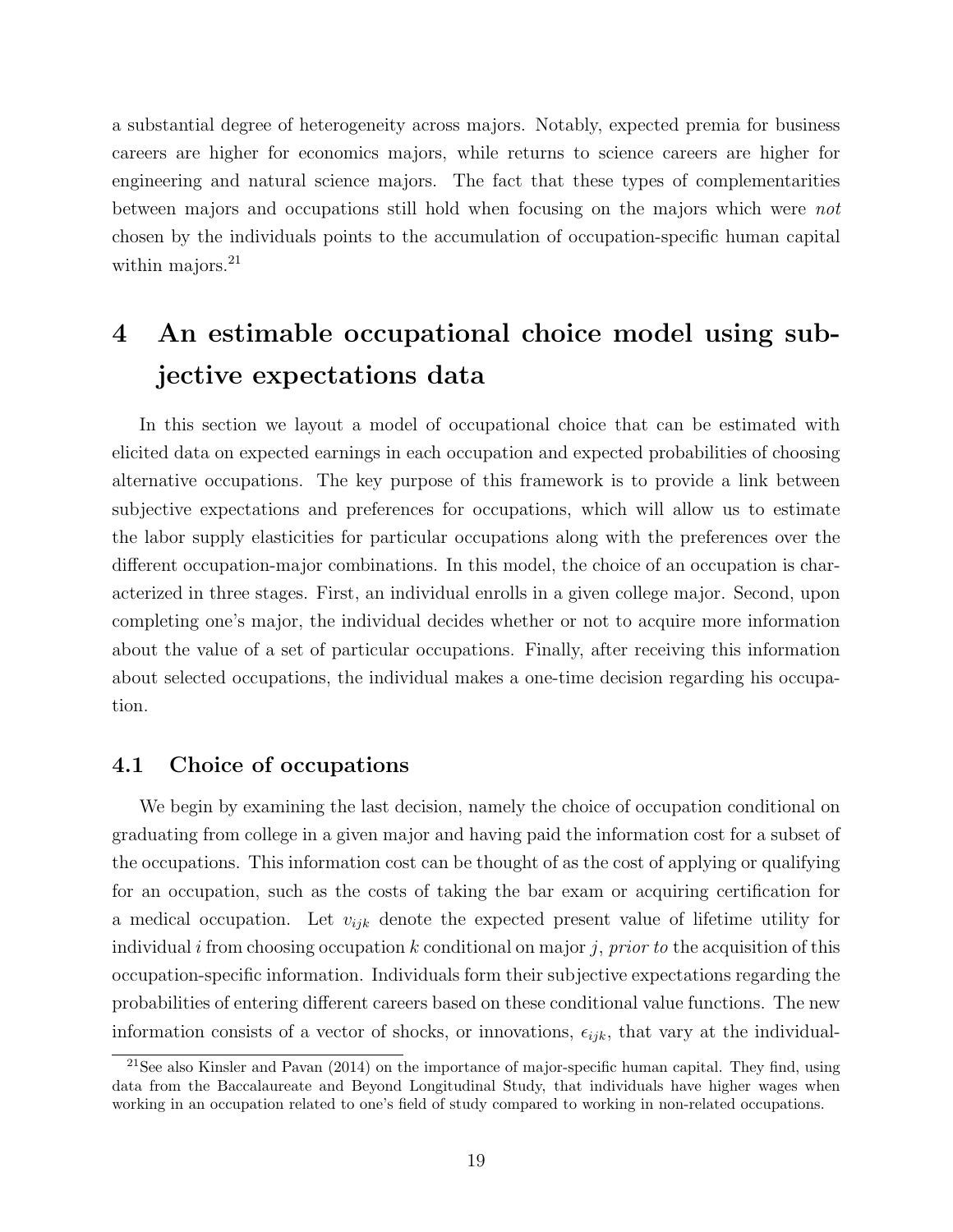|                 |            |           |             | Chosen Major: |           |           |           |
|-----------------|------------|-----------|-------------|---------------|-----------|-----------|-----------|
|                 |            |           |             |               | Natural   | Public    | Social    |
| Occupation:     |            | Economics | Engineering | Humanities    | Sciences  | Policy    | Sciences  |
| Science         | <b>TT</b>  | 18,590    | 39,330      | 17,320        | 28,840    | 25,840    | 14,630    |
|                 |            | (6, 440)  | (8,570)     | (6,620)       | (7,930)   | (10,970)  | (3,350)   |
|                 | <b>TUT</b> | 17,680    | 27,420      | 6,460         | 36,040    | 17,030    | 19,600    |
|                 |            | (5,400)   | (5,180)     | (5,030)       | (10, 220) | (9,360)   | (6,650)   |
|                 | ATE        | 17,740    | 31,980      | 7,040         | 33,710    | 17,270    | 18,970    |
|                 |            | (5,190)   | (6,090)     | (4,910)       | (9,160)   | (9,220)   | (5,900)   |
| Health          | <b>TT</b>  | 89,740    | 84,090      | 53,970        | 182,780   | 38,620    | 69,140    |
|                 |            | (16,020)  | (17,160)    | (13,660)      | (27, 640) | (9,600)   | (18,210)  |
|                 | <b>TUT</b> | 60,440    | 57,480      | 59,170        | 106,830   | 23,730    | 55,750    |
|                 |            | (14,990)  | (8,870)     | (15,870)      | (17,070)  | (6, 470)  | (11,670)  |
|                 | <b>ATE</b> | 62,940    | 62,450      | 58,370        | 136,450   | 24,660    | 57,770    |
|                 |            | (14, 450) | (9,620)     | (14,200)      | (20,000)  | (6,490)   | (10, 830) |
| <b>Business</b> | <b>TT</b>  | 120,430   | 71,990      | 66,120        | 112,070   | 94,240    | 124,650   |
|                 |            | (17,580)  | (11,670)    | (19, 430)     | (18,260)  | (23, 430) | (37, 340) |
|                 | <b>TUT</b> | 120,450   | 70,810      | 56,640        | 107,140   | 67,580    | 84,610    |
|                 |            | (22,960)  | (13,080)    | (18,950)      | (24,070)  | (14,190)  | (18, 740) |
|                 | <b>ATE</b> | 120,440   | 71,070      | 57,880        | 107,580   | 74,580    | 93,480    |
|                 |            | (19,120)  | (12, 430)   | (18,260)      | (22,910)  | (15,370)  | (22, 400) |
| Government      | <b>TT</b>  | 26,740    | 11,310      | 16,250        | 66,660    | 31,200    | 16,750    |
|                 |            | (3,370)   | (3,990)     | (5,590)       | (30, 750) | (15,590)  | (8,030)   |
|                 | <b>TUT</b> | 25,770    | 11,820      | 23,880        | 33,670    | 25,440    | 36,310    |
|                 |            | (3,880)   | (4,570)     | (10, 450)     | (13,030)  | (12,260)  | (16,060)  |
|                 | ATE        | 25,880    | 11,790      | 22,810        | 35,320    | 27,290    | 33,650    |
|                 |            | (3,750)   | (4, 450)    | (9,530)       | (13,870)  | (12,940)  | (14, 350) |
| Law             | <b>TT</b>  | 91,590    | 57,730      | 94,930        | 116,580   | 174,810   | 114,270   |
|                 |            | (16, 330) | (12,210)    | (30, 850)     | (26, 920) | (65, 670) | (33, 280) |
|                 | <b>TUT</b> | 93,630    | 67,550      | 62,090        | 88,930    | 138,780   | 63,000    |
|                 |            | (11,340)  | (15,240)    | (12,820)      | (16, 470) | (42,740)  | (12,250)  |
|                 | <b>ATE</b> | 93,380    | 66,720      | 70,690        | 90,160    | 148,330   | 75,320    |
|                 |            | (11, 190) | (14, 470)   | (16,060)      | (16, 340) | (48,270)  | (16, 670) |

<span id="page-22-0"></span>Table 8: Ex Ante Treatment Effects of Occupations by Chosen Major (Annual Earnings, in dollars)

Note: Standard errors are reported in parentheses.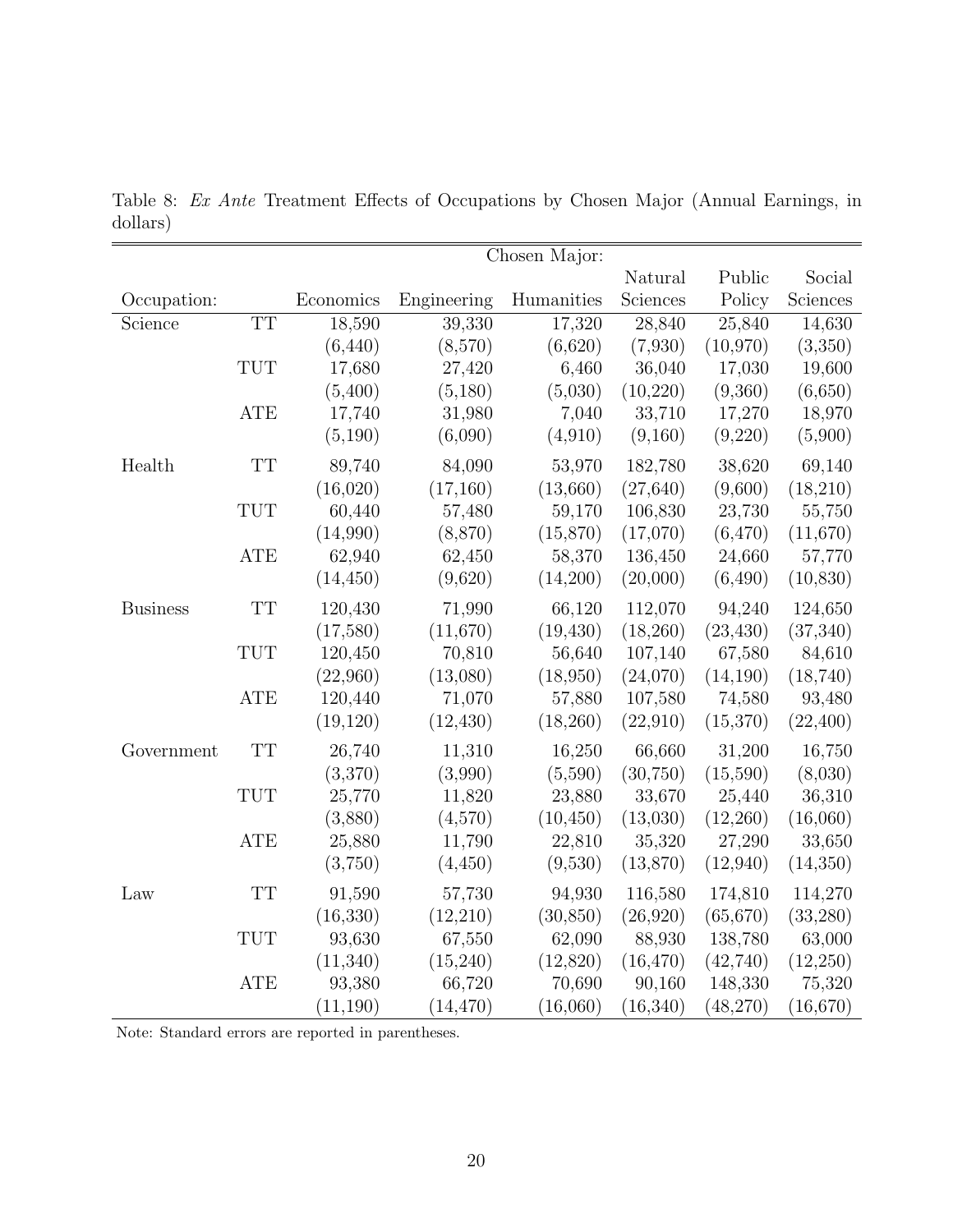|                 | Counterfactual Major: |           |             |            |          |           |          |
|-----------------|-----------------------|-----------|-------------|------------|----------|-----------|----------|
|                 |                       |           |             |            | Natural  | Public    | Social   |
| Occupation:     |                       | Economics | Engineering | Humanities | Sciences | Policy    | Sciences |
| Science         | <b>TT</b>             | 6,660     | 45,970      | 19,250     | 44,130   | 18,530    | 12,060   |
|                 |                       | (5,410)   | (4,600)     | (5,880)    | (9,220)  | (3,160)   | (2,660)  |
|                 | <b>TUT</b>            | 10,340    | 47,350      | 10,380     | 33,030   | 17,270    | 13,710   |
|                 |                       | (6, 470)  | (5,650)     | (3,050)    | (4,080)  | (3,320)   | (3,180)  |
|                 | <b>ATE</b>            | 10,130    | 46,790      | 11,080     | 36,910   | 17,340    | 13,560   |
|                 |                       | (6,340)   | (4,640)     | (3,150)    | (5,280)  | (3,170)   | (2,950)  |
| Health          | <b>TT</b>             | 63,330    | 108,620     | 88,130     | 87,000   | 73,350    | 74,080   |
|                 |                       | (12,110)  | (14,020)    | (13, 400)  | (7,890)  | (11,010)  | (11,090) |
|                 | <b>TUT</b>            | 49,950    | 77,180      | 51,290     | 78,230   | 57,630    | 51,950   |
|                 |                       | (8, 810)  | (7,300)     | (7,030)    | (7,840)  | (7,060)   | (7,070)  |
|                 | <b>ATE</b>            | 50,990    | 83,570      | 55,650     | 80,930   | 59,610    | 55,170   |
|                 |                       | (8,600)   | (7,880)     | (7,200)    | (7,340)  | (7,060)   | (7,240)  |
| <b>Business</b> | <b>TT</b>             | 144,000   | 88,120      | 67,360     | 62,780   | 100,270   | 94,280   |
|                 |                       | (21, 230) | (11,360)    | (7,400)    | (7,100)  | (23, 610) | (12,300) |
|                 | <b>TUT</b>            | 100,030   | 80,000      | 58,280     | 56,940   | 84,210    | 63,420   |
|                 |                       | (14,200)  | (8,620)     | (7,180)    | (6,050)  | (8,970)   | (6, 840) |
|                 | <b>ATE</b>            | 121,780   | 81,490      | 60,540     | 57,720   | 87,800    | 71,200   |
|                 |                       | (16, 430) | (8,350)     | (6,460)    | (5,900)  | (10,500)  | (7,210)  |
| Government      | <b>TT</b>             | 20,160    | 28,550      | 24,370     | 24,900   | 50,240    | 34,370   |
|                 |                       | (9,390)   | (8,390)     | (8,540)    | (8,390)  | (20, 560) | (12,510) |
|                 | <b>TUT</b>            | 24,450    | 25,160      | 19,380     | 18,860   | 35,450    | 20,230   |
|                 |                       | (7,560)   | (4,500)     | (4,070)    | (3,320)  | (7,050)   | (2,940)  |
|                 | <b>ATE</b>            | 23,720    | 25,440      | 20,130     | 19,340   | 40,180    | 23,120   |
|                 |                       | (7,520)   | (4,500)     | (4,380)    | (3,660)  | (9,100)   | (4,700)  |
| Law             | <b>TT</b>             | 88,460    | 111,330     | 78,760     | 80,020   | 78,150    | 78,460   |
|                 |                       | (19,520)  | (50, 810)   | (9,940)    | (17,310) | (6,670)   | (9,210)  |
|                 | <b>TUT</b>            | 78,670    | 98,810      | 79,390     | 68,760   | 87,610    | 82,880   |
|                 |                       | (10, 430) | (29, 280)   | (6,650)    | (6,300)  | (7,940)   | (6,750)  |
|                 | ATE                   | 79,960    | 99,600      | 79,280     | 69,580   | 85,790    | 82,080   |
|                 |                       | (10, 400) | (30, 400)   | (6,770)    | (6,750)  | (7,290)   | (6,570)  |

<span id="page-23-0"></span>Table 9: Ex Ante Treatment Effects of Occupations by Counterfactual Major (Annual Earnings, in dollars)

Note: Standard errors are reported in parentheses.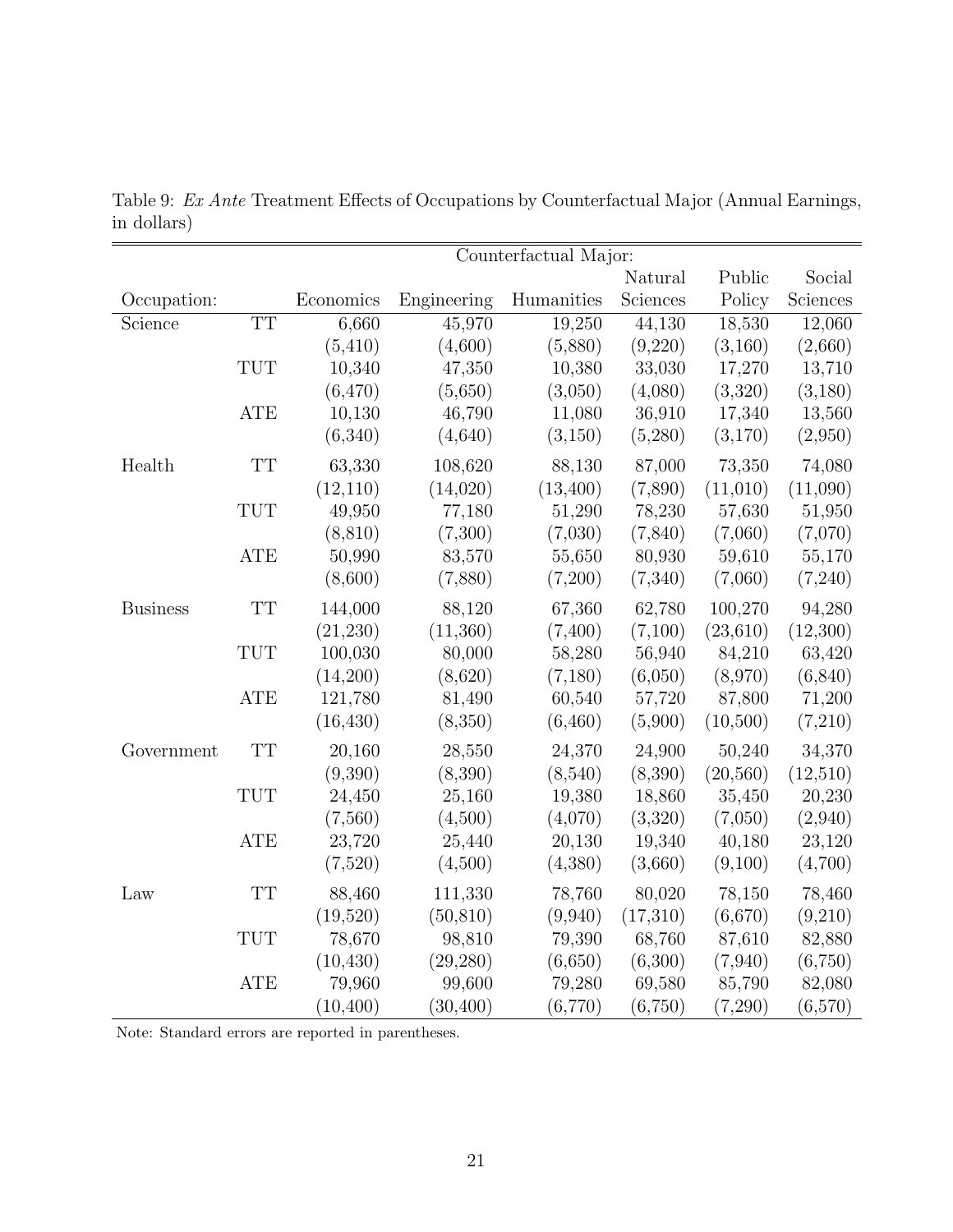major-occupation level. For any given major j, we assume that the  $\epsilon_{ijk}$ 's are independent draws from a standard Type 1 Extreme Value distribution. After choosing a major and graduating from college, these information shocks are realized for the subset of occupations where the individual has paid for the new information and the individual proceeds to choose an occupation. An individual who chose major  $j$  then chooses his occupation  $k^*$  according to:

$$
k^* = \arg\max_{k \in K_{ij}^*} (v_{ijk} + \epsilon_{ijk}),
$$
\n(4.1)

where  $K_{ij}^*$  is the set of occupations where the individual has paid for the new information conditional on graduating from major  $j$ . We will discuss the decision to acquire more information about particular occupations in Section 5.3.

## 4.2 Using subjective probabilities to characterize preferences for occupations

Individuals' self-reports of the probabilities of choosing particular occupations, i.e., the  $p_{ijk}$ 's, can be used to recover their expected utilities up to a reference alternative. To see this, first consider the case where it is optimal for the individual to pay the informational cost for all possible occupations, conditional on major  $j$ . With the Type 1 Extreme Value assumption on the  $\epsilon_{ijk}$ 's, we can recover the difference in conditional value functions  $(v_{ijk} - v_{ij1})$  by inverting the choice probabilities following [Hotz and Miller \(1993\)](#page-39-11) and [Berry \(1994\)](#page-38-8):

$$
\Delta \ln p_{ijk} := \ln(p_{ijk}) - \ln(p_{ij1})
$$
  
=  $v_{ijk} - v_{ij1}.$  (4.2)

In order to tell apart the role played by ex ante returns versus preferences, we need to impose some structure on the value functions. Specifically, we assume that the conditional value functions, for any given major  $j$  and occupation  $k$ , can be written as follows:

<span id="page-24-1"></span>
$$
v_{ijk} = \alpha_{ik} + \delta_{jk} + \psi_w \ln w_{ijk} + \eta_{ijk}, \qquad (4.3)
$$

where  $\alpha_{ik}$  is the preference individual i has for occupation k,  $\delta_{jk}$  captures the average complementarity of preferences between major j and occupation k,  $w_{ijk}$  is the expected earnings elicited from i under choices  $\{j, k\}$ , and  $\eta_{ijk}$  is a preference term for occupation k, conditional on major  $j$ , which is assumed to be randomly distributed in the population and uncorrelated with ln  $w_{ijk}$  or  $\alpha_{ik}$ <sup>[22](#page-24-0)</sup> Similar to [Arcidiacono](#page-38-10) (2004, 2005), the value functions are assumed to

<span id="page-24-0"></span><sup>&</sup>lt;sup>22</sup>In practice, monetary or psychic costs of schooling associated with the occupations which typically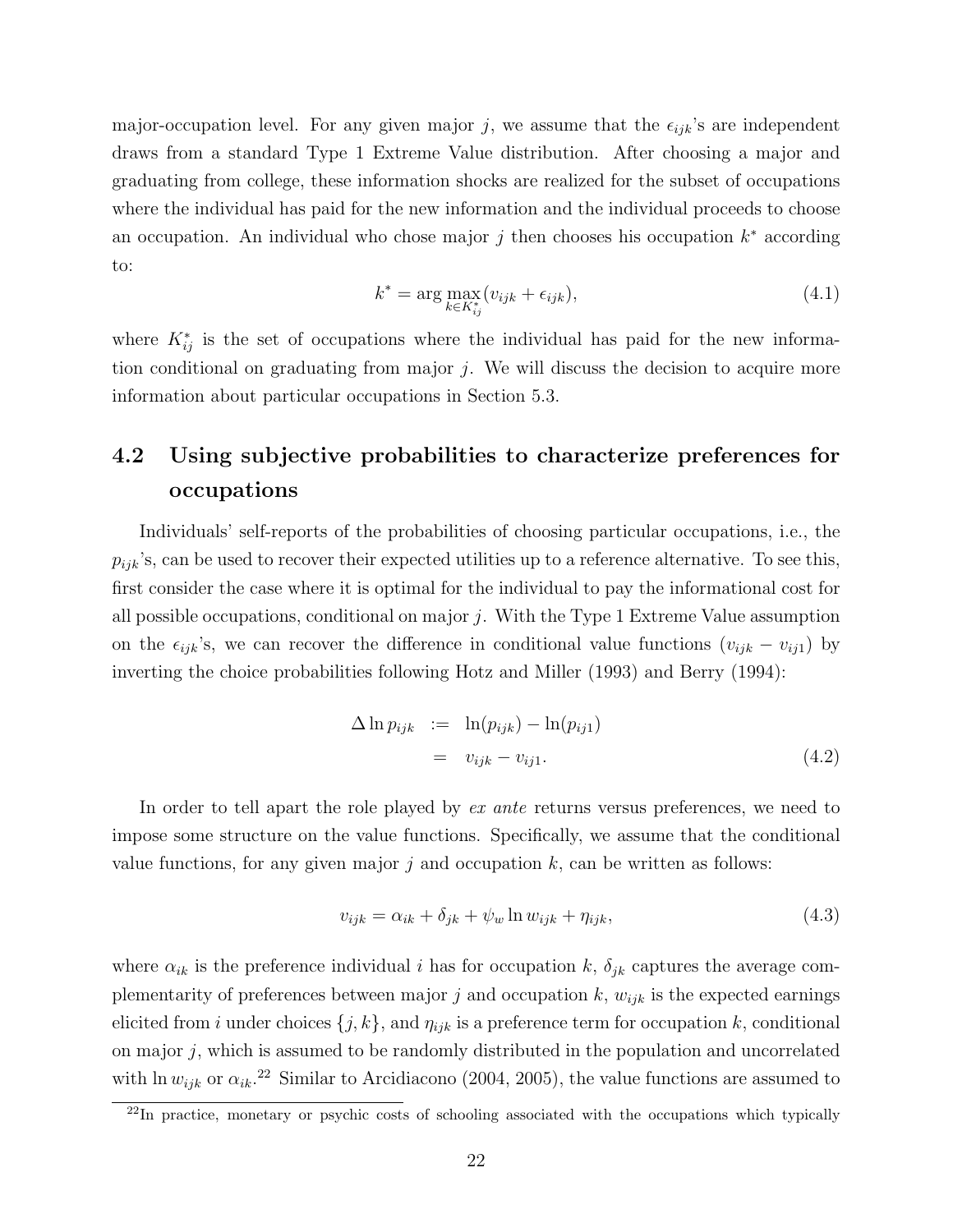depend on future labor market outcomes through the logarithm of the expected earnings.<sup>[23](#page-25-0)</sup> Taking the difference with respect to the baseline occupation, it follows that:

<span id="page-25-1"></span>
$$
\Delta \ln p_{ijk} = (\alpha_{ik} - \alpha_{i1}) + (\delta_{jk} - \delta_{j1}) + \psi_w(\ln w_{ijk} - \ln w_{ij1}) + (\eta_{ijk} - \eta_{ij1})
$$
  
=  $g(\Delta \ln w_{ijk}, \Delta \alpha_{ik}, \Delta \delta_{jk}, \psi_w) + \zeta_{ijk},$  (4.4)

where  $\Delta \ln w_{ijk} := \ln w_{ijk} - \ln w_{ij1}$ ,  $\Delta \alpha_{ik} := \alpha_{ik} - \alpha_{i1}$ ,  $\Delta \delta_{jk} := \delta_{jk} - \delta_{j1}$ ,  $g\left(\Delta \ln w_{ijk}, \Delta \alpha_{ik}, \Delta \delta_{jk}, \psi_w\right) := \Delta \alpha_{ik} + \Delta \delta_{jk} + \psi_w \Delta \ln w_{ijk}$  and  $\zeta_{ijk} := \eta_{ijk} - \eta_{ij1}$ .

If all of the elicited probabilities are strictly bounded between zero and one, then the estimation of the parameters in [\(4.4\)](#page-25-1) is straightforward since we observe, for each individual in the sample, the elicited probabilities,  $p_{ijk}$ , and expected future earnings,  $w_{ijk}$ , for all occupation-major pairs  $(k, j)$ . Variation across majors in occupation-specific subjective probabilities and expected earnings plays a key role in telling apart ex ante returns and preferences, similar to the longitudinal variation used by [Wiswall and Zafar \(2014\)](#page-41-3) in the context of college major choices. However, if any  $p_{ijk}$ 's are zero, as is the case in our data, we have to account for the selectivity of this event. It is important to do so since those who report a zero probability for a given major-occupation pair presumably attach a low value to this alternative. In the next section, we characterize this process in terms of individuals choosing whether or not to acquire more information before entering an occupation.

### 4.3 Decision to acquire information about occupations

We now consider the information acquisition stage of the occupational choice model. Given that the information shocks  $\epsilon_{ijk}$  are assumed to have continuous support over the real line, the subjective probabilities would never be zero if information was costless to acquire. In fact, as summarized in Table [4,](#page-11-0) there is a significant share of zero probabilities. To reconcile our model with the data, we assume that information about occupations is costly and individuals may choose not to bother acquiring it for some occupations in which case they report that they would not enter such occupations. We develop this logic below and what we can learn about the costs of acquiring information about occupations.

require an advanced degree, such as Law, would also be captured by these preference terms. Therefore, it seems likely that our empirical strategy will lead to underestimates of the true preferences for those specific occupations.

<span id="page-25-0"></span><sup>&</sup>lt;sup>23</sup>While forward-looking individuals should consider the present value of lifetime earnings associated with each occupation, in practice we only observe the expected earnings ten years after graduation. However, we show in Appendix [A](#page-42-0) that, under some plausible assumptions on the discount factor, worklife duration and earnings growth, the earnings ten years out are, up to a multiplicative constant, a reasonably good approximation of the present value of lifetime earnings.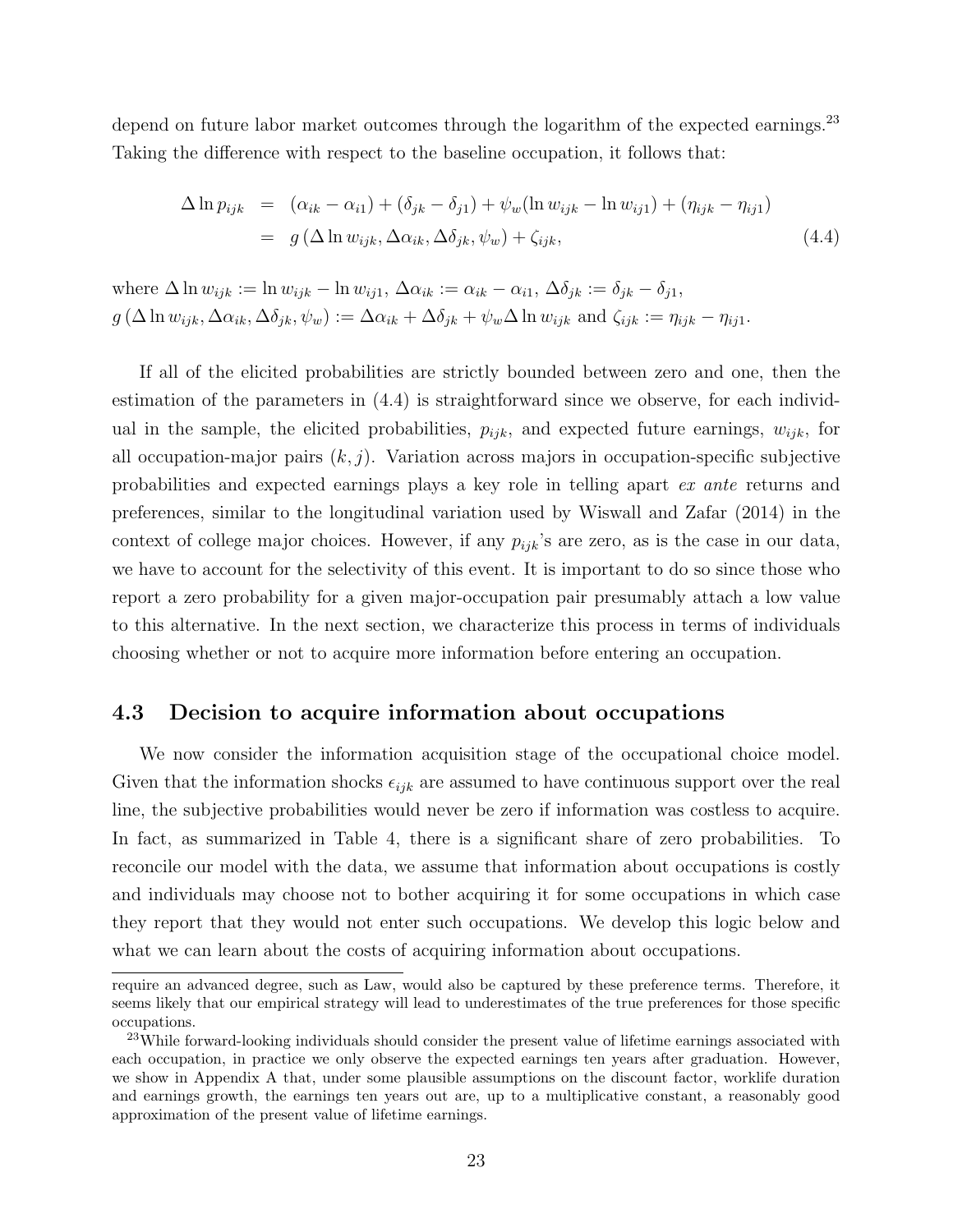We assume that the decision to acquire information depends on expectations of the maximal utility associated with different choice sets. Given the Type-1 Extreme Value assumptions regarding the distribution of the  $\epsilon$ 's, it follows from [McFadden \(1978\)](#page-40-10) that the expected maximum utility for any choice set K, denoted by  $V_{ij}^{(K)}$ , can be written as:

$$
V_{ij}^{(K)} = \ln \left[ \sum_{k \in K} \exp(v_{ijk}) \right] + \gamma,
$$
\n(4.5)

where  $\gamma$  is Euler's constant. Denote  $\{k(1), k(2), \ldots, k(6)\}\)$  the occupation indices reordered such that  $v_{ijk(1)}$  is the highest payoff (prior to the new information),  $v_{ijk(2)}$  the next highest payoff, etc.. Let c denote the utility cost of obtaining information on a particular occupation, which for simplicity is supposed to be constant across individuals, occupations and majors. Individuals will choose to obtain this information only if the expected utility gain exceeds the cost of acquiring it. Thus, individual  $i$  will choose to acquire information on the occupation with the  $m^{th}$  highest expected payoff,  $k(m)$ , so long as:

<span id="page-26-0"></span>
$$
mc - (m - 1)c \leq \ln \left( \sum_{\ell=1}^{m} \exp(v_{ijk(\ell)}) \right) - \ln \left( \sum_{\ell=1}^{m-1} \exp(v_{ijk(\ell)}) \right)
$$

$$
c \leq \ln \left( \frac{\sum_{\ell=1}^{m} \exp(v_{ijk(\ell)})}{\sum_{\ell=1}^{m-1} \exp(v_{ijk(\ell)})} \right) = -\ln(1 - p_{ijk(m)}).
$$
(4.6)

where  $p_{ijk(m)}$  denotes the probability of choosing occupation  $k(m)$  (given major j) among the set of occupations  $\{k(1), k(2), \ldots, k(m)\}$ . It follows that  $K_{ij}^*$ , defined as individual *i*'s choice set of occupations for major j, consists of the occupations for which condition  $(4.6)$  holds, i.e.,  $K_{ij}^* := \{k(1), k(2), \ldots, k(m_{ij}^*)\}$ , where  $k(m_{ij}^*)$  is the last occupation in the value-ordered sequence of occupations for individual  $i$ , conditional on major  $j$ , for which [\(4.6\)](#page-26-0) holds. It follows from condition [\(4.6\)](#page-26-0) that c may be consistently estimated by  $-\ln(1-p)$ , where p denotes the smallest positive self-reported probability of choosing any of the occupations, conditional on any of the majors, that is found in the data. In practice, we choose to estimate c using instead the  $10^{th}$  smallest positive self-reported probability from the sample. The resulting estimator presents the advantage of being less sensitive to outliers, while still being consistent.<sup>[24](#page-26-1)</sup>

<span id="page-26-1"></span><sup>&</sup>lt;sup>24</sup>We also checked the sensitivity of our analysis to the use of the  $5<sup>th</sup>$  smallest positive self-reported probability. The estimation results were qualitatively, and in most cases quantitatively, similar. These results are available from the authors upon request.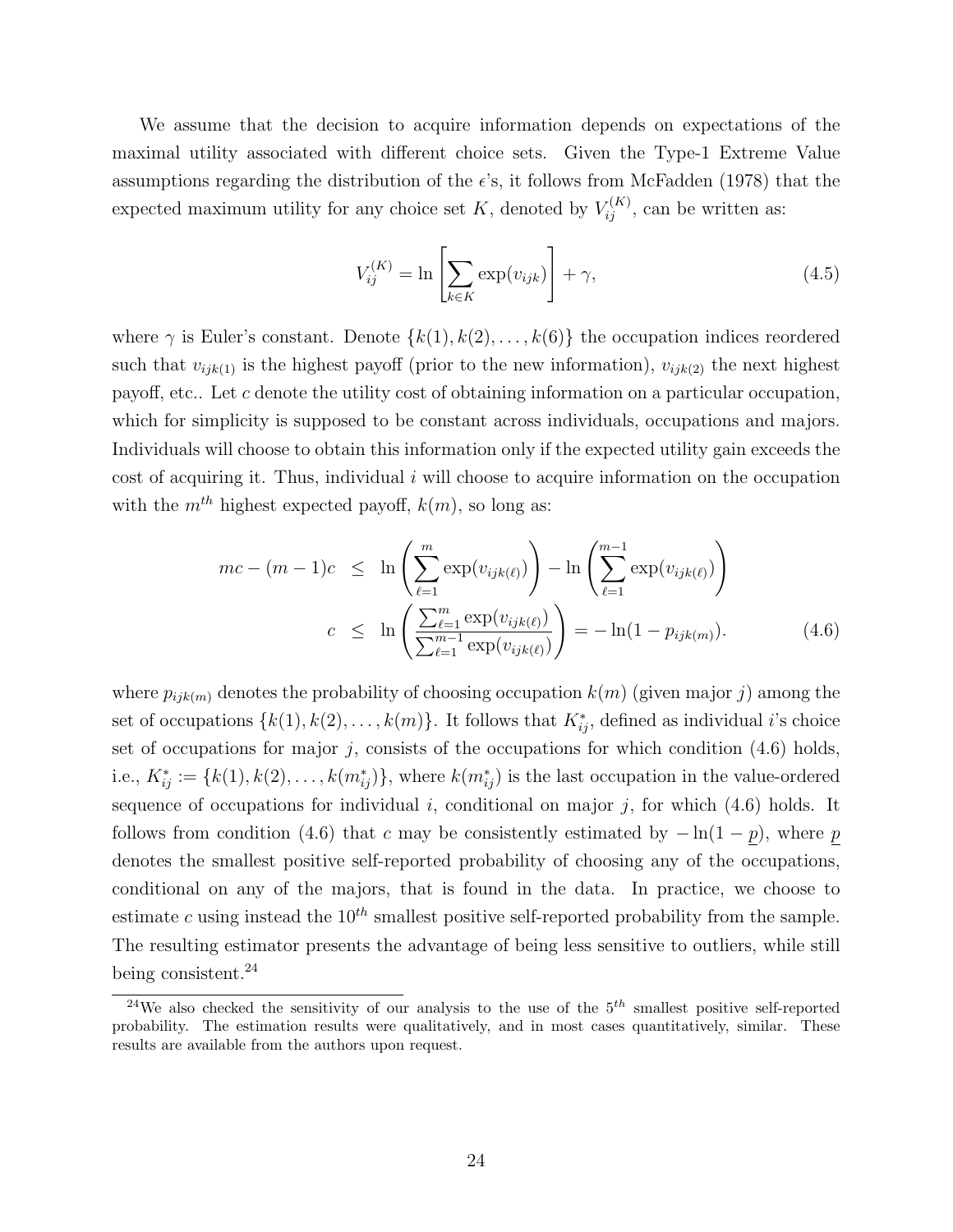### 4.4 Selectivity of elicited zero choice probabilities

Reports of zero probabilities can not be ignored in estimating the parameters of [\(4.3\)](#page-24-1) if there are selective differences in preferences across individuals. Those who report zero probabilities are likely to have relatively low valuations for the associated occupation-major pairs. In the following we characterize the selectivity of those zero probabilities using the information acquisition model presented above.[25](#page-27-0)

Consider some occupation k' that is *not* in individual i's choice set,  $K_{ij}^*$ , when he conditions on major j. The individual's expected payoff for this occupation did not warrant him bearing the information cost to learn more about this occupation; as a result, the inequality in [\(4.6\)](#page-26-0) is flipped and given by:

<span id="page-27-2"></span>
$$
c > -\ln(1 - p_{ijk'}). \t\t(4.7)
$$

where, with a slight abuse of notation,  $p_{ijk'}$  denotes the counterfactual probability of choosing occupation k' if that occupation was in the choice set.  $p_{ijk'}$  is therefore not observed in the data. However, one can express  $p_{ijk'}$  as a function of the information cost c and the  $v_{ijk}$ 's for those occupations for which i reported non-zero choice probabilities. To see this, note that  $p_{ijk}$  can be written as the following function of the valuations of occupation k' and of the occupations in  $K_{ij}^*$  for which information was acquired (assuming without loss of generality that the baseline occupation,  $k = 1$ , belongs to the choice set  $K_{ij}^*$ :

<span id="page-27-1"></span>
$$
p_{ijk'} = \frac{\exp(v_{ijk'})}{\exp(v_{ijk'}) + \sum_{h \in K_{ij}^*} \exp(v_{ijh})}
$$
  
= 
$$
\frac{\exp(v_{ijk'} - v_{ij1})}{\exp(v_{ijk'} - v_{ij1}) + \sum_{h \in K_{ij}^*} \exp(v_{ijh} - v_{ij1})}.
$$
 (4.8)

Substituting the righthand side of [\(4.8\)](#page-27-1) for  $p_{ijk'}$  in the inequality in [\(4.7\)](#page-27-2) and manipulating the resulting inequality, one can express the (relative) valuation for occupation  $k'$ ,  $v_{ijk'} - v_{ij1}$ ,

<span id="page-27-0"></span> $25$ For an alternative approach to dealing with zero choice probabilities using Least Absolute Deviation estimation, see [Blass et al.](#page-38-4) [\(2010\)](#page-38-4).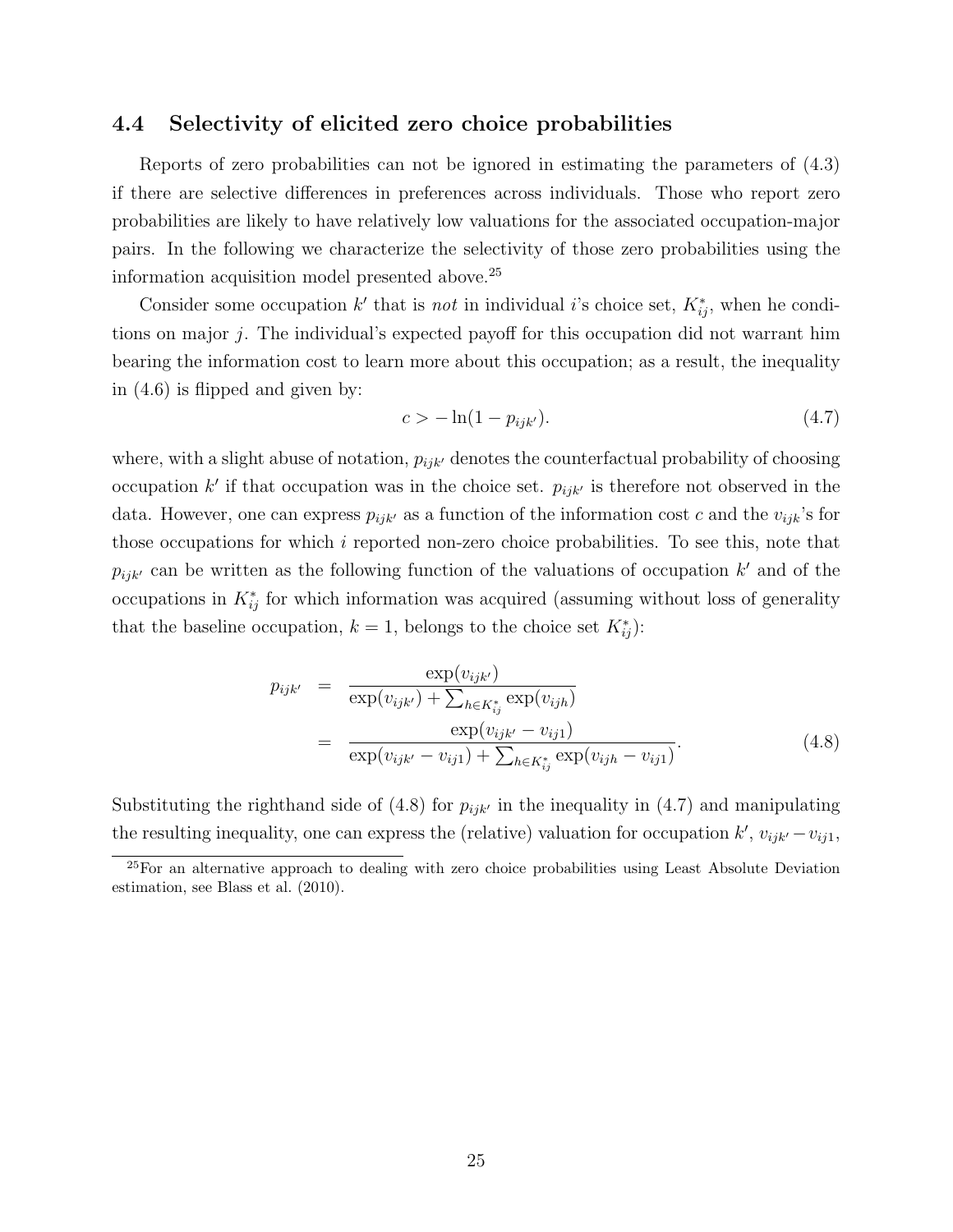in terms of the choice probabilities of occupations in  $K_{ij}^*$ :

<span id="page-28-0"></span>
$$
\exp(-c) \leq \left(\frac{\sum_{h \in K_{ij}^*} \exp(v_{ijh} - v_{ij1})}{\exp(v_{ijk'} - v_{ij1}) + \sum_{h \in K_{ij}^*} \exp(v_{ijh} - v_{ij1})}\right)
$$

$$
\exp(v_{ijk'} - v_{ij1}) \leq \frac{(1 - \exp(-c)) \sum_{h \in K_{ij}^*} \exp(v_{ijh} - v_{ij1})}{\exp(-c)}
$$

$$
v_{ijk'} - v_{ij1} \leq \ln\left((\exp(c) - 1) \sum_{h \in K_{ij}^*} \exp(v_{ijh} - v_{ij1})\right)
$$

$$
v_{ijk'} - v_{ij1} \leq \ln\left((\exp(c) - 1) \sum_{h \in K_{ij}^*} \exp(\Delta \ln p_{ijh})\right) = c_{ij}^*,
$$
(4.9)

where the term  $c_{ij}^*$  in the last line of [\(4.9\)](#page-28-0) is a function of the non-zero choice probabilities for occupations in  $K_{ij}^*$  elicited from individual i and the information cost. It follows from [\(4.9\)](#page-28-0) and the expression for  $v_{ijk'} - v_{ij1}$  implied by [\(4.4\)](#page-25-1) that:

$$
c_{ij}^* - g\left(\Delta \ln w_{ijk'}, \Delta \alpha_{ik'}, \Delta \delta_{jk'}, \psi_w\right) \ge \zeta_{ijk'}.\tag{4.10}
$$

Our model of occupational choice takes the form of a generalized censored regression model, which is estimated via Maximum Likelihood. Assuming that the preference terms  $\eta_{ijk}$  are i.i.d., following a Type 1 extreme value distribution with scale parameter  $\gamma$  (whose cumulative distribution function is given by  $F(x) = e^{-e^{-x/\gamma}}$ , the residuals  $\zeta_{ijk} = \eta_{ijk} - \eta_{ij}$ are independent across individuals i's and majors, but correlated across occupations.

Taking as given the information cost c which has been estimated in a first step, it follows that the likelihood function for the parameters  $\theta := \{\{\alpha_{ik}\}_{i,k} \{\delta_{jk}\}_{j,k}, \psi_w, \gamma\}$  takes the form (see Appendix [B](#page-43-0) for a derivation):  $26$ 

<span id="page-28-2"></span>
$$
\mathcal{L}(\theta) = \prod_{i} \prod_{j} \frac{(|K_{ij}^*|-1)! e^{-\frac{u_{ij}^* + \dots + u_{ij}|K_{ij}^*|}{\gamma}}}{\gamma^{|K_{ij}^*|-1} (1 + e^{-u_{ij}^* \gamma} + \dots + e^{-u_{ij}|K_{ij}^*| / \gamma} + e^{-\omega_{ij}(|K_{ij}^*|+1) / \gamma} + \dots + e^{-\omega_{ij}^* \theta / \gamma} |K_{ij}^*|},
$$
\n(4.11)

where for any given individual i and major j the occupations with non-zero and zero declared probabilities are indexed by  $\{1, 2, \ldots, |K_{ij}^*|\}$  and  $\{|K_{ij}^*| + 1, \ldots, 6\}$  respectively, denoting by  $|K_{ij}^*|$  the number of occupations with non-zero probabilities and after relabeling if neces-

<span id="page-28-1"></span><sup>&</sup>lt;sup>26</sup>The proposed estimator of the information cost c (see Section 4.3) is a fixed-order statistic. This estimator can be shown, under some regularity conditions on the lower tail of the distribution of the choice probabilities  $p_{ijk}$ , to converge to the truth at a faster than parametric rate (see [van der Vaart,](#page-41-4) 1998, Section 21.4). It follows that c can be treated as known when conducting inference on the parameters  $\theta$ .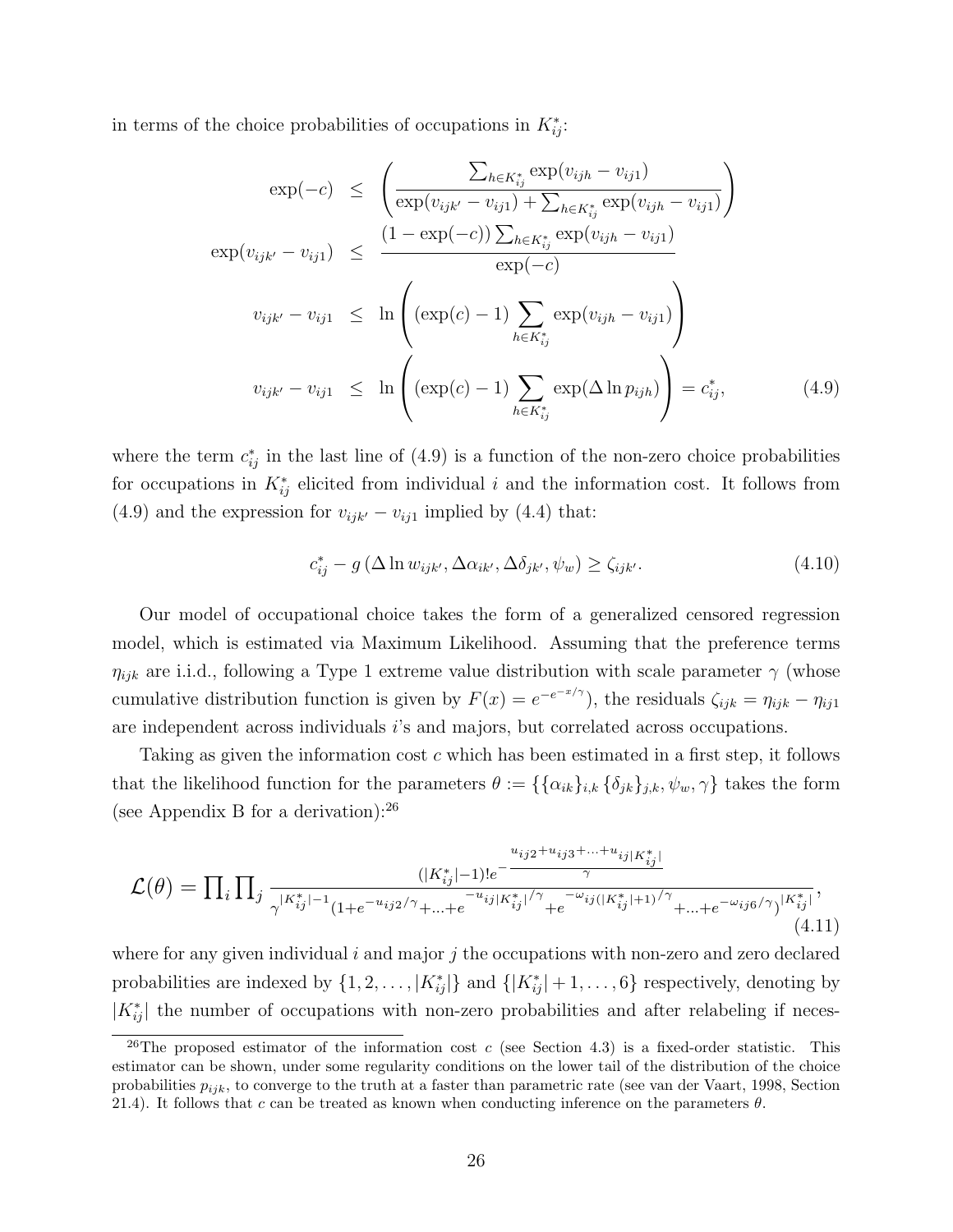sary. For each occupation  $k \in \{2, \ldots, 6\}$ ,  $k = 1$  denoting the baseline occupation, we let  $u_{ijk} := \Delta \ln p_{ijk} - g \left(\Delta \ln w_{ijk}, \Delta \alpha_{ik}, \Delta \delta_{jk}, \psi_w\right)$  and  $\omega_{ijk} := c_{ij}^* - g \left(\Delta \ln w_{ijk}, \Delta \alpha_{ik}, \Delta \delta_{jk}, \psi_w\right)$ .<sup>[27](#page-29-1)</sup>

Finally, it is worth noting that students may have better information about the labor market for some majors than others. In particular, it may be the case that individuals have better information about the labor market related to their own major than in counterfactual majors. Our model can be relaxed to allow for counterfactual majors to have higher variances associated with the information shocks. Absent additional assumptions, discrete choice models are only identified up to a scale parameter. Implicit in [\(4.4\)](#page-25-1) is a normalization of the scale of the Type 1 extreme value distribution of  $\epsilon_{ijk}$  to 1. With the structure we have placed on [\(4.4\)](#page-25-1), we can allow for the variance of  $\epsilon_{ijk}$  to be different for counterfactual majors, which amounts to substituting in the likelihood [\(4.11\)](#page-28-2)  $\frac{g(\Delta \ln w_{ijk}, \Delta \alpha_{ik}, \Delta \delta_{jk}, \psi_w)}{1 + \omega I(d_i = j)}$  and  $\frac{\gamma}{1 + \omega I(d_i = j)}$ for  $g(\Delta \ln w_{ijk}, \Delta \alpha_{ik}, \Delta \delta_{jk}, \psi_w)$  and  $\gamma$ , respectively. If  $\omega$  is greater than zero, then students are less certain about outcomes in counterfactual majors than they are in their own majors.

### <span id="page-29-0"></span>5 Results: Occupational choice model

### 5.1 The effects of expected earnings

Estimates of the earning parameter,  $\psi_w$ , for different specifications of the conditional valuation functions are given in Table [10.](#page-31-0) Model 3 corresponds to our baseline specification (Equation  $(4.3)$ ). For each of the specifications, the estimated effect of  $(log$ -)expected earnings is positive and statistically significant at any standard significance level. These results stress the importance of allowing for complementarities of preferences between majors and occupations, with the estimated earning parameters being cut by 40% after controlling for the occupation-major dummies.[28](#page-29-2)

The final column of Table [10](#page-31-0) presents estimates when the variance on the new information is allowed to differ between chosen and counterfactual majors, as discussed earlier. The coefficient estimate for  $\omega$  is positive but small, consistent with the log-likelihood and earnings

<span id="page-29-1"></span><sup>&</sup>lt;sup>27</sup>Our framework corresponds to a nonlinear panel data model with fixed effects, where the longitudinal dimension is given by the college majors  $j \in \{1, \ldots, 6\}$ . It follows that our MLE estimator is in principle subject to the incidental parameter problem [\(Neyman and Scott,](#page-40-11) 1948). We investigated this issue in our context using Monte Carlo simulations, which point to fairly small finite sample biases (of the order of 10%) affecting our parameters of interest.

<span id="page-29-2"></span><sup>&</sup>lt;sup>28</sup>For all these specifications, the information cost c is estimated in a first step using the  $10^{th}$  smallest positive self-reported probability from the sample. The cost can be expressed in terms of percentage decrease in (expected) earnings ten years after graduation by dividing it by the effect of earnings differentials coefficient  $\psi_w$ , resulting in estimates ranging from 0.7% (Model 1) to 1.2% (Model 2).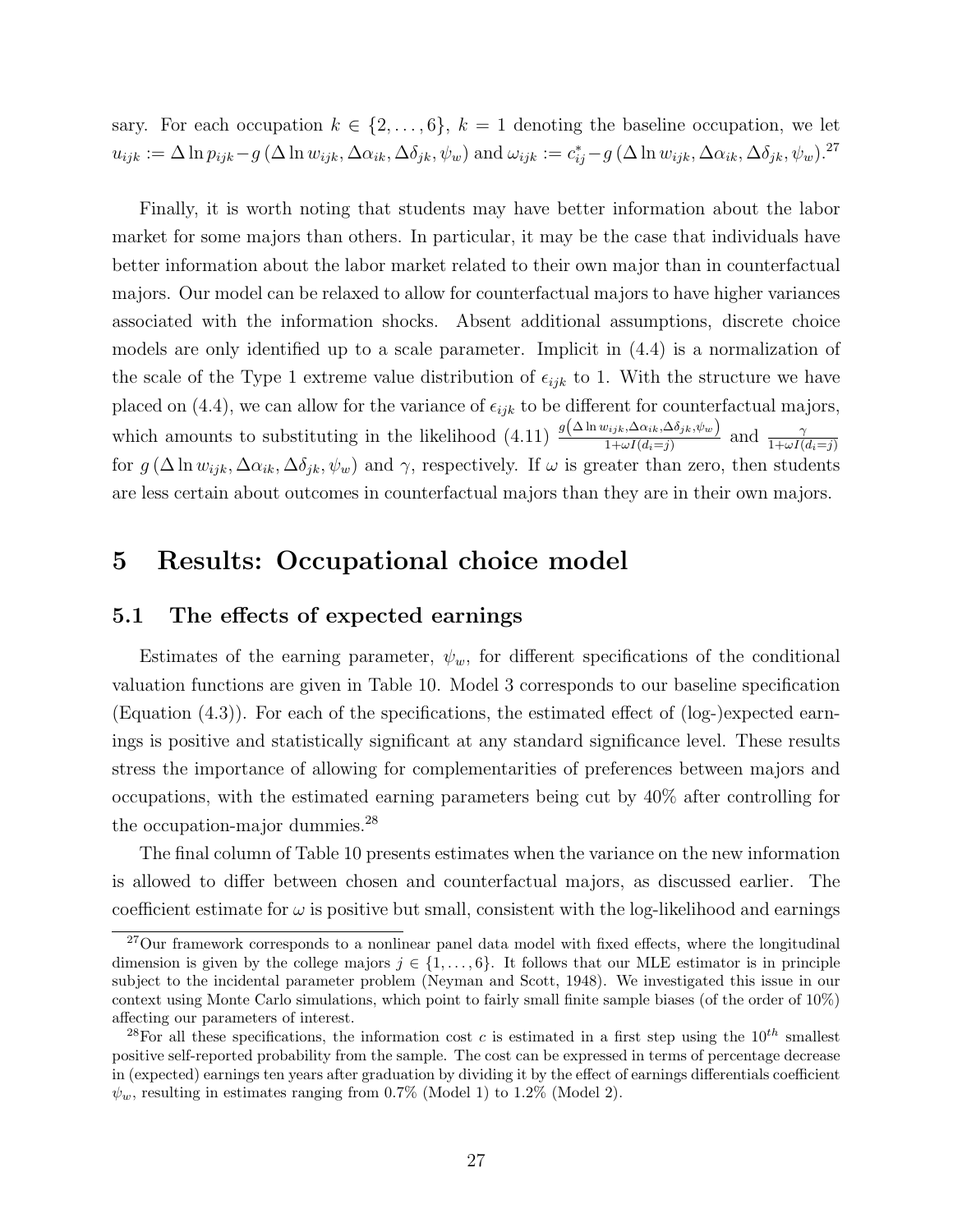parameter estimate being stable between Columns (3) and (4). Given these results, we focus in the following on Model 3 as our preferred specification.

To quantify the extent to which expected earnings affects occupational choice, we calculate the percentage change in the probability of choosing an occupation given a percentage change in expected earnings, denoted by  $e_{ijk}$ . The elasticity formula for our specification is (see, e.g., [Train,](#page-40-12) 2003):

$$
e_{ijk} = (1 - p_{ijk})\psi_w.
$$
\n
$$
(5.1)
$$

Note that this formula only applies for the intensive margin, that is for those individuals such that the subjective probability  $p_{ijk}$  is strictly bounded between 0 and 1. For those individuals in our sample, the subjective probabilities of entering a given career conditional on a given major range from 0.003 to 0.962, yielding elasticities from 0.04 to 0.95 for our preferred specification (Model 3). Taking the chosen (or intended) major from the data as given, we can estimate the average elasticity for occupation  $k$  using:

$$
\hat{e_k} := \frac{\sum_i \sum_j I(d_i = j)(1 - p_{ijk}) \widehat{\psi_w}}{N} \tag{5.2}
$$

where  $\widehat{\psi_w}$  denotes the maximum likelihood estimate of  $\psi_w$  ( $\widehat{\psi_w}$  = 0.950 for our preferred specification). These occupation-specific elasticities range from 0.70 (for business) to 0.86 (for education), resulting in a mean elasticity across all occupations equal to 0.79. It is worth noting that these elasticities are sizable, especially in comparison with the very low earnings elasticities which have been found in the literature on college major choices (see, e.g., [Beffy et al.,](#page-38-11) 2012; [Long et al.,](#page-40-5) 2014; and [Wiswall and Zafar,](#page-41-3) 2014). This further stresses the importance of considering the choice of college major and the choice of occupation as two separate, albeit related, decisions.

### 5.2 Preferences for occupations

Our specification in [\(4.3\)](#page-24-1) of the value of college major-occupation bundles allows us to recover, from our subjective probabilities and expected earnings data, individual-specific components of non-wage payoffs for occupation k relative to the baseline occupation ( $\alpha_{ik}$  –  $\alpha_{i1}$ ) along with the average preferences for occupation k relative to the baseline occupation, for any given major j  $(\delta_{jk} - \delta_{j1})$ . We can express these non-wage components in terms of percentage increase in (expected) earnings ten years after graduation using the effect of earnings differentials coefficient  $\psi_w$ , and we refer to these as compensating differentials.<sup>[29](#page-30-0)</sup>

<span id="page-30-0"></span><sup>&</sup>lt;sup>29</sup>Note that, strictly speaking, these differentials do not correspond to the traditional definition of compensating differentials, which refer to the existence, in a competitive equilibrium, of wage differentials com-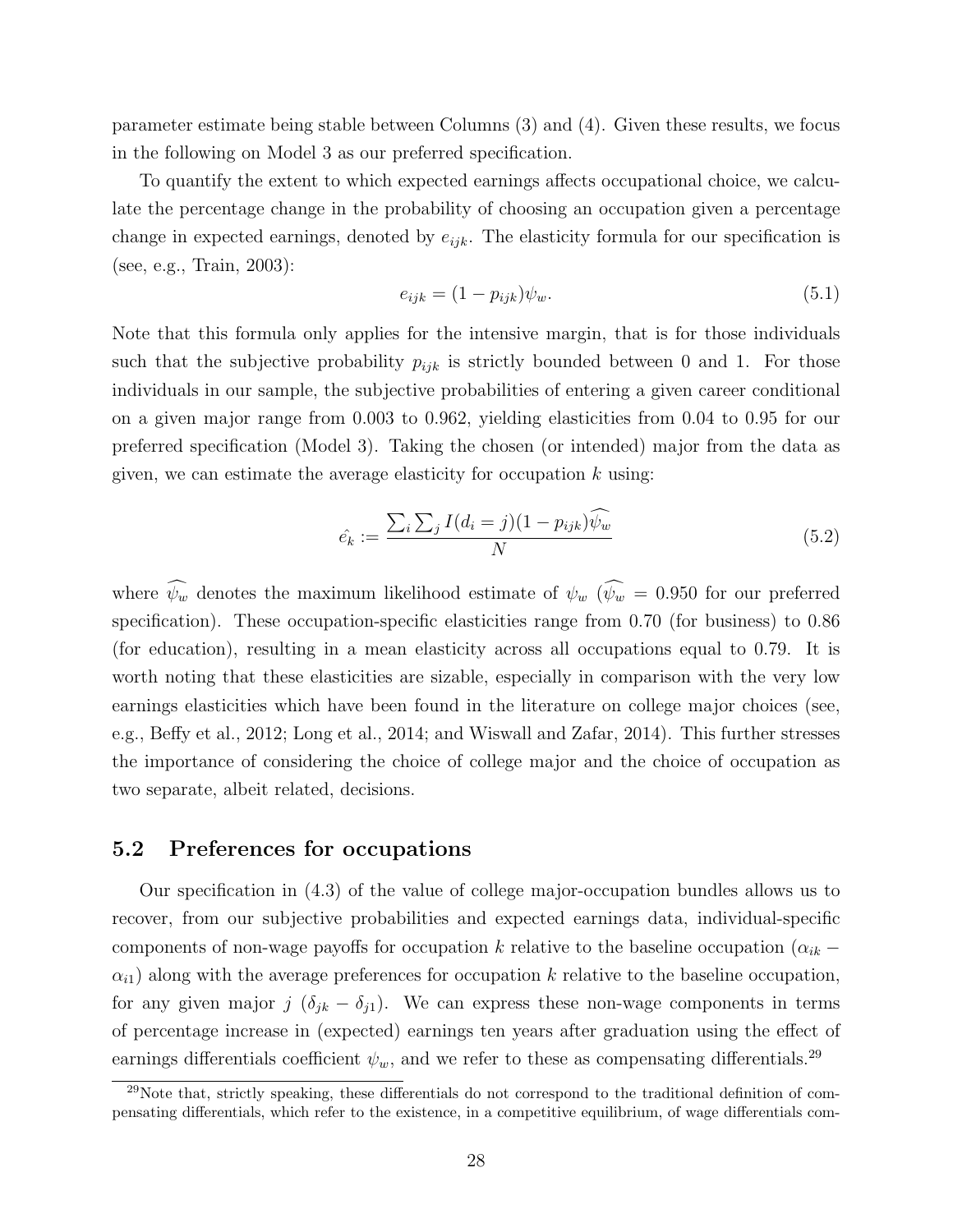|                                               | Model 1      | Model 2  | Model 3                | Model 4      |
|-----------------------------------------------|--------------|----------|------------------------|--------------|
| Log expected earnings 10 years out $(\psi_w)$ | 1.342        | 0.813    | 0.950                  | 0.964        |
|                                               | (0.066)      | (0.057)  | (0.038)                | (0.013)      |
| Variance in counterfactual majors $(\omega)$  |              |          |                        | 0.066        |
|                                               |              |          |                        | (0.027)      |
| Occupation dummies                            | yes          | no       | no                     | $\mathbf{n}$ |
| Occupation-major dummies                      | $\mathbf{n}$ | yes      | yes                    | yes          |
| Individual-occupation dummies                 | no           | no       | yes                    | yes          |
| Better information in own major               | no           | no       | $\mathbf{n}\mathbf{o}$ | yes          |
| Log-likelihood $(000's)$                      | $-9.290$     | $-8.755$ | $-7.015$               | $-7.013$     |

<span id="page-31-0"></span>Table 10: Occupation Choice Model Estimates

Note: Standard errors are reported in parentheses.

We first discuss the estimation results for the individual preferences, before turning to the average preferences. Since the mean of  $\alpha_{ik} - \alpha_{i1}$  is zero because of the inclusion of the occupation-major fixed effects  $(\delta_{ik}^{\prime}s)$ , individual i would have to be compensated an additional  $(\alpha_{i1} - \alpha_{ik})/\psi_w$  percent increase in earnings (if positive, otherwise would be willing to forego  $(\alpha_{ik} - \alpha_{i1})/\psi_w$  percent of earnings) to choose occupation k over occupation 1 relative to the average individual, all else equal.<sup>[30](#page-31-1)</sup> We can then calculate how much those who actually chose major  $j$  value different occupations–beyond the value due to the average complementarity of the major-occupation combination–relative to the average individual.

Table [11](#page-32-0) gives, for each occupation and major, the median estimated compensating differential  $(\alpha_{i1}-\alpha_{ik})/\psi_w$ , computed across the individuals who chose that particular major. These differentials are reported as the percentage changes in expected earnings ten years out that are required to make the median individual in a particular major indifferent between the two occupations, all else equal. As one can see, individuals in our sample tend to have preferences to avoid education. In particular, the median individual in social sciences or humanities majors strongly prefer any other occupations relative to education. Natural science majors also tend to have strong preferences for business, government and law over education.

Table [12](#page-32-1) gives the median absolute deviations (MAD) of the compensating differentials and of the log expected earnings, for all occupations relative to education.<sup>[31](#page-31-2)</sup> The key take-

pensating for job amenities (see, e.g., [Rosen,](#page-40-13) 1986). Instead, our measure is best understood as a measure of the (opposite of) willingness-to-pay for non-wage characteristics associated with each occupation-major combination.

<span id="page-31-1"></span><sup>&</sup>lt;sup>30</sup>Note that 'all else equal' includes the choice of major as majors vary in their non-pecuniary benefits across occupations as picked up by the  $\delta_{ik}$ 's.

<span id="page-31-2"></span> $31\text{We choose to use the median absolute deviation as a measure of dispersion here since it is more robust.}$ to outliers than the standard deviation. However, the fact that the compensating differentials are estimated,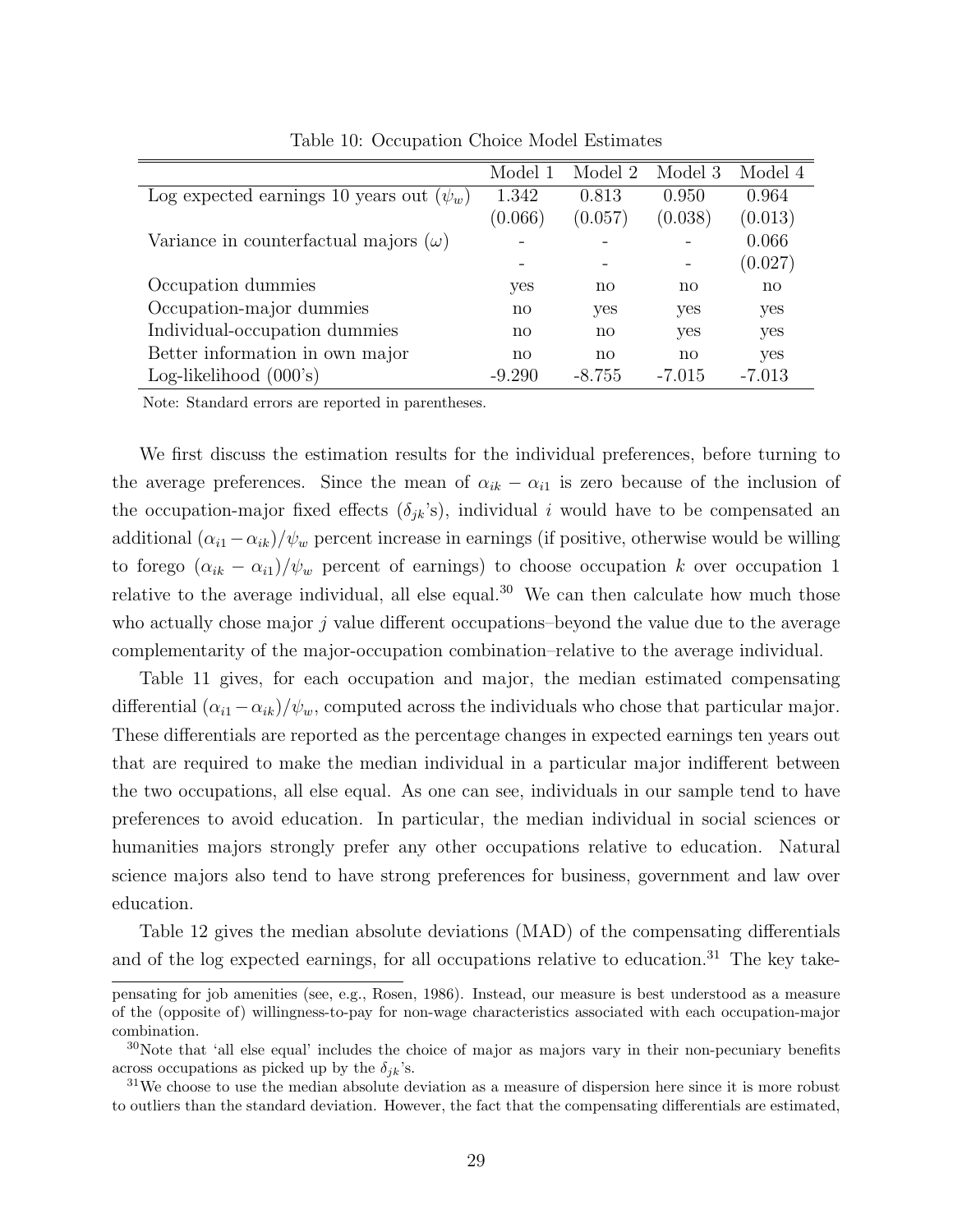| Chosen           | Occupation: |                       |            |                     |            |  |  |  |  |
|------------------|-------------|-----------------------|------------|---------------------|------------|--|--|--|--|
| Major:           | Science     | Health                |            | Business Government | Law        |  |  |  |  |
| Natural Sciences | $-0.8\%$    | $-6\%$                | $-191.1\%$ | $-167.8\%$          | $-131.4\%$ |  |  |  |  |
| Engineering      | $-88.1\%$   | $-102.3\%$ $-107.4\%$ |            | $-115.5\%$          | $-61.7\%$  |  |  |  |  |
| Economics        | $-78.3\%$   | $-40.2\%$             | $-30.4\%$  | $-42.5\%$           | $-27.8\%$  |  |  |  |  |
| Public Policy    |             | $-113.2\%$ $-105.1\%$ | $-123.9\%$ | $-76.5\%$           | $-23.4\%$  |  |  |  |  |
| Social Sciences  |             | $-151.9\%$ $-114.3\%$ | $-174.8\%$ | $-137.3\%$          | $-37.2\%$  |  |  |  |  |
| Humanities       |             | $-123.3\% -116\%$     | $-205.8\%$ | $-109\%$            | $-102.4\%$ |  |  |  |  |

<span id="page-32-0"></span>Table 11: Heterogeneity in Compensating Differentials for Occupations relative to Education, by Chosen Major

<span id="page-32-1"></span>Note: Compensating differentials are expressed in terms of (expected) earnings variation.

Table 12: Dispersion of Compensating Differentials and Log Expected Earnings Relative to Education

|                                  |      |      |      | Science Health Business Government Law |  |
|----------------------------------|------|------|------|----------------------------------------|--|
| Compensating Differentials (MAD) | 0.99 | 1.09 |      | 0.84 0.83                              |  |
| Log expected earnings (MAD)      | 0.22 | 0.38 | 0.34 | $0.21$ $0.34$                          |  |

away from this table is that compensating differentials are much more dispersed than log expected earnings, the ratio of median absolute deviations ranges from 2.4 (law) to as much as 4.5 (science). Overall, these results suggest that variation across individuals in non-wage factors plays a key role in explaining occupational choices.

We next examine how preferences for occupations vary across majors, translating our estimates of the  $\delta_{ik}$  parameters into percentage increases in earnings. Table [13](#page-34-0) reports average compensating differentials for particular occupation-major combinations, again relative to the education occupation. For a given occupation k, conditional on major j, the average compensating differential is given by:  $\frac{\delta_{j1}-\delta_{jk}}{\psi_w}$ . Overall, the signs are generally intuitive and the magnitudes of the compensating differentials strengthen the view that non-wage factors are a major determinant of the choice of occupation. For example, an economics major makes working in business so attractive that, on average, individuals would need to make over three times as much in education (or making less than a third of what they would make in business) to be indifferent between the two occupations. Similarly, a science major makes working in a science occupation so attractive that on average individuals would need to make over two and a half times more in education to be indifferent between the two occupations.

unlike the expected earnings which are directly taken from the data, should mechanically lead to overstate the MAD of the compensating differentials relative to that of the log expected earnings. We investigated this issue through Monte Carlo simulations (available from the authors upon request), which suggest that in practice this bias is unlikely to affect our conclusions.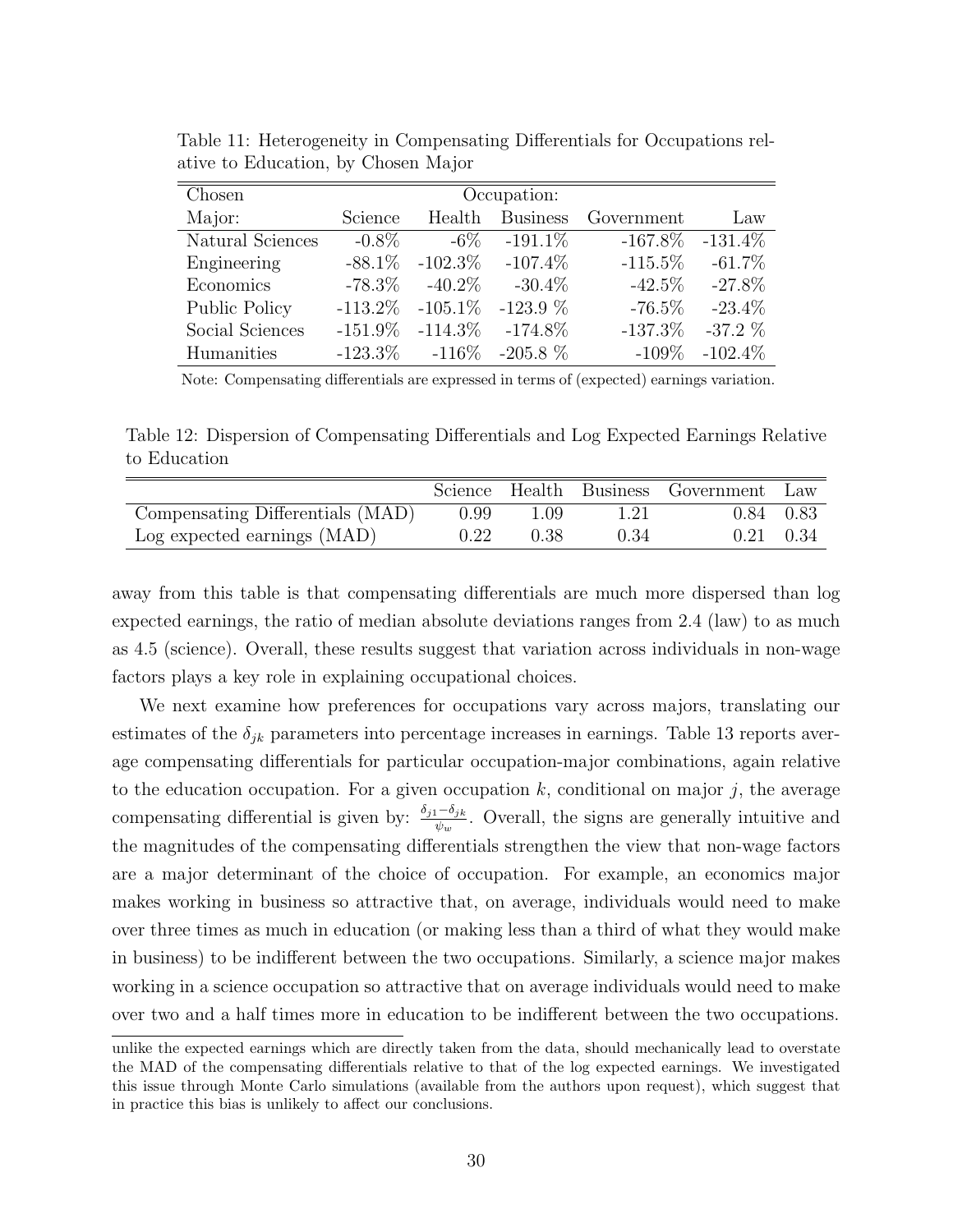Finally, the last column of Table [13](#page-34-0) reports what the compensating differentials would need to be if we did not account for differences in earnings across occupations. In this case, we estimate a restricted version of the model where  $\psi_w$  is set equal to 0, and we use the earnings parameters from our Model 3 to express the preferences in monetary units. Comparing the last two columns of Table [13](#page-34-0) then allows use to see the role earnings play in mitigating compensating differentials. As expected, the compensating differentials in the last column are generally higher (in absolute value) than those when earnings are accounted for, consistent with expected earnings in education being substantially lower than in other occupations. In other words, in all cases, not accounting for those earnings differences would make it appear as though education was even more unattractive than it actually is.

## 5.3 Non-pecuniary determinants of occupational choice: differences in offer arrival rates?

Our estimates of the average compensating differentials associated with different occupationmajor combinations are large, especially relative to the expected monetary gains from them. What can explain these large compensating differentials? The most obvious interpretation, which is the one we have been focusing on so far, is that there are non-pecuniary aspects to the choice of occupations. Individuals may simply like certain occupations (e.g., one has "a calling to be a teacher"), and those preferences may vary across college majors (e.g., studying economics makes business more attractive beyond any salary gains). We did not directly measure these possible motives or factors when we elicited information from students about their ex ante valuations of potential occupations, so we cannot directly answer this question.

In this section we explore the possibility that search frictions and differential rates of arrival of job offers across occupations and majors might be another potential explanation for the large compensating differentials. For example, it may be that the subjective probability of working in business tends to be higher for economics majors (relative to other majors) because the arrival rate of offers in the business occupation is higher for economics majors. Below, we illustrate how such differences in offer arrival rates might affect what the above estimates attribute entirely to preference-based compensating differentials.

Consider a simple case where there are two occupations,  $k \in \{1, 2\}$ . Suppose for major  $j$  individuals receive one offer per unit of time in occupation 1 compared to two offers in occupation 2. We assume that the difference between the two offers in occupation 2 comes solely through non-pecuniary shocks, not through income. If each of the non-pecuniary shocks are treated as another Type 1 Extreme Value shock, then the probability of choosing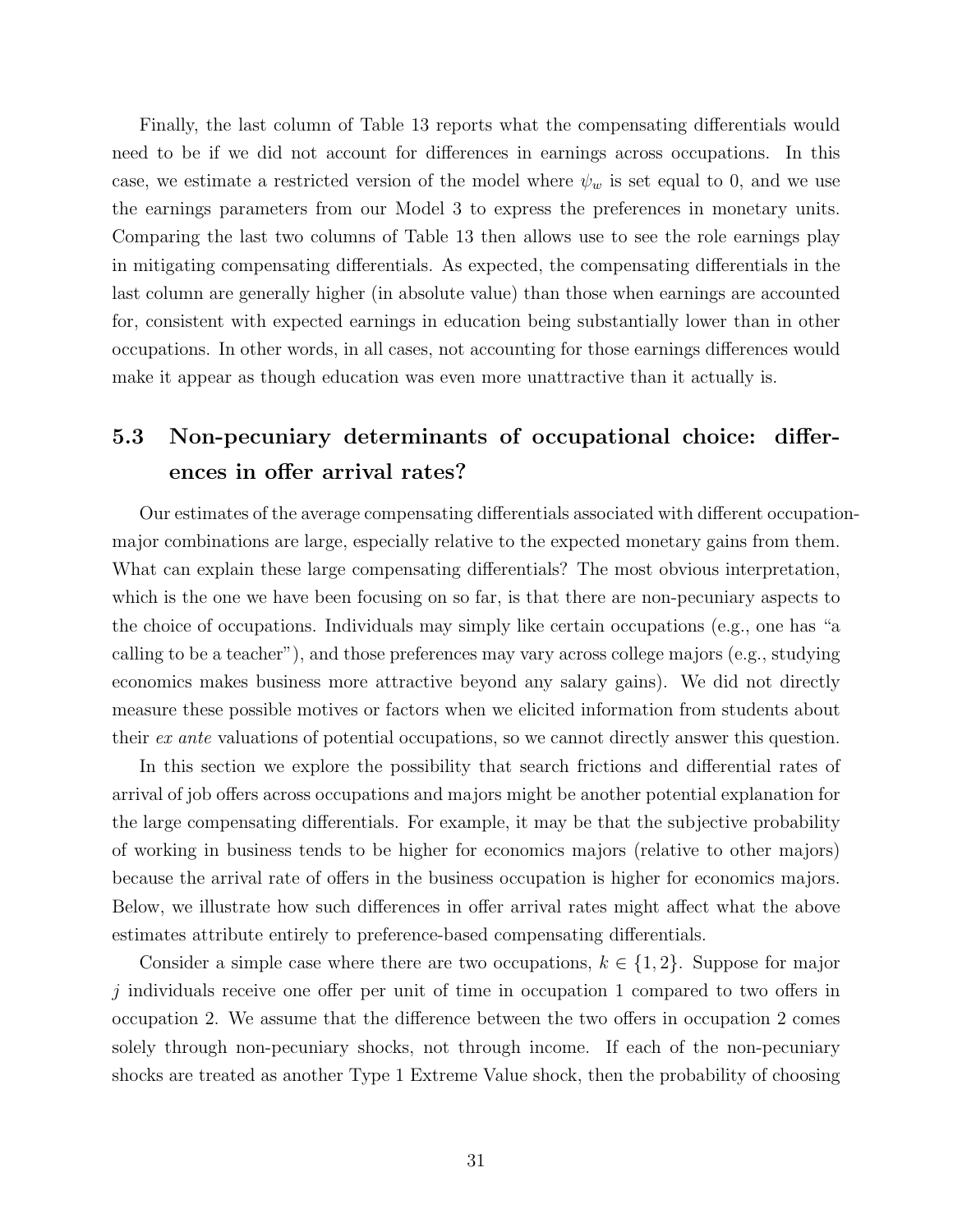<span id="page-34-0"></span>Table 13: Average Compensating Differentials by Major-Occupation Pairs Relative to an Occupation in Education

|             |                 |            | Model 3         |  |
|-------------|-----------------|------------|-----------------|--|
| Major       | Occupation      | Model 3    | $w$ /o Earnings |  |
| Natural     | Science         | $-266.4\%$ | $-308.6\%$      |  |
| Sciences    | Health          | $-205.4%$  | $-286.5%$       |  |
|             | <b>Business</b> | $-101.7%$  | $-169.2%$       |  |
|             | Government      | $-67%$     | $-100%$         |  |
|             | Law             | 67.4%      | $-4.5\%$        |  |
| Engineering | Science         | $-295.8\%$ | $-340.7%$       |  |
|             | Health          | $-170.2%$  | $-241.4\%$      |  |
|             | <b>Business</b> | $-191.1\%$ | $-266.8\%$      |  |
|             | Government      | $-80.2\%$  | $-110.4\%$      |  |
|             | Law             | $40.5\%$   | $-29.4\%$       |  |
| Economics   | Science         | $-28%$     | $-50.4%$        |  |
|             | Health          | $-22.3%$   | $-79.1\%$       |  |
|             | <b>Business</b> | $-318.7%$  | $-412.5%$       |  |
|             | Government      | $-227.8%$  | $-261.8\%$      |  |
|             | Law             | $-75.6%$   | $-149.6\%$      |  |
| Public      | Science         | 31.1%      | 1.6%            |  |
| Policy      | Health          | $-45.7%$   | $-105.2%$       |  |
|             | <b>Business</b> | $-204.4\%$ | $-281.8%$       |  |
|             | Government      | $-260%$    | $-303.3%$       |  |
|             | Law             | $-118.6%$  | $-201.5%$       |  |
| Social      | Science         | 37.8%      | 13.4%           |  |
| Sciences    | Health          | $-5.3\%$   | $-65.1\%$       |  |
|             | <b>Business</b> | $-131.8%$  | $-204.3\%$      |  |
|             | Government      | $-124.1\%$ | $-158.8\%$      |  |
|             | Law             | $-14.7%$   | $-92%$          |  |
| Humanities  | Science         | 113.7%     | 90.4%           |  |
|             | Health          | 88.5%      | 25.2%           |  |
|             | <b>Business</b> | $-75.3%$   | $-141.2\%$      |  |
|             | Government      | $-48\%$    | $-84.1\%$       |  |
|             | Law             | 20.9%      | $-55.5\%$       |  |

Note: Compensating differentials are expressed in terms of (expected) earnings variation.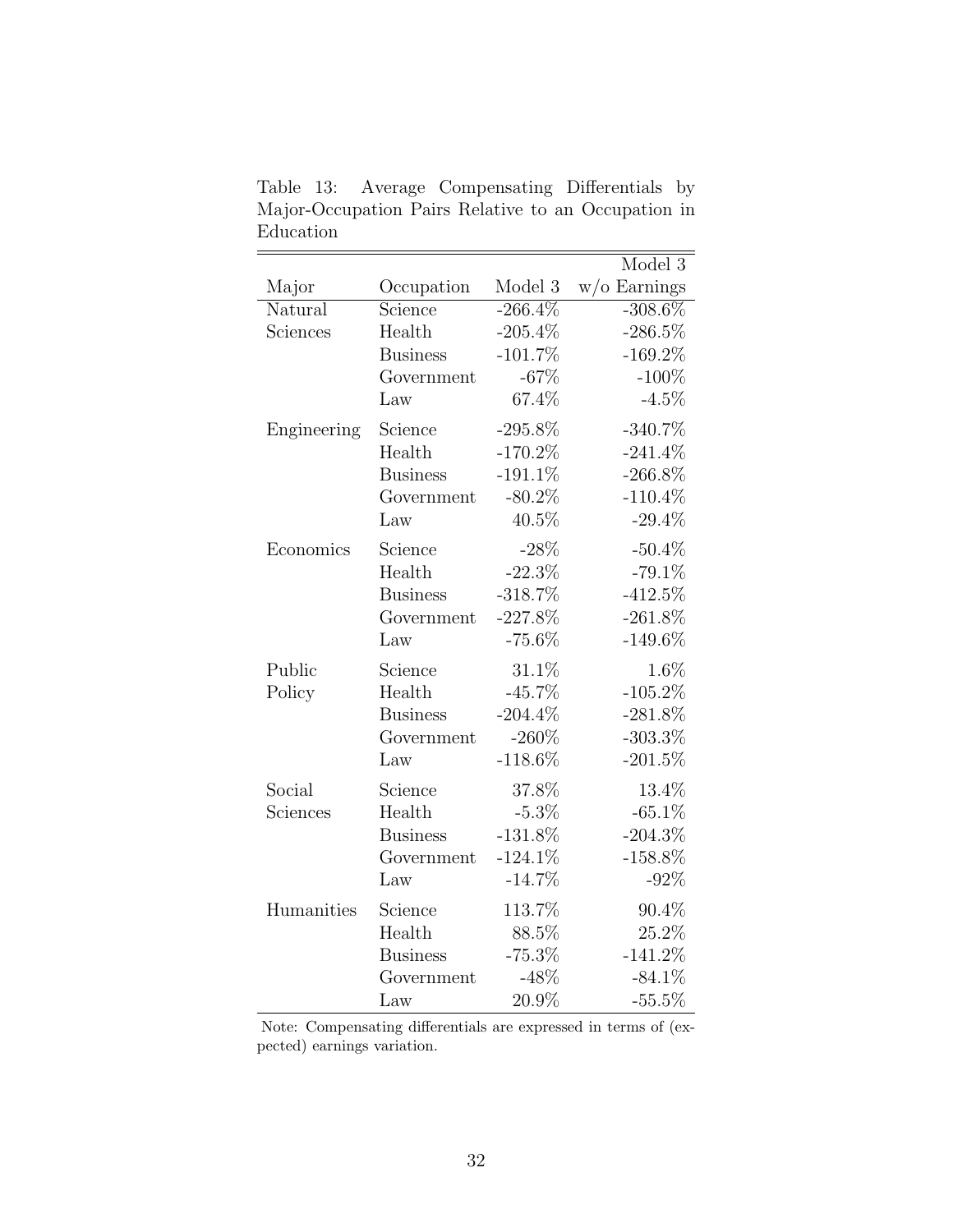occupation 2 will be:

$$
p_{ij2} = \frac{2 \exp(v_{ij2})}{\exp(v_{ij1}) + 2 \exp(v_{ij2})} = \frac{\exp(v_{ij2} + \ln(2))}{\exp(v_{ij1}) + \exp(v_{ij2} + \ln(2))}
$$
(5.3)

Hence, if offer rates for various occupations differ by major, then this will manifest itself as a compensating differential.[32](#page-35-0)

While we cannot separate compensating differentials from variation in offer arrival rates, we can say how large differences in offer rates would have to be to explain the average compensating differentials we find for particular major-occupation combinations. Namely, denote  $\lambda_{jk}$  as the arrival rate of offers for occupation k conditional on major j. We assume that the offers unobserved components are independently drawn from a Type 1 Extreme Value distribution. Allowing for correlation in this component within an occupation category would result in increases in magnitudes of the differences in arrival rates needed to account for the estimated differences in compensating differentials. Hence, one can think of our approach as identifying the minimum amount of differences in occupation-major offer arrival rates that accounts for the estimated compensating differentials. It follows from the derivation above that our estimates of  $(\delta_{jk} - \delta_{j1})$  can be transformed into differences in arrival rates using:

$$
\delta_{jk} - \delta_{j1} = \ln(\lambda_{jk}) - \ln(\lambda_{j1})\tag{5.4}
$$

Solving for  $\frac{\lambda_{jk}}{\lambda_{j1}}$  then gives the number of offers in occupation k per offer in education needed to account for the average major-occupation compensating differential  $\left(\frac{\delta_{j1}-\delta_{jk}}{\psi_w}\right)$  previously estimated.

Results are presented in Table [14.](#page-36-1) The differences in job arrival rates needed to fully account for the compensating differentials associated with major-occupation pairings are quite large. For example, natural science majors would have to receive at least 12.6 offers in science occupations and 2.6 offers in business for every one offer in education. In contrast, humanities majors would expect significantly fewer offers in the sciences, 0.3 offer for every offer in education, with twice as many offers in business as in education. Majoring in economics would need to result in 20.6 offers in business for every offer in education to account for the compensating differential associated with the economics-business combination. These results, combined with those in Table [13,](#page-34-0) suggest that in practice both stories (major-specific preferences and major-specific job offer arrival rates, for each occupation) are likely to play a role. In either event, college majors have a substantial effect on the future labor market

<span id="page-35-0"></span> $32\text{Note that variance in earnings from which offers are drawn would also generate a similar result, but}$ would require heterogeneity in the variance across majors. Variance in offered wages would have to be unreasonably different across majors to explain our results.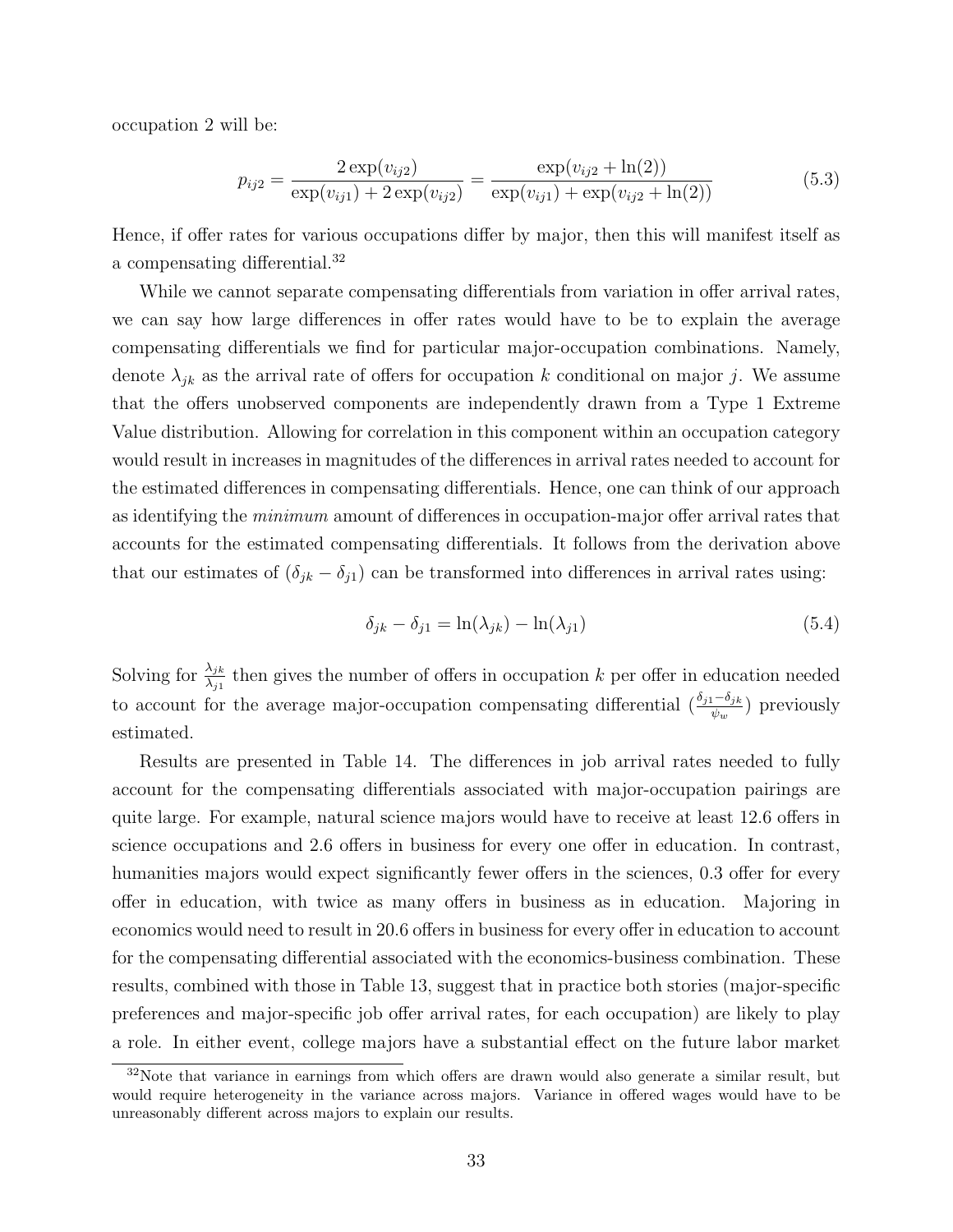|                  | Occupation:    |     |      |                            |     |  |
|------------------|----------------|-----|------|----------------------------|-----|--|
| Major:           | <b>Science</b> |     |      | Health Business Government | Law |  |
| Natural Sciences | 12.6           |     | 2.6  | 1.9                        | 0.5 |  |
| Engineering      | 16.6           | 5   | 6.1  | 2.1                        | 0.7 |  |
| Economics        | 1.3            | 1.2 | 20.6 | 8.7                        | 2.1 |  |
| Public Policy    | 0.7            | 1.5 |      | 11.8                       | 3.1 |  |
| Social Sciences  | 0.7            | 1.1 | 3.5  | 3.2                        | 1.1 |  |
| Humanities       | 0.3            | 04  |      | 1.6                        | 0.8 |  |

<span id="page-36-1"></span>Table 14: Number of Offers per Offer in Education Necessary to Account for Average Major-Occupation Compensating Differentials

Note: Calculations based on estimates of Model 3.

outcomes beyond their impact on earnings.

## <span id="page-36-0"></span>6 Conclusion

This paper investigates the role played by ex ante monetary returns versus preferences in the context of sorting across occupations. To do so, we use elicited beliefs from a sample of male undergraduates at Duke University on the probabilities of working in different occupations as well as on the expected earnings in each of those occupations, ten years after graduation. Importantly, these beliefs were asked not only for the college major the individual chose or intended to choose, but also for all counterfactual majors, thus making it possible to examine the complementarities between majors and occupations, both in terms of earnings and preferences.

The distributions of the ex ante monetary returns (or ex ante treatment effects on earnings) for particular occupations, conditional on each college major, for the overall, treated and untreated subpopulations are directly identified from our subjective expectations data. We find large differences in expected earnings across occupations, with a substantial degree of heterogeneity across individuals. The estimates also suggest that those who place high probabilities on working in particular occupations also tend to expect the greatest monetary returns from those occupations: the treatment on the treated is, for most occupations, significantly higher than the treatment on the untreated. Clear complementarities exist between majors and occupations. For example, expected returns for business careers are highest for economics major, which in turn leads individuals to report higher probabilities of pursuing a business occupation in the (sometimes) hypothetical case that they were an economics major.

We then derive a simple model of occupational choice which provides a link between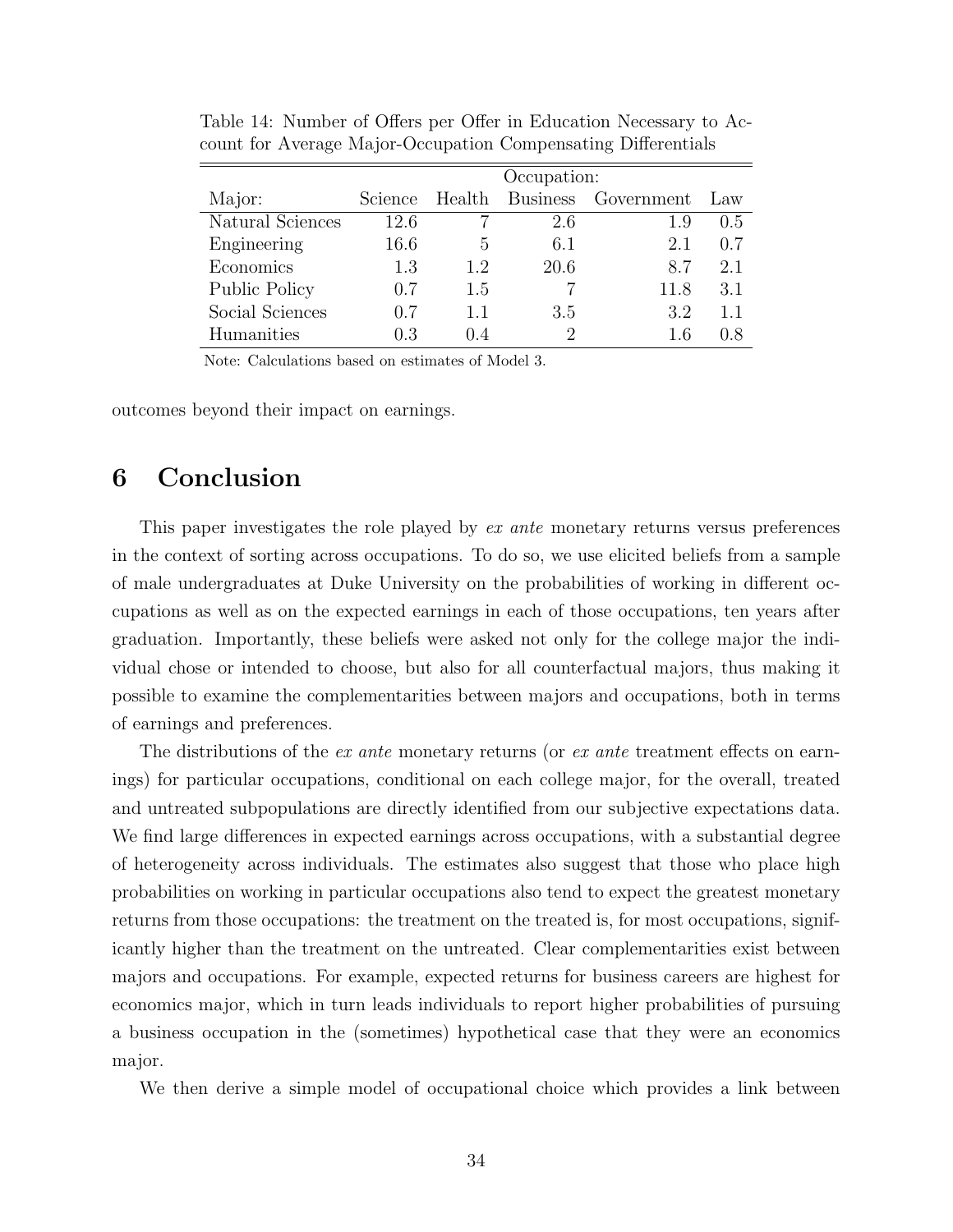subjective expectations and preferences, making it possible to tell apart the role of expected earnings and non-pecuniary factors in this context. While sorting across occupations is found to be partly driven by the *ex ante* monetary returns, our estimation results suggest that non-monetary factors play an even larger role in the decision to work in particular occupations. Finally, our results also provide evidence of complementarities between majors and occupations in terms of preferences, and possibly through the existence of differential search frictions across majors.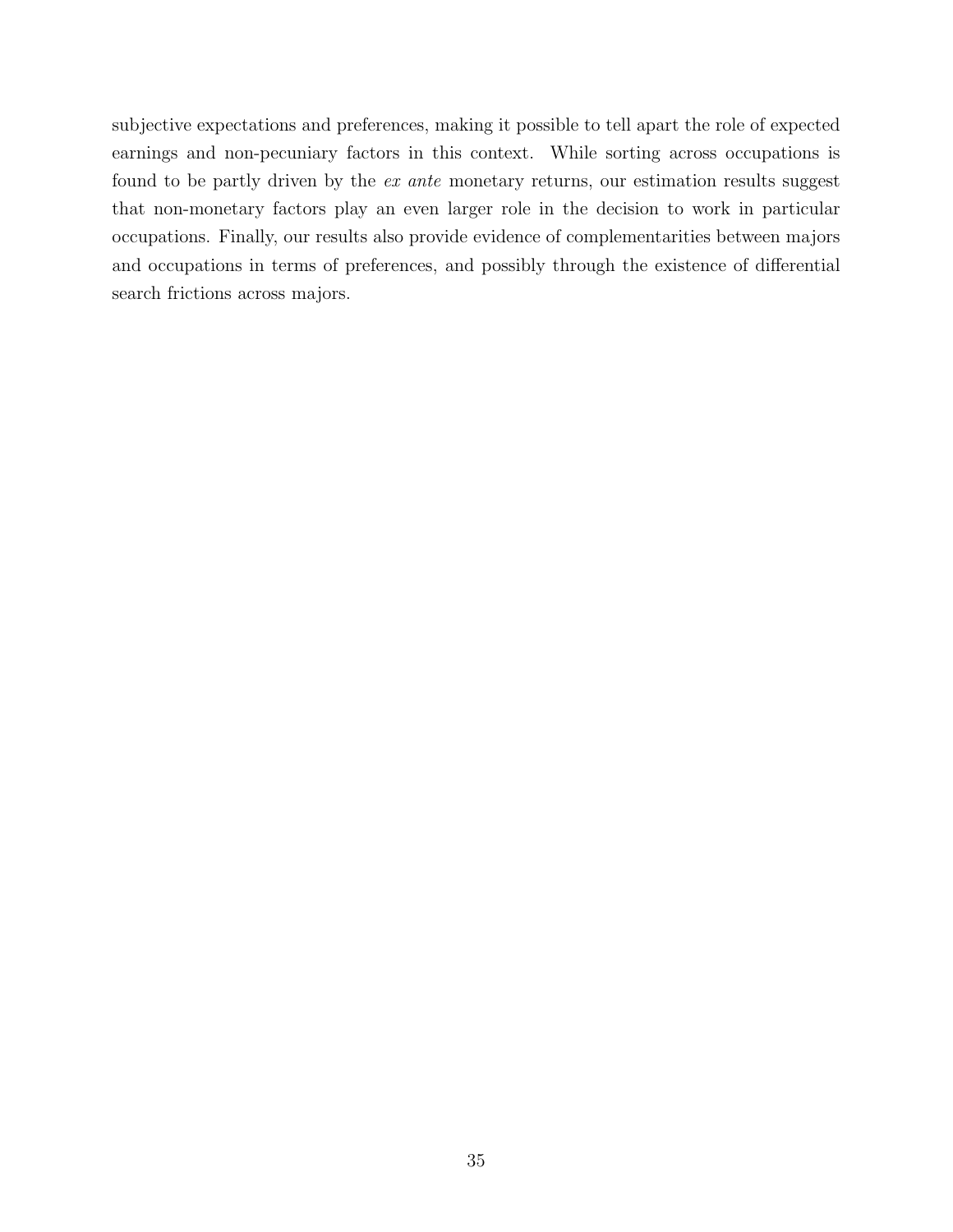## References

- <span id="page-38-6"></span>Altonji, J., E. Blom, and C. Meghir, "Heterogeneity in Human Capital Investments: High School Curriculum, College Majors, and Careers," Annual Review of Economics, 2012, 4, 185–223.
- <span id="page-38-7"></span>Antonovics, K. and L. Golan, "Experimentation and Job Choice," Journal of Labor Economics, 2012, 30, 333–366.
- <span id="page-38-10"></span>Arcidiacono, P., "Affirmative action in higher education: how do admission and financial aid rules affect future earnings?," Econometrica, 2005, 73, 1477–1524.
- <span id="page-38-9"></span> $\overline{\phantom{a}}$ , E. Aucejo, H. Fang, and K. Spenner, "Does Affirmative Action Lead to Mismatch? A New Test and Evidence," Quantitative Economics, 2011, 2, 303–333.
- <span id="page-38-5"></span> $_$ , V. J. Hotz, and S. Kang, "Modeling college major choices using elicited measures of expectations and counterfactuals," Journal of Econometrics, 2012, 166, 3–16.
- <span id="page-38-11"></span>Beffy, M., D. Fougere, and A. Maurel, "Choosing the Field of Studies in Postsecondary Education: Do Expected Earnings Matter?," Review of Economics and Statistics, 2012, 94, 334–347.
- <span id="page-38-8"></span>Berry, S. T., "Estimating Discrete-Choice Models of Product Differentiation," The RAND Journal of Economics, 1994, 25, 242–262.
- <span id="page-38-4"></span>Blass, A., S. Lach, and C. Manski, "Using elicited choice probabilities to estimate random utility models: preferences for electricity reliability," International Economic Review, 2010, 51, 421–440.
- <span id="page-38-0"></span>Carneiro, P.M., K.T. Hansen, and J.J. Heckman, "Estimating Distributions of Treatment Effects with an Application to the Returns to Schooling and Measurement of the Effects of Uncertainty on College Choice," International Economic Review, 2003, 44, 361– 422.
- <span id="page-38-2"></span>Cunha, F. and J. J. Heckman, "Identifying and Estimating the Distributions of Ex Post and Ex Ante Returns to Schooling," Labour Economics, 2007, 14, 870–893.
- <span id="page-38-3"></span>and  $\Box$ , "A new framework for the analysis of inequality," *Macroeconomic Dynamics*, 2008, 12, 315–354.
- <span id="page-38-1"></span> $\sim$ ,  $\sim$ , and S. Navarro, "Separating uncertainty from heterogeneity in life cycle earnings," Oxford Economic Papers, 2005, 57, 191–261.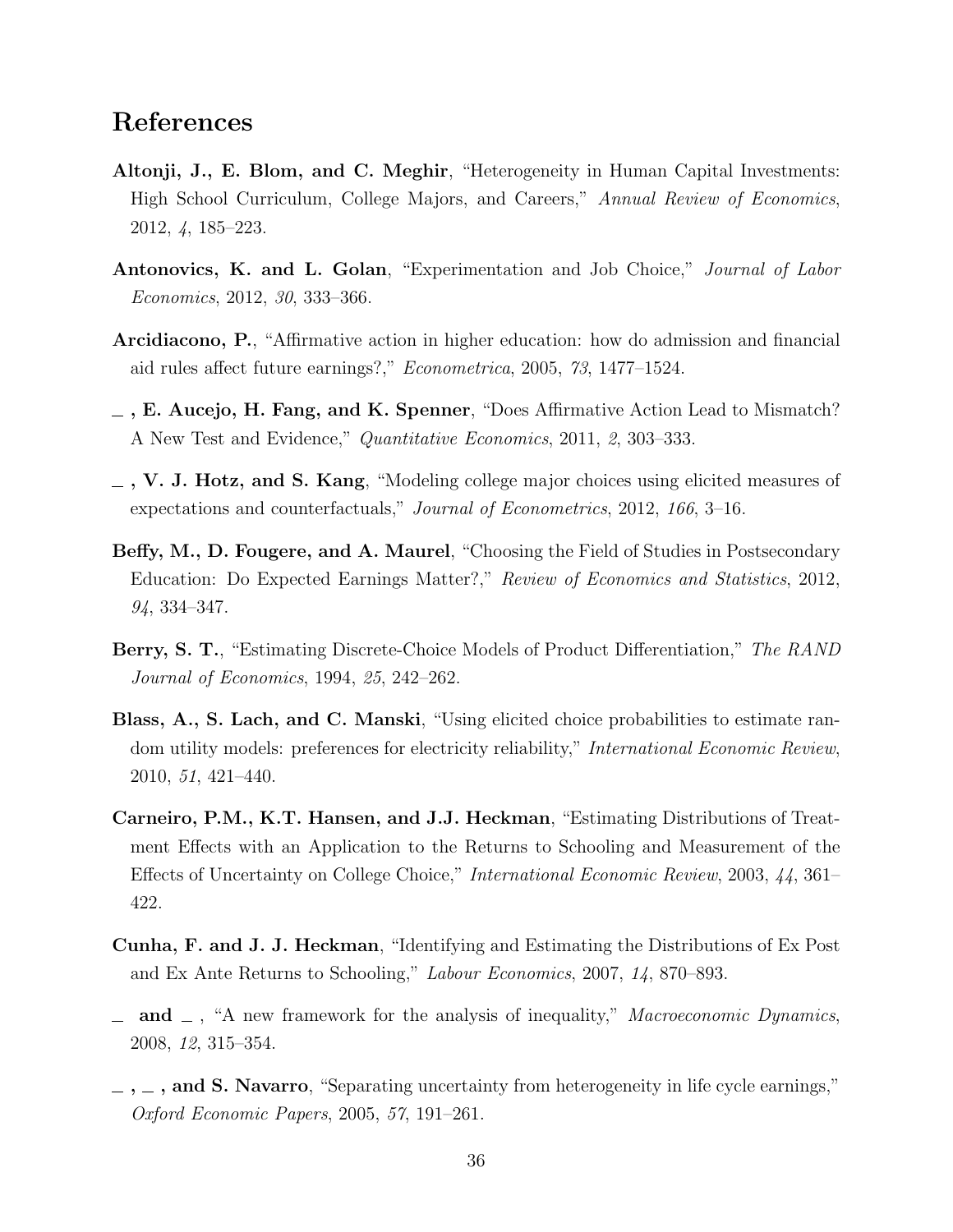- <span id="page-39-4"></span>Delavande, A., "Pill, patch, or shot? Subjective expectations and birth control choice," International Economic Review, 2008, 49, 999–1042.
- <span id="page-39-6"></span>and B. Zafar, "University Choice: The Role of Expected Earnings, Non-pecuniary  $\equiv$ Outcomes and Financial Constraints," 2014. Working paper.
- <span id="page-39-7"></span>D'Haultfoeuille, X. and A. Maurel, "Inference on an Extended Roy Model, with an Application to Schooling Decisions in France," Journal of Econometrics, 2013, 174, 95– 106.
- <span id="page-39-2"></span>Dominitz, J. and C. Manski, "Eliciting student expectations of the returns to schooling," Journal of Human Resources, 1996, 31, 1–26.
- <span id="page-39-3"></span> $\Box$  and  $\Box$ , "Using expectations data to study subjective income expectations," *Journal of* the American Statistical Association, 1997, 92, 855–867.
- <span id="page-39-8"></span>Eisenhauer, P., J. J. Heckman, and E. Vytlacil, "The generalized Roy model and the cost-benefit analysis of social programs," Forthcoming in the Journal of Political Economy, 2014.
- <span id="page-39-11"></span>Hotz, V. J. and R. A. Miller, "Conditional Choice Probabilities and the Estimation of Dynamic Models," Review of Economic Studies, 1993, 60, 497–529.
- <span id="page-39-5"></span>Hurd, M., "Subjective Probabilities in Household Surveys," Annual Review of Economics, 2009, 1, 543–562.
- <span id="page-39-0"></span> $\equiv$  and K. McGarry, "Evaluation of the subjective probabilities of survival in the HRS," Journal of Human Resources, 1995, 30, S268–S292.
- <span id="page-39-1"></span> $\Box$  and  $\Box$ , "The predictive validity of subjective probabilities of survival," *Economic Jour*nal, 2002, 112, 966–985.
- <span id="page-39-12"></span>Kang, S., "Eliciting expectations and counterfactuals about college major choice: Data Documentation," 2009. Working paper.
- <span id="page-39-10"></span>Keane, M. and K. I. Wolpin, "The Career Decisions of Young Men," Journal of Political Economy, 1997, 105, 473–522.
- <span id="page-39-9"></span>Kinsler, J. and R. Pavan, "Specifity of general human capital: evidence from college major choice," Forthcoming in the Journal of Labor Economics, 2014.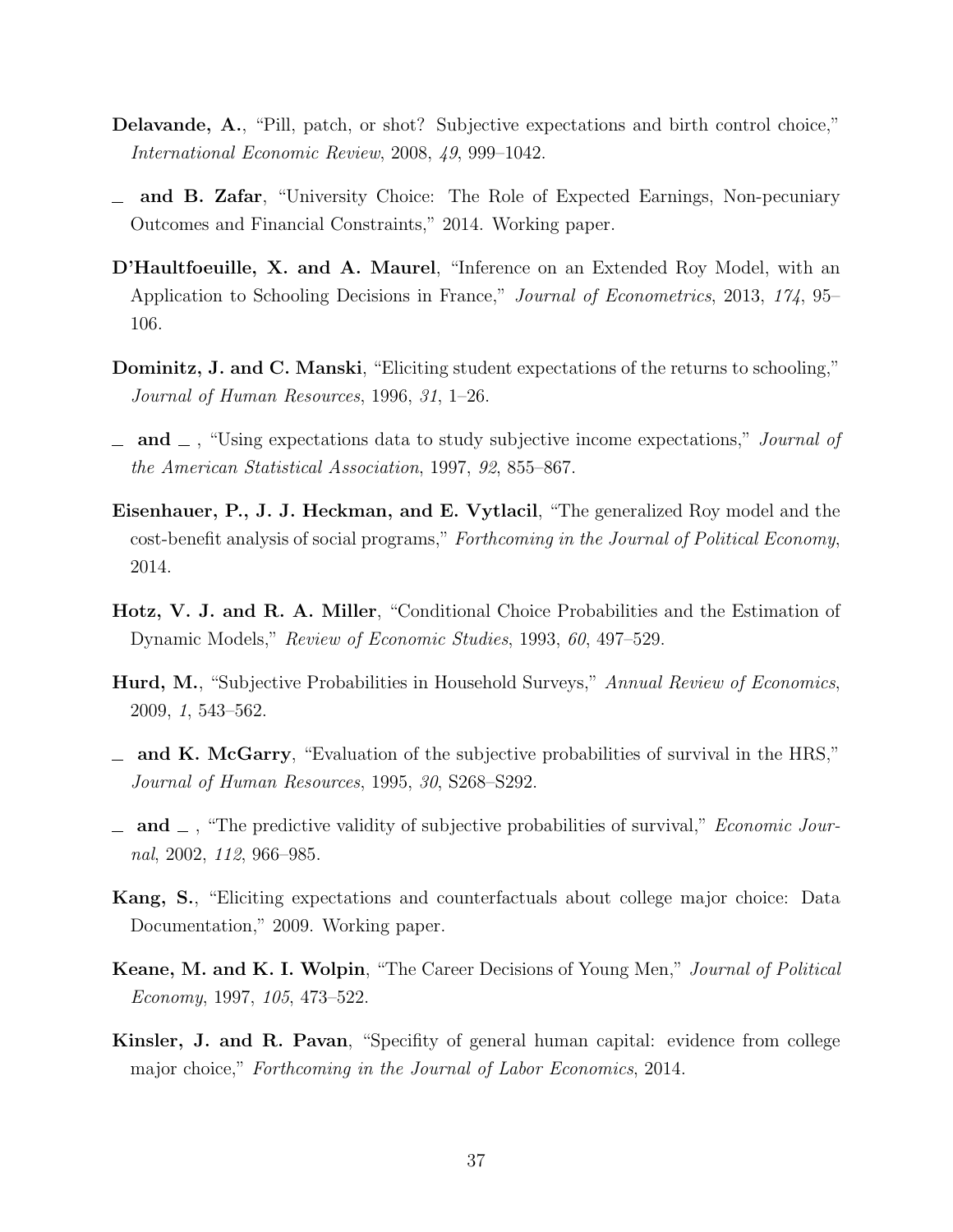- <span id="page-40-5"></span>Long, M.C., D. Goldhaber, and N. Huntington-Klein, "Do Students' College Major Choices Reflect Changes in Wages?," 2014. Working paper.
- <span id="page-40-0"></span>Manski, C., "Adolescent Econometricians: How Do Youths Infer the Returns to Schooling?," in C.T. Clotfelter and M. Rothschild, eds., Studies of Supply and Demand in Higher Education, Chicago: University of Chicago Press, 1993.
- <span id="page-40-1"></span> $\overline{\phantom{a}}$ , "Measuring Expectations," *Econometrica*, 2004, 72, 1329–1376.
- <span id="page-40-10"></span>McFadden, D., "Modelling the Choice of Residential Location," in F. Snickars and J. Weibull, eds., Spatial Interaction and Planning Models, Amsterdam: North-Holland, 1978, pp. 75–96.
- <span id="page-40-7"></span>**Miller, R. A.,** "Job Matching and Occupational Choice," *Journal of Political Economy*, 1984, 92, 1086–1120.
- <span id="page-40-11"></span>Neyman, J. and E. L. Scott, "Consistent estimates based on partially consistent observations," Econometrica, 1948, 16, 1–32.
- <span id="page-40-9"></span>Osman, A., "Occupational choice under credit and information constraints," 2014. Working paper.
- <span id="page-40-4"></span>Pantano, J. and Y. Zheng, "Using Subjective Expectations Data to Allow for Unobserved Heterogeneity in Hotz-Miller Estimation Strategies," 2013. Working paper.
- <span id="page-40-3"></span>Reuben, E., M. Wiswall, and B. Zafar, "Preferences and Biases in Educational Choices and Labor Market Expectations: Shrinking the Black Box of Gender," 2013. Working paper.
- <span id="page-40-13"></span>Rosen, S., "The theory of equalizing differences," in O. Ashenfelter and D. Card, eds., Handbook of Labor Economics, Vol. 1, Elsevier, 1986, pp. 641–692.
- <span id="page-40-8"></span>Siow, A., "Occupational choice under uncertainty," Econometrica, 1984, 52, 631–645.
- <span id="page-40-6"></span>Stinebrickner, T. and R. Stinebrickner, "A major in science? Initial beliefs and final outcomes for college major and dropout," Review of Economic Studies, 2014, 81, 426–472.
- <span id="page-40-12"></span>**Train, K.**, *Discrete Choice Methods with Simulation*, Cambridge University Press, 2003.
- <span id="page-40-2"></span>van der Klaauw, W., "On the use of expectations data in estimating structural dynamic choice models," Journal of Labor Economics, 2012, 30, 521–554.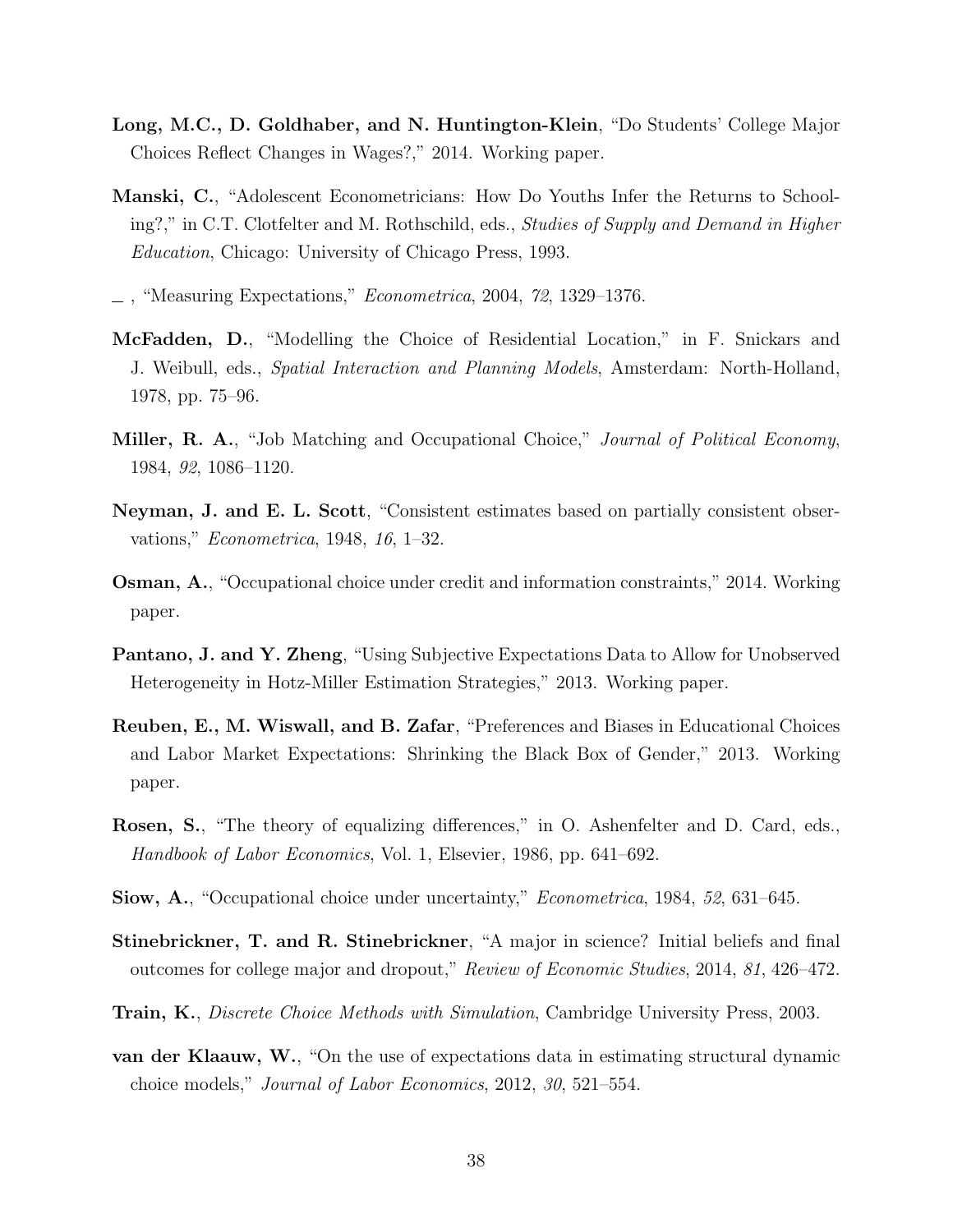- <span id="page-41-0"></span>and K. I. Wolpin, "Social security and the retirement and savings behavior of low- $\frac{1}{2}$ income households," Journal of Econometrics, 2008, 145, 21–42.
- <span id="page-41-4"></span>van der Vaart, A. W., Asymptotic Statistics, Cambridge, U.K.: Cambridge University Press, 1998.
- <span id="page-41-3"></span>Wiswall, M. and B. Zafar, "Determinants of college major choice: identification using an information experiment," Forthcoming in the Review of Economic Studies, 2014.
- <span id="page-41-1"></span>Zafar, B., "How do college students form expectations?," Journal of Labor Economics, 2011, 29, 301–348.
- <span id="page-41-2"></span> $\Box$ , "College major choice and the gender gap," Journal of Human Resources, 2013, 48, 545–595.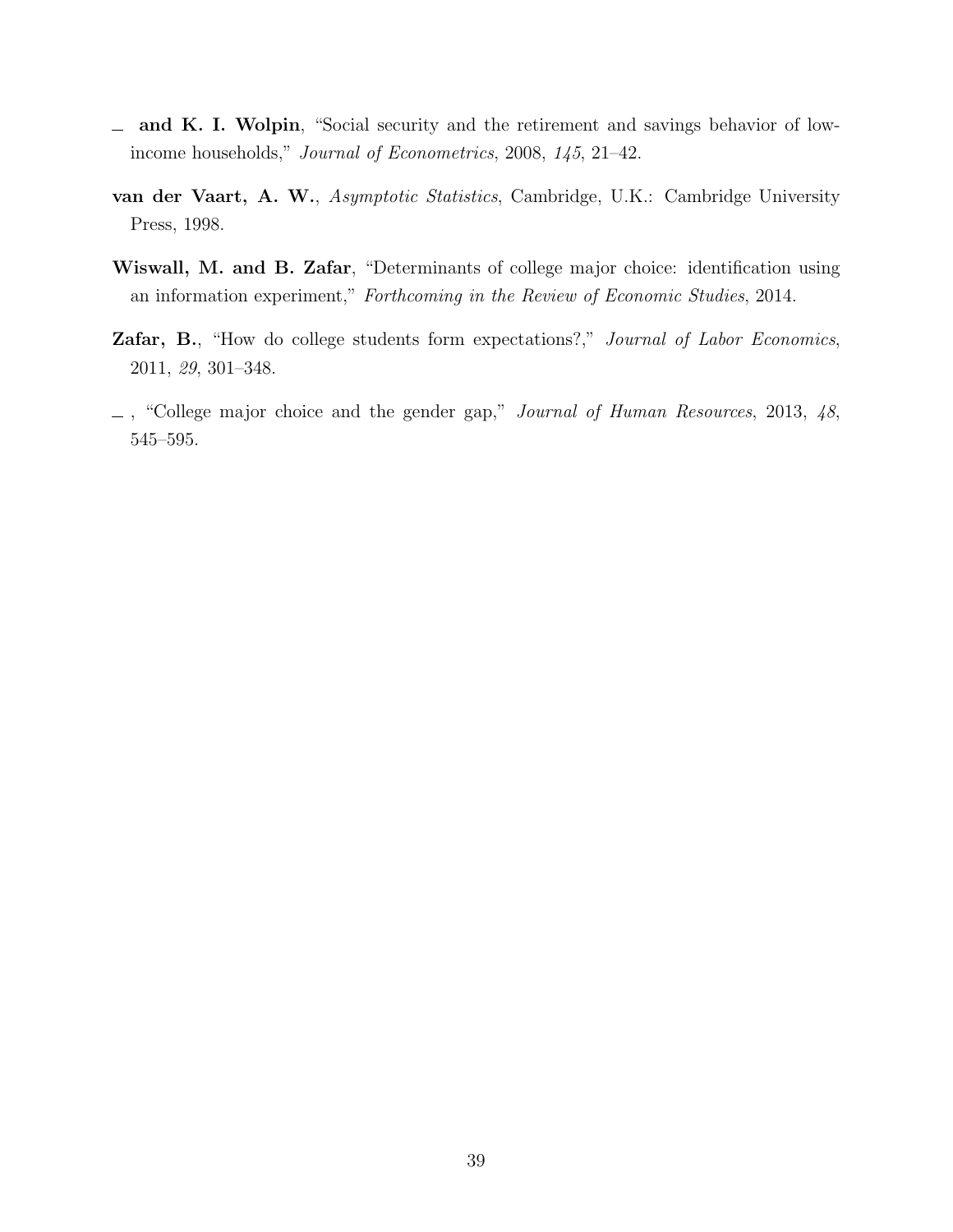## <span id="page-42-0"></span>A Earnings 10 years out as an approximation of the present value of lifetime earnings

We provide below some sufficient conditions under which earnings ten years after graduation can be used to approximate the present value of lifetime earnings, for any given major and occupation.

Specifically, let  $w_{10}$  (respectively  $w_t$ ) denote the earnings ten years out (respectively t years out),  $\beta$  the annual discount factor and T the worklife duration (number of years). We define the approximation error as  $\Delta :=$  $w_{10} - \frac{\sum_{t=1}^{T} \beta^t w_t}{\sum_{t=1}^{T} \beta^t w_t}$  $\sum_{t=1}^{T} \beta^t$   . Individual, major and occupation subscripts are omitted to save on notations. Assuming that earnings grow at a constant rate  $\rho$  $(w_{t+1} = w_t \exp(\rho))$ , it follows that the approximation error can be written as:

$$
\Delta = \left| w_{10} \left( \exp(-10\rho) \frac{\sum_{t=1}^{T} \beta^t \exp(\rho t)}{\sum_{t=1}^{T} \beta^t} - 1 \right) \right|
$$

Setting  $\beta = 0.9$ ,  $\rho = 3\%$  and  $T = 40$  years yields  $\frac{\Delta}{w_{10}} \simeq 0.015$ . It follows that, under those assumptions, the earnings ten years after graduation are reasonably close to the present value of lifetime earnings, weighted by the sum  $\sum_{t=1}^{T} \beta^t$ . The latter term does not vary across occupations and therefore drops out when taking the difference with respect to the baseline occupation (see Equation[\(4.4\)](#page-25-1) p[.23](#page-25-1) in the main text).